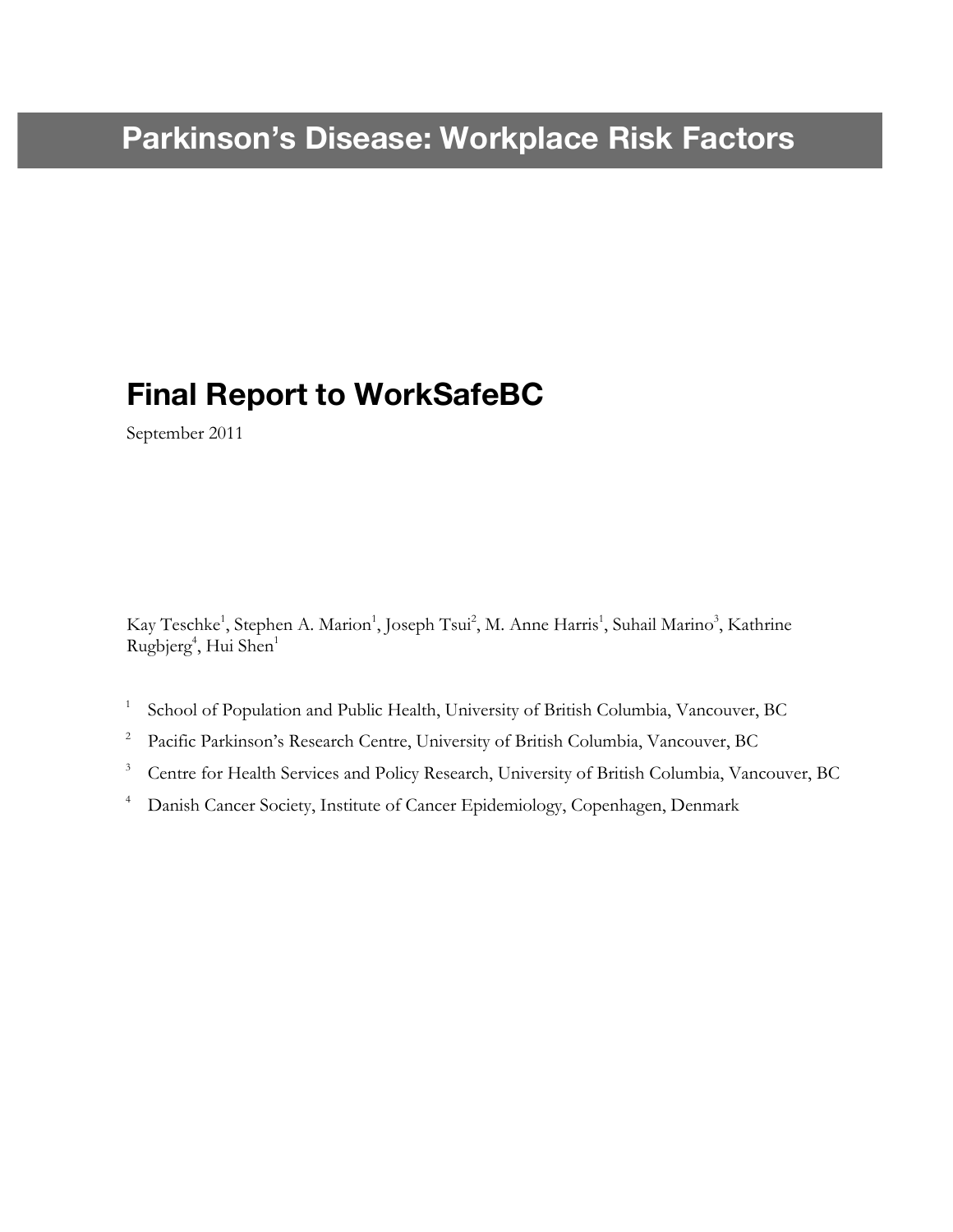# **Summary**

- Parkinson's disease is a chronic disorder, characterized by muscle tremors, stiffness, and slow movements. It affects between 34,000 and 60,000 Canadians.
- The **purpose of this study** was to determine whether individuals in certain occupations or with exposures to respiratory infections, vibration, head injury, stress, pesticides, metals, or solvents have increased risks of Parkinson's disease.
- The study included 403 individuals with Parkinson's disease and a comparison group of 405 controls without the disease. They were interviewed about their lifetime job history, medical history, and lifestyle habits.
- The following were the **main findings**:
	- − *Smokers* had decreased risks of the disease, as found in other studies, therefore we adjusted for smoking in our analyses*.*
	- − *Social science, law and library* jobs and *farming and horticulture* jobs had increased risks of the disease, as found in other studies. Gas station jobs, welders, heavy equipment operators and carpenters also had increased risks.
	- − There was an increased risk for *influenza*, and decreased risks for red measles and chicken pox or shingles.
	- − *Whole body vibration* showed an interesting u-shaped pattern of risk: increased risk with no exposure, but also with increasing intensity of exposure.
	- − *Head injuries* were associated with increased risk of Parkinson's disease, including among people who were injured at work.
	- − Stress on the job was not related to Parkinson's disease.
	- − There was some evidence of increased risk with exposure to *pesticides*, but it was not as convincing as the increased risk to farmers.
	- − Exposures to most metals and solvents were not associated with increased risks.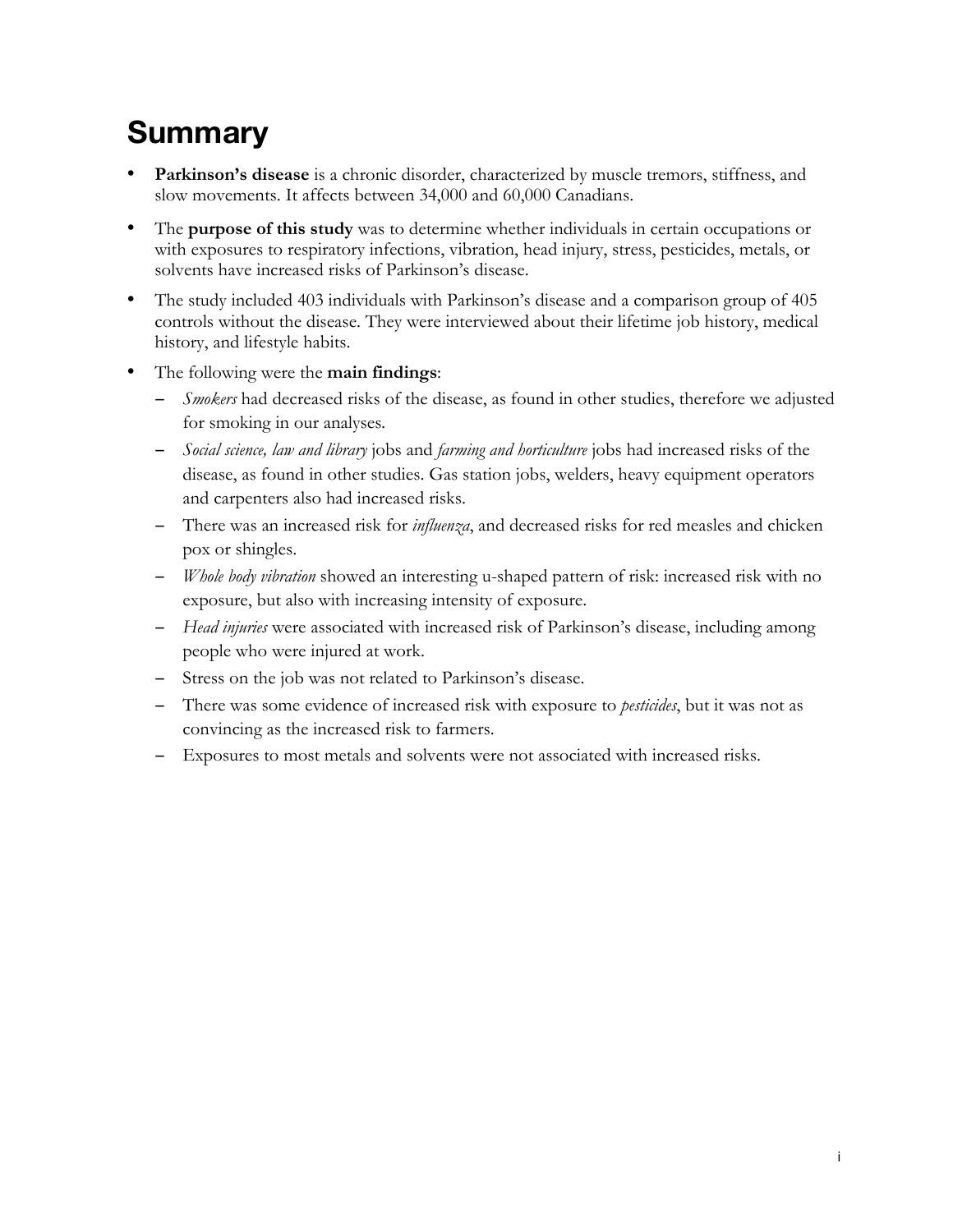# **Executive Summary**

### **Context**

Parkinson's disease is a chronic disorder, characterized by muscle tremors, stiffness, and slow movements. It progresses with age and impacts quality of life and independence. There is no registry of Parkinson's disease cases in Canada, so cases are difficult to identify in numbers large enough for study. The information about Parkinson's disease is so poor that estimates of the numbers of cases in Canada and elsewhere are not exact, though it is estimated that it afflicts between 34,000 and 60,000 Canadians and millions worldwide.

The difficulty in identifying cases means that the causes of Parkinson's disease have not been studied very frequently and remain largely unknown. Some cases may be inherited, but it is now considered likely that the large majority of cases have an environmental basis, that is, exposures in the workplace or elsewhere may cause the disease.

### **Study Purpose**

The purpose of this study was to determine whether individuals in certain occupations or with exposures to respiratory infections, vibration, head injury, stress, pesticides, metals, or solvents have increased risks of Parkinson's disease and whether certain genetic susceptibilities might alter those risks.

### **Approach**

The study had a population-based case-control design, and included Parkinson's disease cases and controls, frequency matched on age, sex, and geographic region (greater Vancouver metropolitan area and all of Vancouver Island except Victoria). Cases were selected by identifying individuals with prescriptions for anti-parkinsonian medications paid by the British Columbia (BC) PharmaCare program, and verified on physical assessment to have Parkinson's disease. Controls were a random sample from the provincial medical insurance plan. Participants were restricted to ages 40 to 69 years inclusive, as of December  $31<sup>st</sup>$ , 2002.

All participants were interviewed using a structured questionnaire about the jobs they held since the age of 16, their exposures in those jobs, medical histories, and personal habits histories including smoking and use of alcohol, marijuana, and coffee. Each study participant was asked to provide a small sample of cells from inside the mouth to allow genetic testing for different forms of certain enzymes that detoxify chemicals in the body. Relative risks (in the form of odds ratios) were calculated for associations between Parkinson's disease and occupational categories, occupational and other exposures, and genotypes. Analyses were conducted using unconditional logistic regression, adjusting for age, sex, and cigarette smoking.

### **Results**

The study included 403 Parkinson's disease cases with a mean age of diagnosis of 56 years and a mean age on interview of 65 years. There were 405 controls with a mean age on interview of 62 years.

As with most other studies of Parkinson's disease, *cigarette smoking* was associated with a reduced risk. *Other personal habits* were not associated with the disease: use of alcohol, marijuana, or coffee.

The following *occupations* had evidence of increased risk: social science, law and library jobs; farming and horticulture jobs; gas station jobs; welders; drivers of heavy equipment; and carpenters. The following occupations had evidence of reduced risks: management and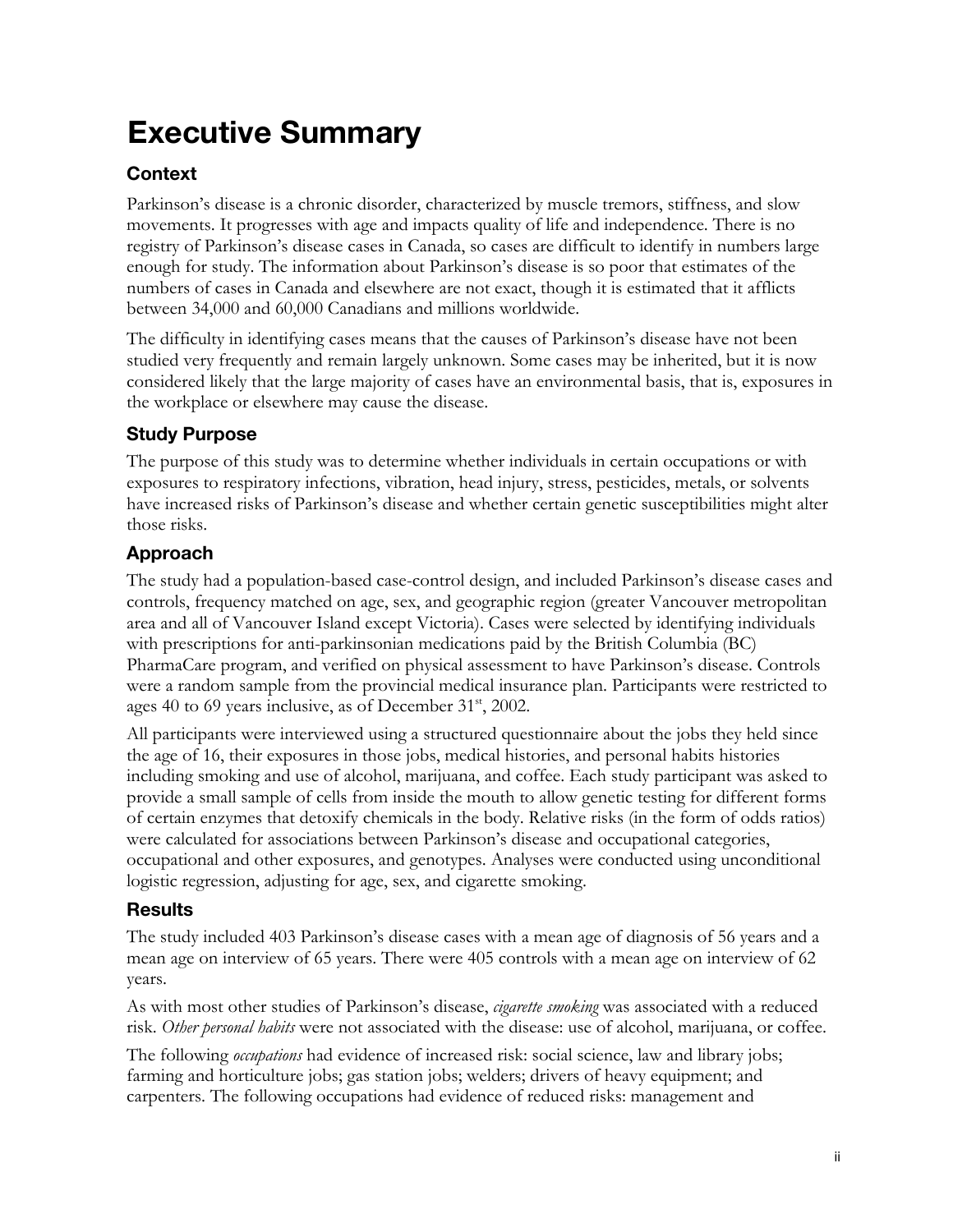administration jobs; other health care jobs; repairers; and electricians.

Evidence related to *viral infectious diseases* showed a pattern consistent with increased risks for influenza, and decreased risks for other viral diseases, especially red measles and chicken pox or shingles.

Parkinson's disease showed u-shaped pattern of risk for *whole body vibration*: increased risk among those with no exposure, and among those with exposure, increasing risk with increasing intensity of exposure.

Those with prior *head injuries* had increased risk of Parkinson's disease, particularly those whose injury resulted in unconsciousness and those who were injured at work.

Most *job strain* measures (psychological job demand, physical job demand, noise) were not related to Parkinson's disease, though decision latitude was associated with a reduced risk.

Self-reported *pesticide*, insecticide, and wood preservative exposures were associated with increased risk of Parkinson's disease. The risk estimates tended to decline when exposures were restricted to those judged likely to be exposed above background levels or to specific types of chemicals.

Exposures to almost all *metals* were associated with reduced risks, counter to expectations.

Exposures to *solvents* were either not associated with Parkinson's disease or associated with reduced risks, also counter to expectations.

Most *enzyme system genetic polymorphisms* were not associated with Parkinson's disease, except cytochrome P450 2D6 A heterozygote and B mutant, which had elevated odds ratios.

### **Implications**

The following is a brief overview of the potential implications of this research:

- Use of administrative databases for identifying and contacting potential research participants is important to allow population-based health research on diseases like Parkinson's that do not have registries.
- Smoking was associated with reduced risk of Parkinson's disease, and needs to be measured and adjusted for in research on this disease.
- Social science and farming jobs were associated with elevated risk of Parkinson's disease. The potential exposures that may cause these elevations merit further investigation.
- Influenza was associated with increased risk of Parkinson's disease and common childhood viral diseases were associated with reduced risk. Studies that measure exposures to these diseases objectively would be a valuable addition to our understanding of the exposureresponse relationship.
- Whole body vibration as a potential cause of Parkinson's disease is worthy of continued investigation.
- Head injuries were associated with increased risk of Parkinson's disease. Thus workplace head injury prevention measures have additional benefits beyond preventing the acute impacts of the injury.
- Job strain was assessed for the first time in relation to Parkinson's disease, but no clear pattern of associations emerged.
- This study did not strengthen support for pesticides, metals, or solvents as risk factors for Parkinson's disease.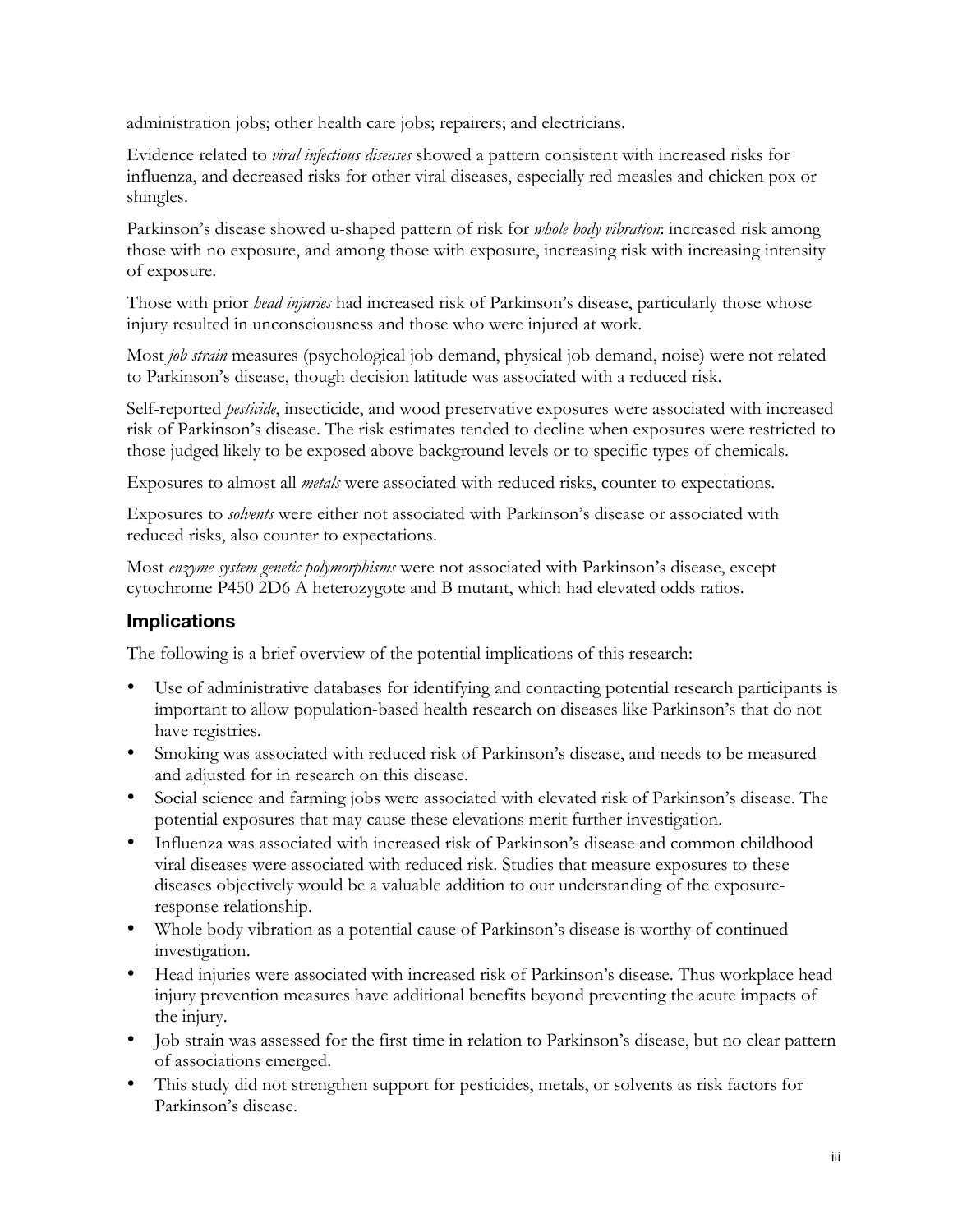- Two rare genetic polymorphisms were associated with Parkinson's disease in the study population. Examination of the impact of these polymorphisms on susceptibility to chemical exposures would require pooling of datasets with other studies. This is planned for the future.
- Additional work by the study team included estimation of Parkinson's disease prevalence by three methods. Estimates remain very uncertain. They suggest that between 4,500 and 8,000 British Columbians have the disease.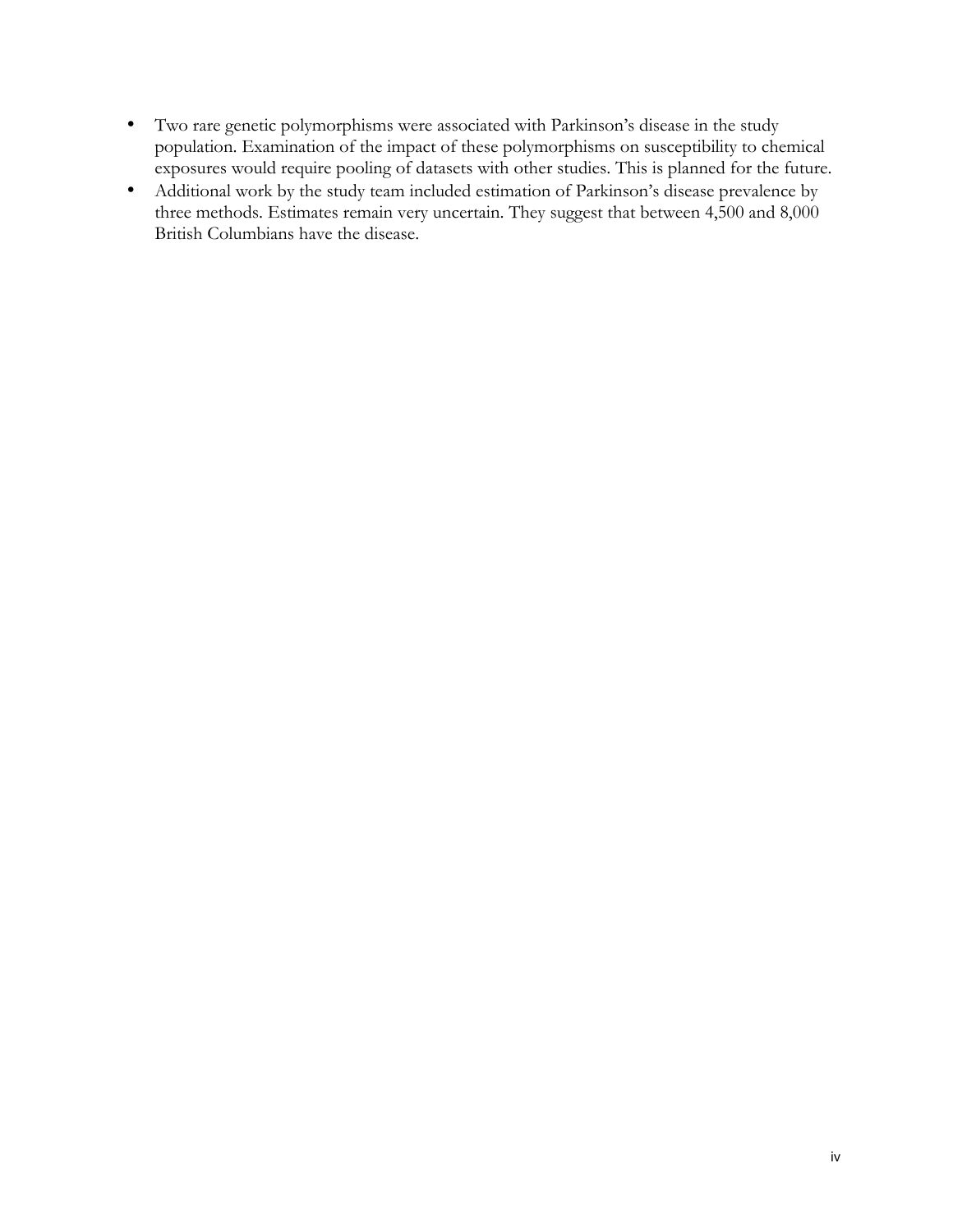# **Table of Contents**

| <b>Summary</b>           |  |
|--------------------------|--|
| <b>Executive Summary</b> |  |

| 1. | <b>Context</b> |                   |  |
|----|----------------|-------------------|--|
|    | 1.1            |                   |  |
|    | 1.2            |                   |  |
|    |                | 1.3 Rationale     |  |
|    |                |                   |  |
| 2. | Approach       |                   |  |
|    | 2.1            | Eligibility       |  |
|    | 2.2            |                   |  |
|    | 2.3            |                   |  |
|    | 2.4            |                   |  |
|    | 2.5            |                   |  |
|    | 2.6            |                   |  |
|    | 2.7            |                   |  |
| 3. |                |                   |  |
|    | 3.1            |                   |  |
|    | 3.2            |                   |  |
|    | 3.3            |                   |  |
|    | 3.4            | <b>Infections</b> |  |
|    | 3.5            |                   |  |
|    | 3.6            |                   |  |
|    | 3.7            | Job Strain        |  |
|    | 3.8            | Pesticides        |  |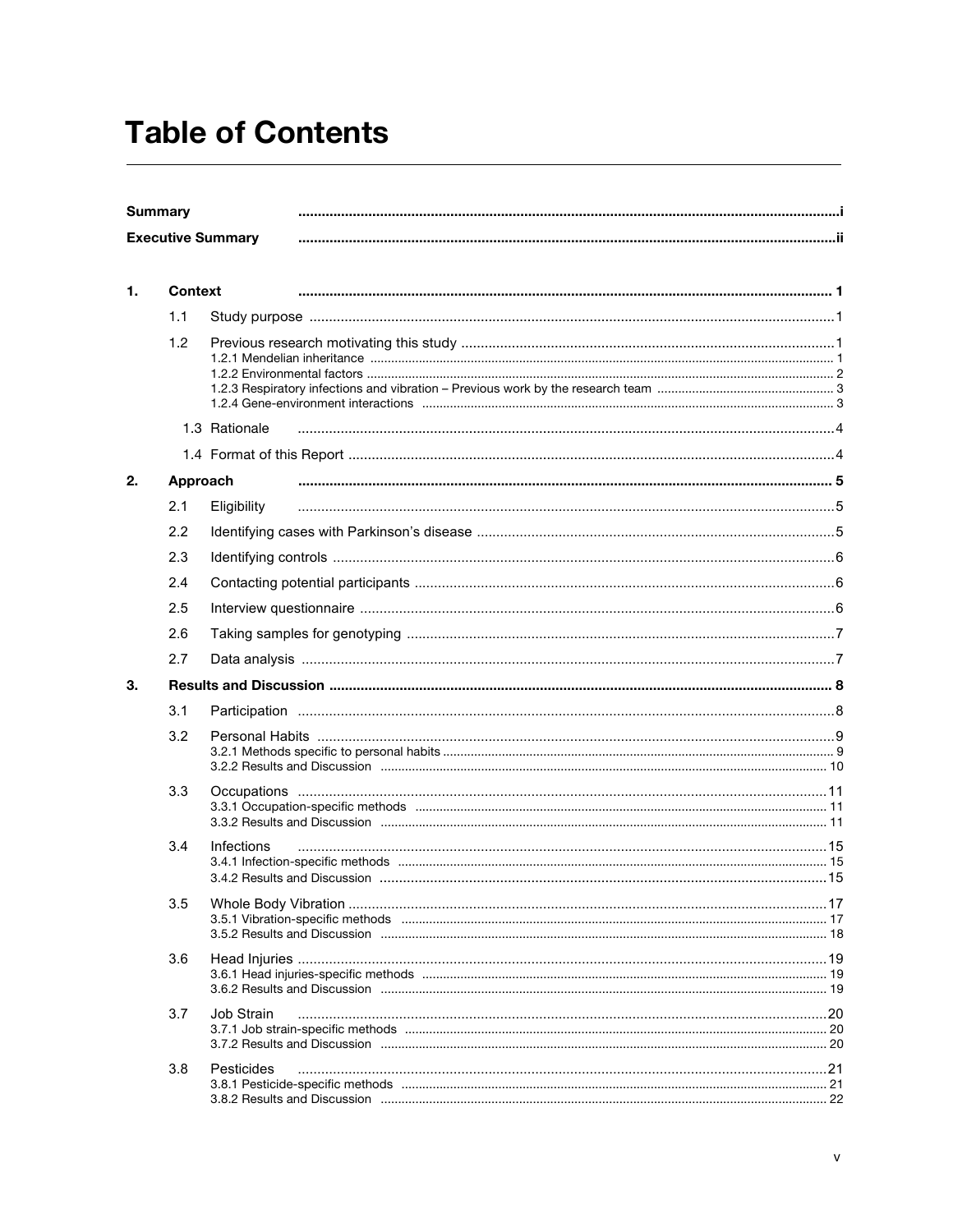|    | 3.9  | Metals               |  |
|----|------|----------------------|--|
|    |      |                      |  |
|    |      |                      |  |
|    | 3.10 | Solvents             |  |
|    |      |                      |  |
|    |      |                      |  |
|    | 3.11 |                      |  |
|    |      |                      |  |
|    |      |                      |  |
|    |      |                      |  |
|    |      |                      |  |
|    |      |                      |  |
|    |      |                      |  |
| 4. |      | <b>Implications</b>  |  |
| 5. |      | <b>Dissemination</b> |  |
|    | 5.1  |                      |  |
|    | 5.2  |                      |  |
|    | 5.3  |                      |  |
|    | 5.4  |                      |  |
|    | 5.5  | Website              |  |
| 6. |      |                      |  |

**Appendix A: Questionnaire** 

Appendix B: Interview guide

Appendix C: Public opinions about participating in health research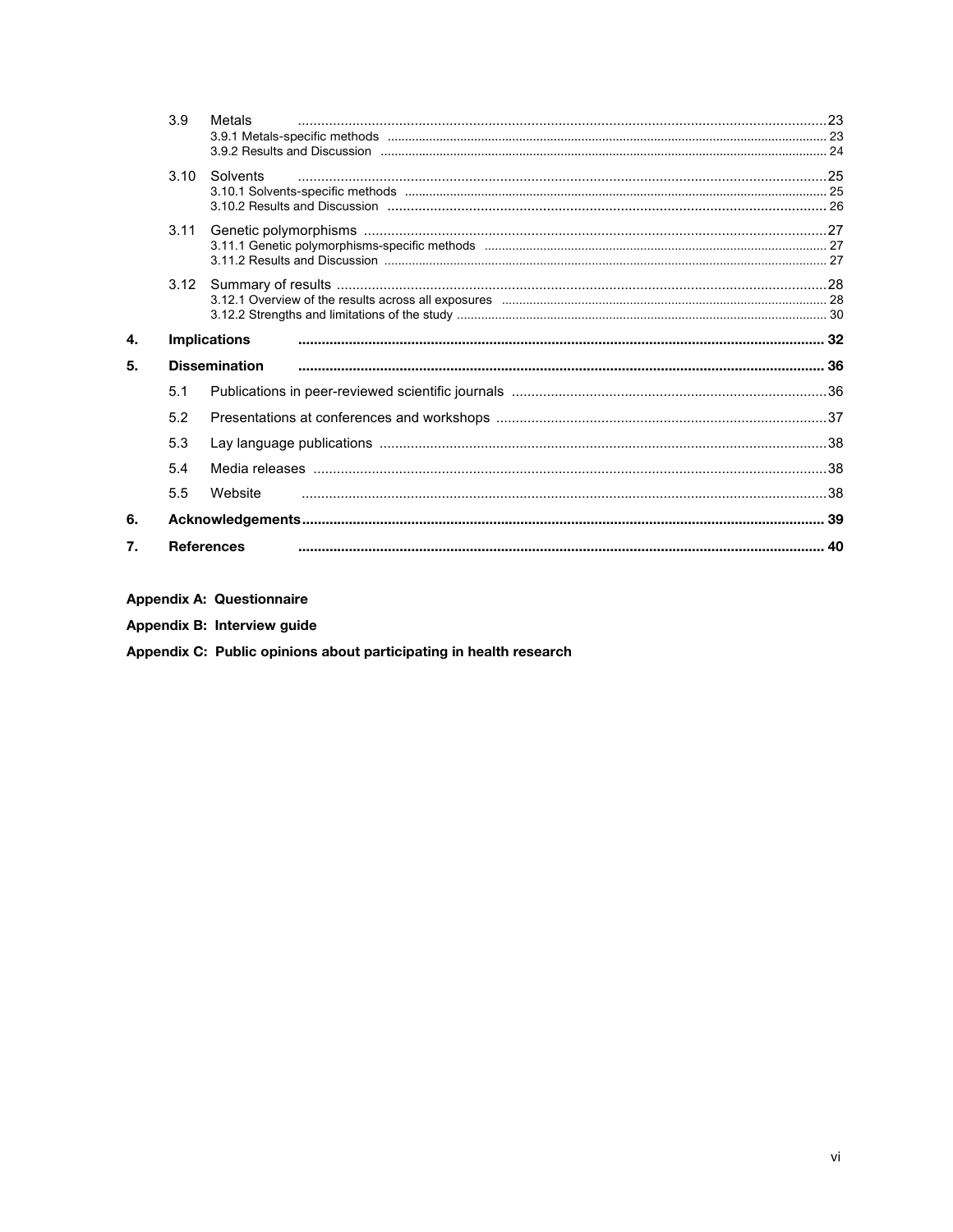# **1. Context**

### **1.1 Study purpose**

This report describes the results of the study "*Parkinson's Disease: Workplace Risk Factors and Host Susceptibility."* The primary purpose of the study was to investigate the etiology of Parkinson's disease by examining associations with occupational exposures.

The main exposures addressed were job categories, infections spread by respiratory droplets, and whole body vibration to test hypotheses developed subsequent to preliminary work by the study team, reported in 1999 [1]. Other exposures examined included head injuries, both on and off the job, and stress within the occupational context. We also examined exposures previously studied by others: pesticides; metals; and solvents. Finally, because of the great interest in host susceptibility in Parkinson's research in the last decade, we examined genetic polymorphisms of the following enzyme systems involved in the activation and detoxification of chemicals: monoamine oxidase; cytochrome P450; and glutathione-S-transferase.

### **1.2 Previous research motivating this study**

Parkinson's disease is thought to be the second most common chronic neurological disease (after Alzheimer's), although prevalence and incidence are difficult to establish because there are no registries or on-going surveys to document cases on a population basis. International estimates of prevalence and incidence vary by more than an order of magnitude [2,3], likely because of differences in methods of ascertainment, age distributions of the populations, and environmental exposures. Estimates of prevalence in Australia, the UK, and Canada have been in the range of 100 to 200 per 100,000 persons [3-6], suggesting that 34,000 to 70,000 Canadians and 4,500 to 9,000 British Columbians have the disease.

Parkinson's disease is a progressive movement disorder, characterized by tremor, rigidity, slowed movement, and gait disturbance. It results from loss of dopamine-producing cells in the *substantia nigra* region of the brain. Many factors may lead to this pattern of cell loss. Age is one factor; Parkinson's disease prevalence increases exponentially with age, for example in BC, prevalence is estimated to be about 90/100,000 in the 50-54 year age bracket and about 1,500/100,000 in the 80-84 year age bracket [6].

The cause of the disease originally postulated by James Parkinson in 1817 was anxiety. A related theory about rigid personalities was dominant for a considerable time [7]. Stress remains a hypothesis, though the evidence to date is weak, and it has never been studied using wellestablished instruments [7,8].

The following presents an overview of the literature on potential occupational and environmental risk factors for Parkinson's disease at the time that this study was designed and funded.

#### **1.2.1 Mendelian inheritance**

Most published findings suggested that Mendelian inheritance probably accounted for less than 20% of cases [9-11]. Twin studies revealed little or no concordance in disease, and little difference between mono- and di-zygotic twin pairs, except at young age of onset [10-14]. Families at increased risk of parkinsonism were identified, as were genes that appear to be etiologic in these rare cases [10,11]. These cases exhibited unusual features, such as younger age of onset, relative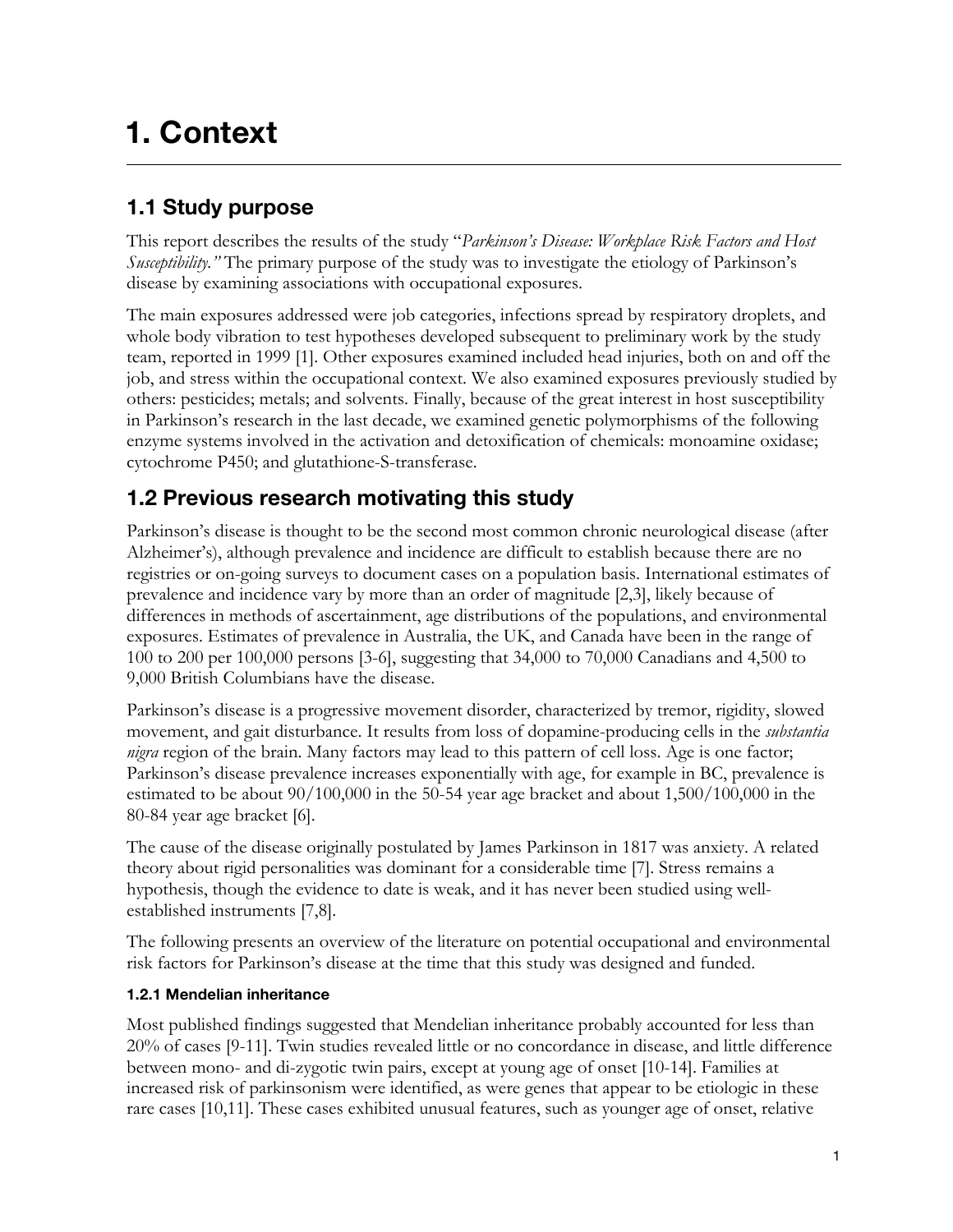lack of tremor, more rapid rate of progression, and shorter survival [10,11].

#### **1.2.2 Environmental factors**

Evidence that Parkinson's disease may be caused by environmental agents arose from dramatic clusters of cases, rather than population-based epidemiological research. Although the clusters collectively represented only small numbers of cases, they were suggestive that environmental etiologies may apply to the broader population. In the decades since 1980, epidemiological research on the subject slowly increased.

The first clusters appeared in the  $19<sup>th</sup>$  century, when parkinsonism was observed in workers exposed to manganese and carbon disulfide [15,16]. In the 1980s, a street drug (MPTP) was found to cause an acute onset of irreversible parkinsonism [17]. MPTP was subsequently used to create parkinsonism in experimental animals, to investigate the natural history and mechanisms of the disease [11,18]. The environmental risk factors studied most frequently were pesticides, heavy metals, and hydrocarbon solvents.

Some pesticides have chemical structures similar to MPTP, for example, paraquat, a herbicide for which both neurotoxic mechanisms and epidemiological associations were found with Parkinson's disease [19-21]. Rotenone, an insecticide derived from plant roots, was also shown to cause destruction of dopamine-producing neurons in rats, although whether there is selectivity for these neurons is controversial [22]. Most epidemiological studies did not study specific pesticides because of small numbers or unsophisticated exposure assessment, but increases in Parkinson's disease risks were observed with use of "herbicides" and "insecticides," increasing years of pesticide application, pesticide applicator occupations, agricultural occupations, and rural residence [20,21,23-30]. Although these findings were among the most consistent, their non-specific nature prevented reviewers from concluding they are causal [31].

Many, but not all [27], reports associated parkinsonism with manganese exposure, as in ore miners [15], smelter workers [32], those with exposure to the fungicide maneb [33] and with manganese in the diet [34]. A US study with industrial hygiene exposure review found 10-fold risk increases with more than 20 years of manganese exposure, and 2- to 5-fold increases with exposures to lead and/or copper [25,35]. A study of ethnic Chinese found a 12-fold increase in Parkinson's with exposure to heavy metals as a broad class of agents [36]. Mercury on its own was found to be both associated with parkinsonism [37], and not [35].

Organic solvents linked with parkinsonism included carbon disulfide, n-hexane, and organic solvents as a group in occupational settings [16,38,39], toluene in solvent abuse [40], and petroleum waste ingestion [41] (the latter two based on case reports). A study of 990 Parkinson's cases found that those with prior hydrocarbon solvent exposure had an earlier onset of symptoms and more severe disease [42]. In a cohort study that queried exposure by self-administered questionnaire, no association was found with exposure to the class "chemicals/acids/solvents," illustrating the non-specific nature of exposure assessment that was common in studies of this disease [43].

The role of environmental factors in the development of Parkinson's disease was also illustrated by a surprising protective exposure, cigarette smoking. Smokers were consistently shown to have risks of Parkinson's disease about half those of the non-smoking population [25,36,44-49], a risk reduction not explained by either survival of non-smokers to an older age [50] or to personality differences between these groups [51]. Nicotine was found in an animal study to reduce the toxicity of MPTP [52]. Protective effects were observed for coffee and tea, even after controlling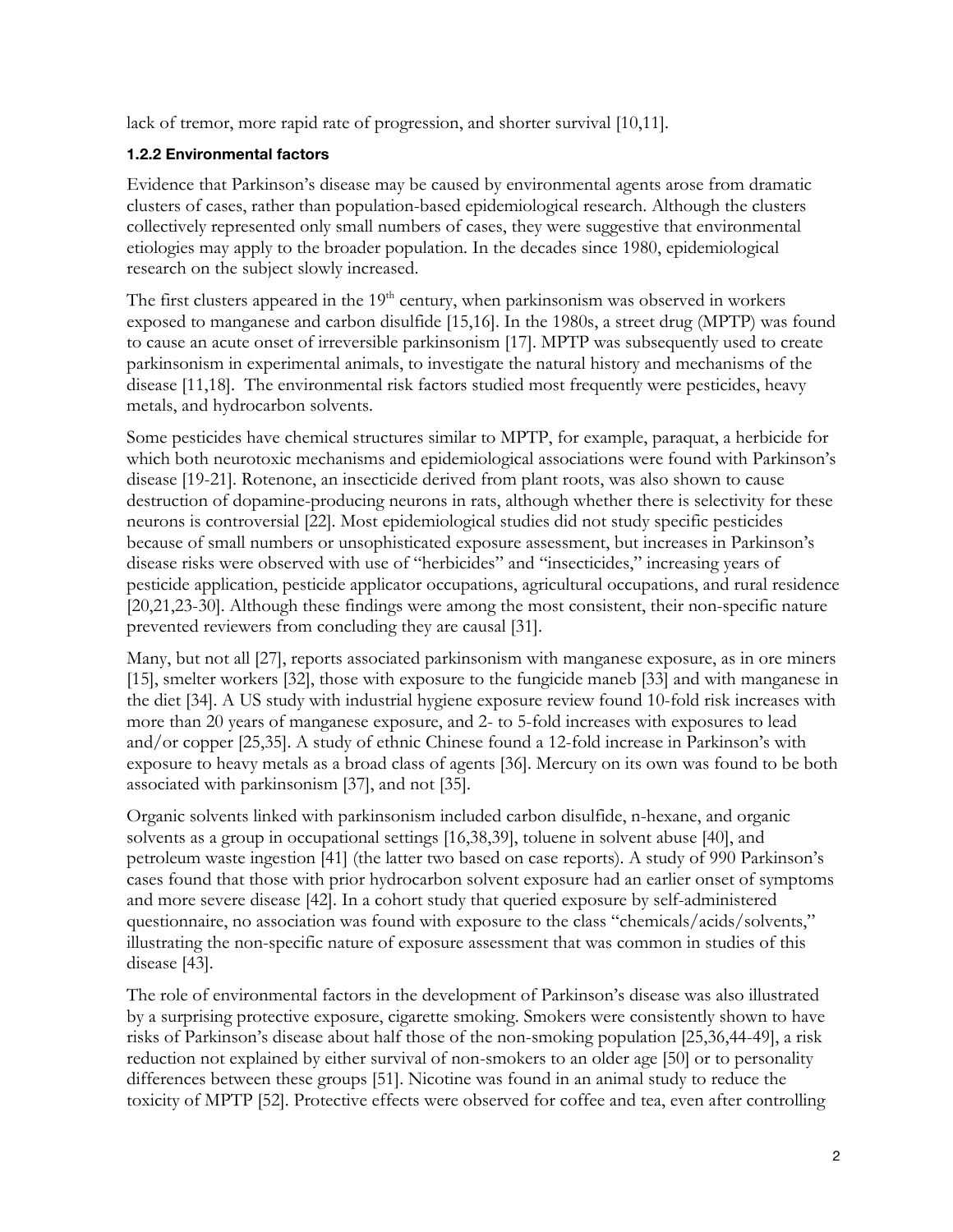for smoking [36,43].

#### **1.2.3 Respiratory infections and vibration – Previous work by the research team**

In an earlier study, we examined the distribution of occupations among 447 patients with Parkinson's disease seen at the University of British Columbia Movement Disorders Clinic from 1986 to 1993, comparing it to the distribution of occupations in the 1991 Census [1]. Several odds ratios were substantially elevated and statistically significant. A prior clinical observation of an apparently elevated risk for teachers was confirmed (OR=2.5). The greatest elevation, however, was for the category "other primary occupations" which included forestry, logging, mining, and oil/gas field exploration, with an odds ratio of 3.8. There was also a substantial elevation for social service workers (OR=2.5), and medical workers (OR=2.1). On the other hand, certain groups had substantially reduced estimated risks: construction work  $(OR=0.31)$ ; administrative work  $(OR=0.48)$ ; clerical work  $(OR=0.58)$ ; and "occupation not applicable" which was a heterogeneous mixture, whose low OR was primarily driven by unemployed males (OR=0.16).

The overall pattern of odds ratios was not consistent with chance, even after allowing for the fact that 17 odd ratios were calculated. Many of the occupations with elevated risks were hypothesized to have higher than average exposure to respiratory infections, whereas the opposite was thought to be likely for several occupations with reduced risks. Those in the highest risk group (forestry, logging, mining, and oil/gas field exploration) might have had increased exposures to infections because of residence in industrial camps. They also might have had exposures to fuels, fuel exhausts, and vibration in common (e.g., via operation of drilling equipment, chain saws, loaders, etc.). However, we could not validate these explanations, because we had no direct information on occupational exposures of participants. Furthermore, this sample of Parkinson's disease cases may have been unrepresentative because of referral bias.

The possibility of infection as an etiologic factor in Parkinson's disease had not been adequately explored using epidemiological methods, though numerous viral infections were reported to be associated with parkinsonism, mainly in case series: encephalitis lethargica [53]; Japanese encephalitis B [54]; western equine encephalitis [55]; coxsackie B2 [56]; mycoplasma pneumoniae [57]; and influenza A [58]. A neurovirulent strain of influenza A virus was demonstrated to target the *substantia nigra* in mice [59]. Two studies replicated our findings of elevated risks in occupations with high levels of inter-personal contact such as teachers and medical personnel [30,60]. One of these used data from three US movement disorders clinics, so might also be subject to referral bias [30]. A US case-control study released in the summer of 2006 had a potentially related finding: increased risks of Parkinson's with chronic rhinitis [61].

To our knowledge, there had not been any investigation of vibration as a risk factor for Parkinson's disease, though major trauma to the head, from boxing and accidents, was linked to the disease [62-64]. We hypothesized that cumulative microtraumas from the acceleration forces of vibration might also contribute to Parkinson's disease.

#### **1.2.4 Gene-environment interactions**

Many investigators posited that Parkinson's disease has multifactorial causation, with genetic and environmental factors contributing in varying proportions in individual cases [7,10,11]. Genetic research identified polymorphisms in human enzyme systems that are involved in the activation and detoxification of chemicals, dopamine metabolism, and the effects of cigarette smoke. Monoamine oxidase type B (MAO-B)[65-74], cytochrome P450s (CYP) [74-77], and glutathione-Stransferase (GST) [74, 78-82] were among those postulated as potential sources of gene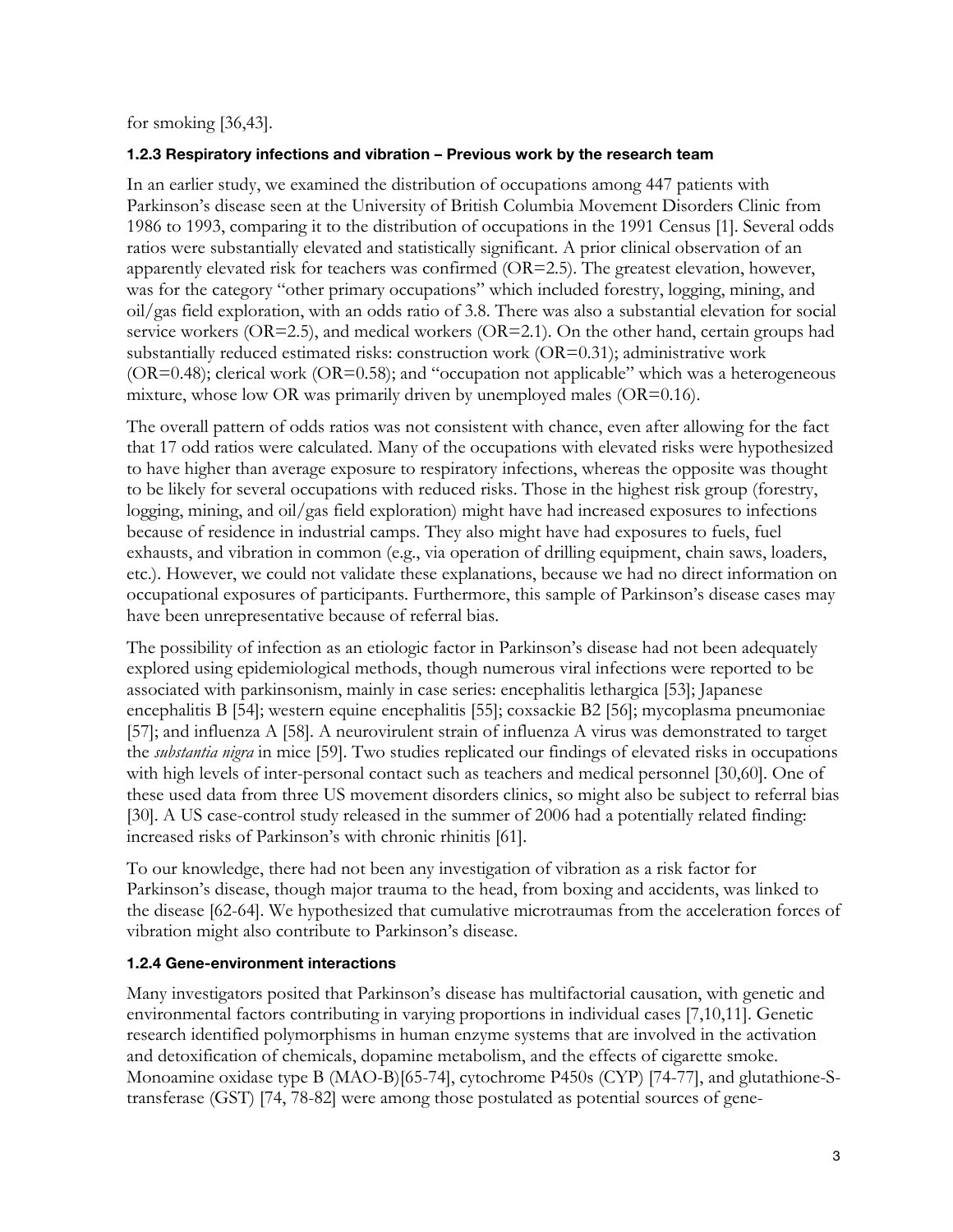environment interaction in the etiology of Parkinson's disease. In his review of the epidemiology of Parkinson's disease, Marion concluded that examination of interactions between putative risk factors may hold the key to deepening our understanding of its etiology [12].

### **1.3 Rationale**

The previous epidemiological studies and reviews indicated that the evidence about most environmental risk factors, other than smoking [25,36,44-49], was suggestive but weak [7,10,11,31,83]. Most studies were limited by small sample sizes and therefore small numbers exposed to any single risk factor. Even though the workplace is the most likely source of high exposures to most postulated agents of interest, few studies had gathered detailed employment histories. Exposure assessment was usually based on self-reports without hygiene review and targeted broad chemical groups (e.g., insecticides) rather than specific agents.

These problems were not surprising – epidemiological research on Parkinson's disease was (and remains) at a rather early stage compared to research on cancer and heart disease. The reason is largely the difficulty of case ascertainment; it is rarely possible on a population basis, yet accrual by other methods, such as via hospitals or health maintenance organizations, is very slow and may be subject to referral bias.

## **1.4 Format of this Report**

This report describes the study we designed and conducted in response to the literature described above. It includes methods, results, and discussion of analyses of associations with Parkinson's disease for a wide range of exposures. For this reason, the report is written in a somewhat nonstandard format.

Section 2.0 Approach describes the methods that are common to all exposures.

Section 3.0 Results and Discussion first describes study participation. Then, for each exposure evaluated, exposure-specific methods are described, followed by results of the epidemiological analyses, and discussion of those results with respect to the scientific literature updated to the time that this report was written. The literature reviewed is not comprehensive, but rather focuses on studies pertinent to the associations found in this study. The final sub-section provides an overview of the results across all exposures evaluated and a discussion of the strengths and limitations of this study.

Section 4.0 Implications discusses the importance of the results for work exposures and provides thoughts about future research.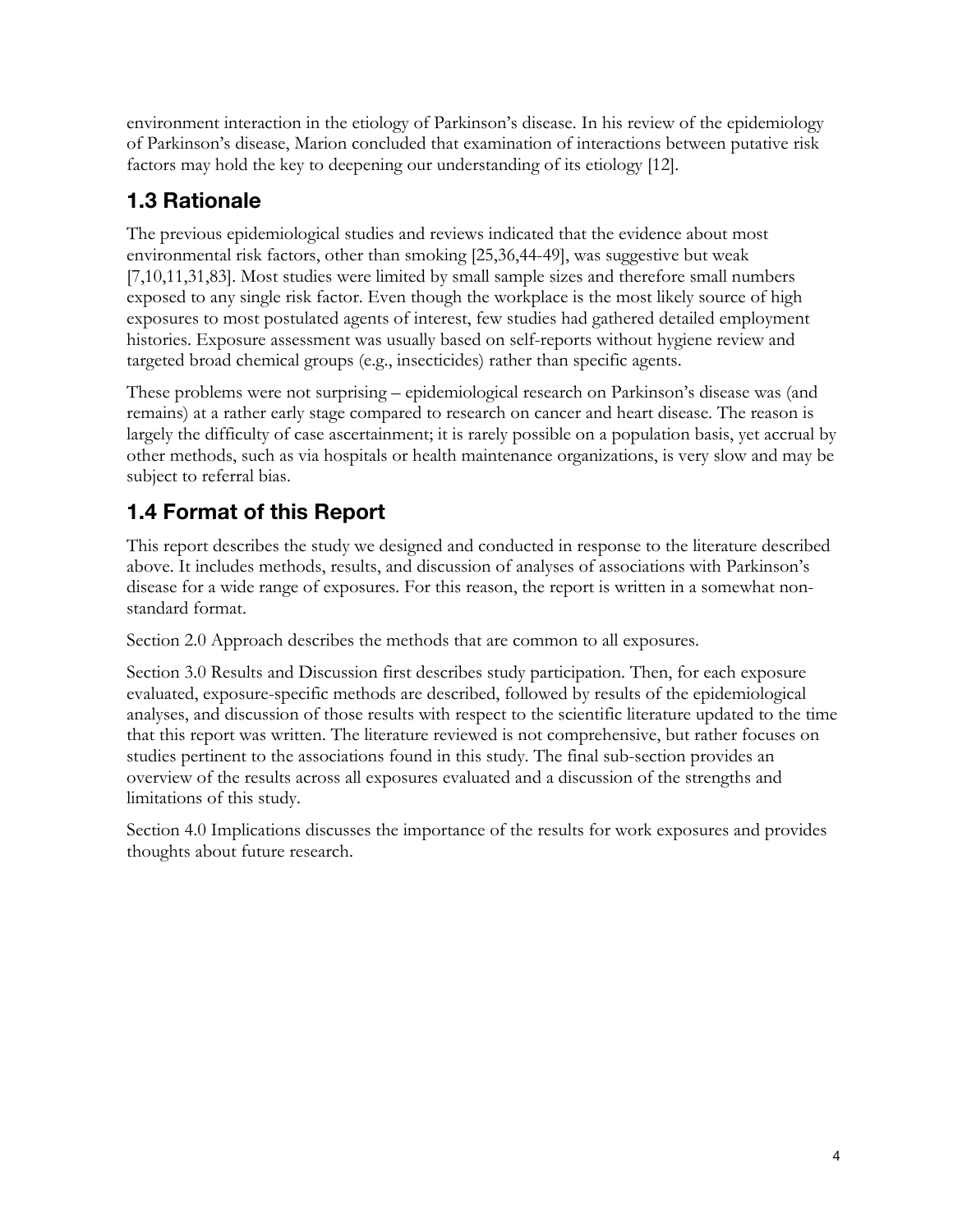# **2. Approach**

We conducted a population-based case-control study, with cases and controls sampled from Metro Vancouver and all of Vancouver Island, excluding Greater Victoria. Participants from Vancouver Island were included to increase the diversity of occupations by capturing those more common to rural areas of the province (forestry, fishing, mining). Data collection started in April 2001 and was completed in July 2008.

### **2.1 Eligibility**

Persons between the ages of 40 and 69 years inclusive (as of December 31, 2002), who were alive and residing in the study area at the time of interview and who were able to communicate with the interviewer in English were eligible for the study. The age restriction was applied for the following reasons: 1) the etiology of Parkinson disease may vary with age and thus the age restriction made the study population more homogenous, 2) participants above the age of 40 years would have accrued occupational exposure and the possible effects would have had time to develop, 3) patients in the age range 40-69 years were expected to be easily recruited and interviewed, and to be free from symptoms that would make the interview difficult, 4) mortality would be small in the age range 40-69 years, thus minimizing survivor bias, 5) participants would be near or in their working years, and less likely to have memory problems, thus minimizing recall difficulties.

### **2.2 Identifying cases with Parkinson's disease**

Potential cases were individuals who for at least one calendar year from 1995 to 2002 inclusive had more than \$800 in prescription costs reimbursed by PharmaCare and at least one prescription for anti-parkinsonian medications. An anti-parkinsonian agent was defined as levodopa; bromocriptine mesylate; pergolide mesylate; levodopa/benserazide hydrochloride; levodopa/carbidopa; or seligiline hydrochloride. During the case identification period, PharmaCare paid for prescription drugs for all individuals over 65 years of age, and for those under 65, if the cost of drugs exceeded \$800 per year. Due to the high cost of antiparkinsonian drugs, and the fact that most patients are treated, we assumed that the PharmaCare database would include almost all cases of Parkinson disease.

Those who were residents of a long-term care facility were excluded. To avoid recruitment of patients with secondary parkinsonism due to antipsychotic drug use, all those who had a target drug reimbursed under PharmaCare Plan G (Mental Health Plan) and all those who filled a prescription for an antipsychotic drug in the period studied were removed.

The populations meeting the potential case definition were identified by the Ministry of Health Services on two occasions: in 2001 (data from 1995 to 1998) and in 2005 (data from 1999 to 2002). To blind the data extractors to the disease status of the potential cases, the extract was supplemented with a 20% "camouflage" random sample of other individuals in the PharmaCare database.

All potential cases were verified by an initial screening interview by phone about eligibility, including presence of chronic diseases, antiparkinsonian medications taken, and the reason for their use. This screened out those taking medications for much different purposes (e.g., bromocriptine for lactation cessation or levodopa for restless legs syndrome). For those taking the medications for known or suspected Parkinson disease, an in-person physical assessment was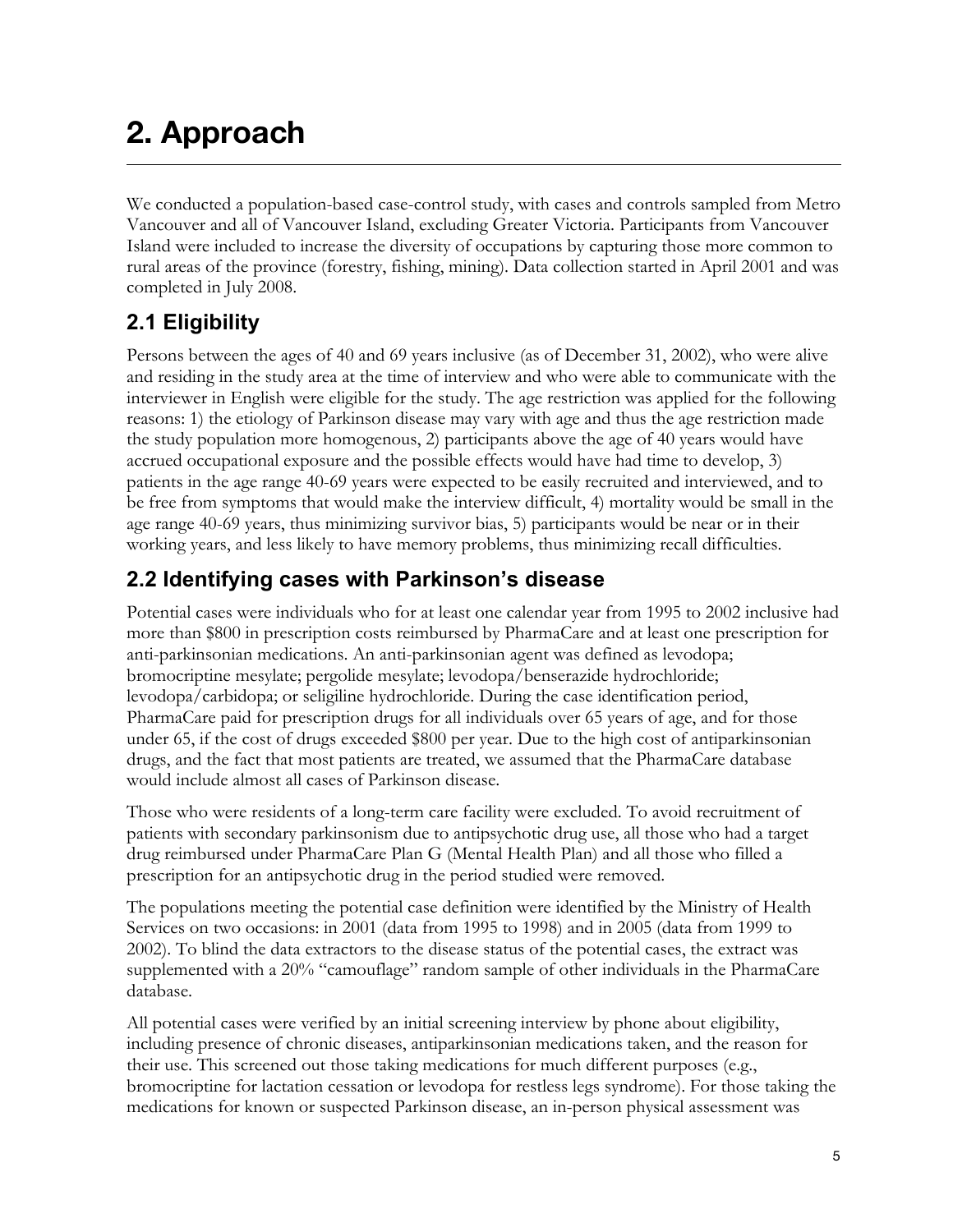conducted employing a checklist and record of symptoms, reviewed by a neurologist (JT). The following clinical criteria for Parkinson disease were used: 1) two of the following symptoms present on examination: parkinsonian tremor, rigidity, bradykinesia, masked facies, micrographia, or postural imbalance, 2) absence of specific signs of other diseases that would account for these findings. The assessment form also collected patient reports on the date of Parkinson diagnosis, date when symptoms were first noted, and the date when treatment commenced. Participants who reported a date of diagnosis that indicated disease onset prior to age 40 were excluded.

### **2.3 Identifying controls**

Controls were recruited at the same time as cases. The control sample was frequency-matched to the case sample on age (six age groups in 5-year intervals), sex, and geographic location (two strata: Metro Vancouver and Vancouver Island areas). Controls were selected using stratified random sampling from the British Columbia Ministry of Health Services Client Registry, which includes all individuals covered by the Medical Services Plan, and represents 97.5% of the population. All potential controls were screened by phone for eligibility, including a question about whether they had any chronic diseases. Any who indicated Parkinson disease were excluded.

### **2.4 Contacting potential participants**

Because of BC Ministry of Health Services policy and subsequently enacted privacy legislation, this study was required to use a two-stage process in which consent to be contacted then consent to participate were sought. The Ministry of Health Services sent out two invitation letters (one signed by Ministry personnel and one signed by University of British Columbia (UBC) research team personnel) to potential cases and controls, asking them to contact the UBC team at a toll-free number or via mail using a postage-paid envelope. If no response was received within two weeks of the mailing date, a clerk at the Ministry of Health Services phoned to ask the potential participant if their name could be released to the study team. Participants who agreed were then contacted by the UBC study coordinator who conducted the screening interview and requested participation in the study.

### **2.5 Interview questionnaire**

Information about the participants was obtained via in-person interviews by trained interviewers using a standardized questionnaire (Appendix A). An interview guide was mailed to each participant before the interview to prompt recall of his or her working life starting at the age of 16 (Appendix B). The questionnaire asked about each participant's birth date, sex, marital status, ethnic heritage, highest level of education, employment history, medical history, and personal habits including smoking, coffee consumption, use of alcohol, and solvent inhalation. Standard approaches that have been employed successfully in other studies were used to obtain employment, medical, smoking, and drinking histories [84-86].

The employment history served as the framework for questions about infections, vibration, job strain, pesticides, solvents, and metals. Numerous studies have shown that work histories are well recalled, and therefore form a good "backbone" upon which to build exposure assessment [86].

The questionnaire was pre-tested, revised, and retested to ensure that all questions were unambiguous, feasible to answer, and that sensitive questions were worded in such a way that interviewees felt comfortable giving answers. The interviewers were observed during pre-testing and at least annually thereafter to allow identification and correction of problems in their techniques.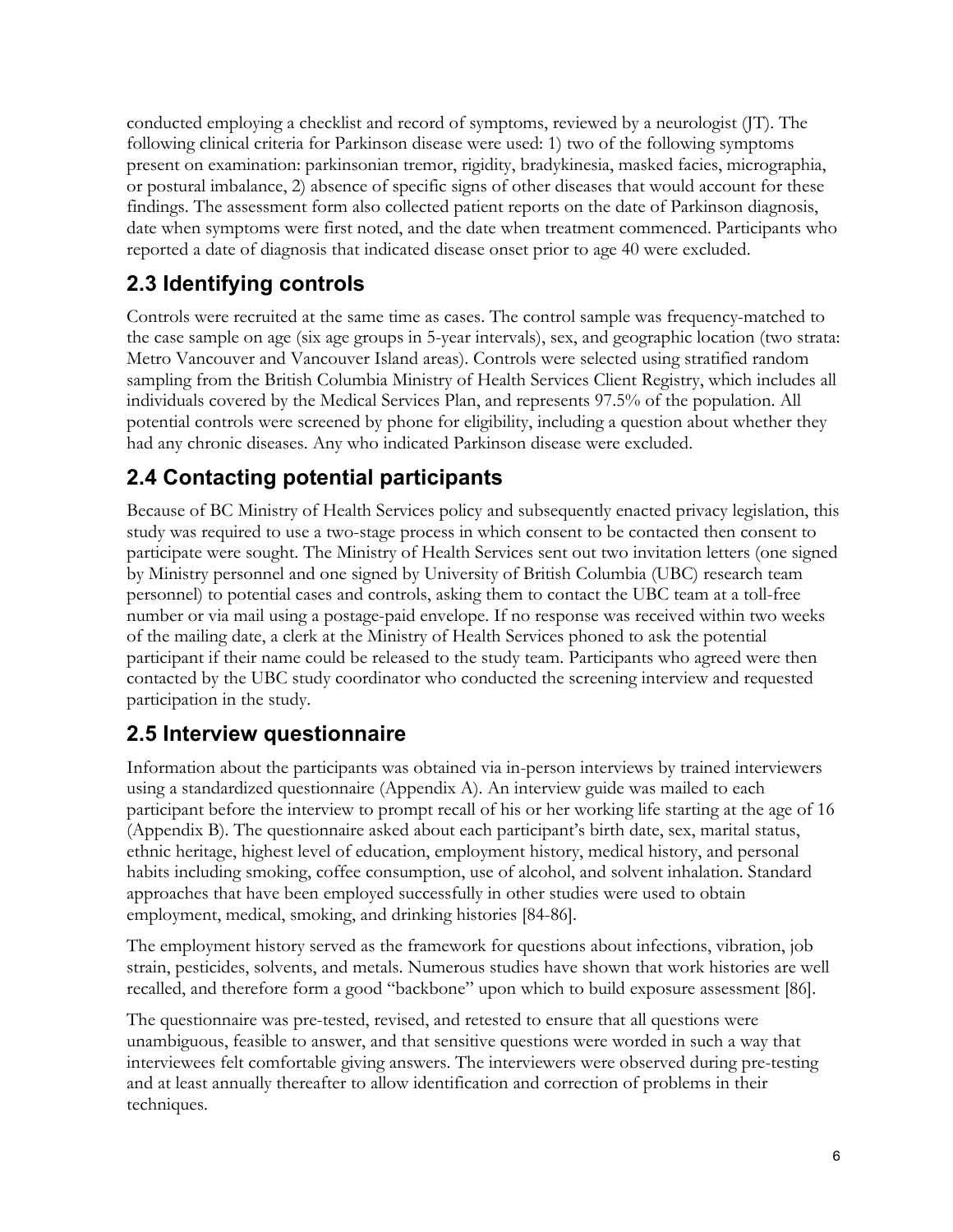Study participants knew that we were conducting a study of neurological disease, but were not told the specific disease focus or hypotheses. The interviewers were not informed of the hypotheses or told which participants were cases or controls, however, during interviews, they could easily identify certain individuals as likely cases. The structured format of the questionnaire was designed to minimize any potential bias in the interview.

All interviews were reviewed by hygienists (blind to case status) on two occasions. The first review, after the interview, was used to ensure that exposures likely associated with specific jobs were not missed; participants with potentially missed exposures were called with clarifying questions. The second review, before data analysis, screened all exposures using information about exposure duration, job duties, and tasks to rule out unlikely or background level exposures. This was done to prevent dilution of the exposed group and minimize attenuation of risk estimates [86,87].

### **2.6 Taking samples for genotyping**

At the end of each interview, the interviewer asked the participant whether he or she was willing to participate in the genotyping part of the study, and if so, whether he or she was willing to have cell samples taken from inside the mouth. Samples were collected according to established methods [88-92] by twisting a small brush 5 times on each inner cheek surface with an upward motion, and once across the upper and lower lip within the oral cavity. Samples were stored on ice until delivery to a freezer at UBC. When a sufficient number of samples had accumulated, they were sent on icepacks in a cooler by overnight courier to the University of Washington Molecular Biology Laboratory where genotyping was performed.

### **2.7 Data analysis**

Initial analyses examined associations with lifestyle factors (especially smoking, but also use of alcohol, coffee, marijuana, and solvents) that might be confounders of any occupational associations.

The primary occupational analyses examined the association of Parkinson's disease with job categories, infections spread by respiratory droplets, and vibration. Additional analyses examined associations with head injuries, job strain, pesticides, solvents, metals, and genotypes.

The relationships between exposures and Parkinson's disease were assessed using unconditional logistic regression. Exposures of cases were considered up to the time of first diagnosis of Parkinson's, as well as up to earlier censoring dates to account for possible latency periods (5 and 10 years)[7]. For the purposes of establishing a "date of diagnosis" for controls, controls within an age-sex stratum were assigned the mean diagnosis date of cases in that stratum. Analyses were performed with SAS software version 9.1 (SAS Institute Inc., Cary, NC). To understand the impact of increasing levels of exposure, analyses were also performed based on duration of exposure, cumulative exposure, or tasks associated with higher levels of exposure.

Analyses are presented for each exposure separately, adjusted for age, sex, and smoking status. Only analyses of exposures experienced by at least 15 study participants up to the date of diagnosis are reported here. In this report, we focus on relationships that were statistically significant, consistent with our *a priori* hypotheses, and/or strong (odds ratios of at least 2 or 0.5 or lower).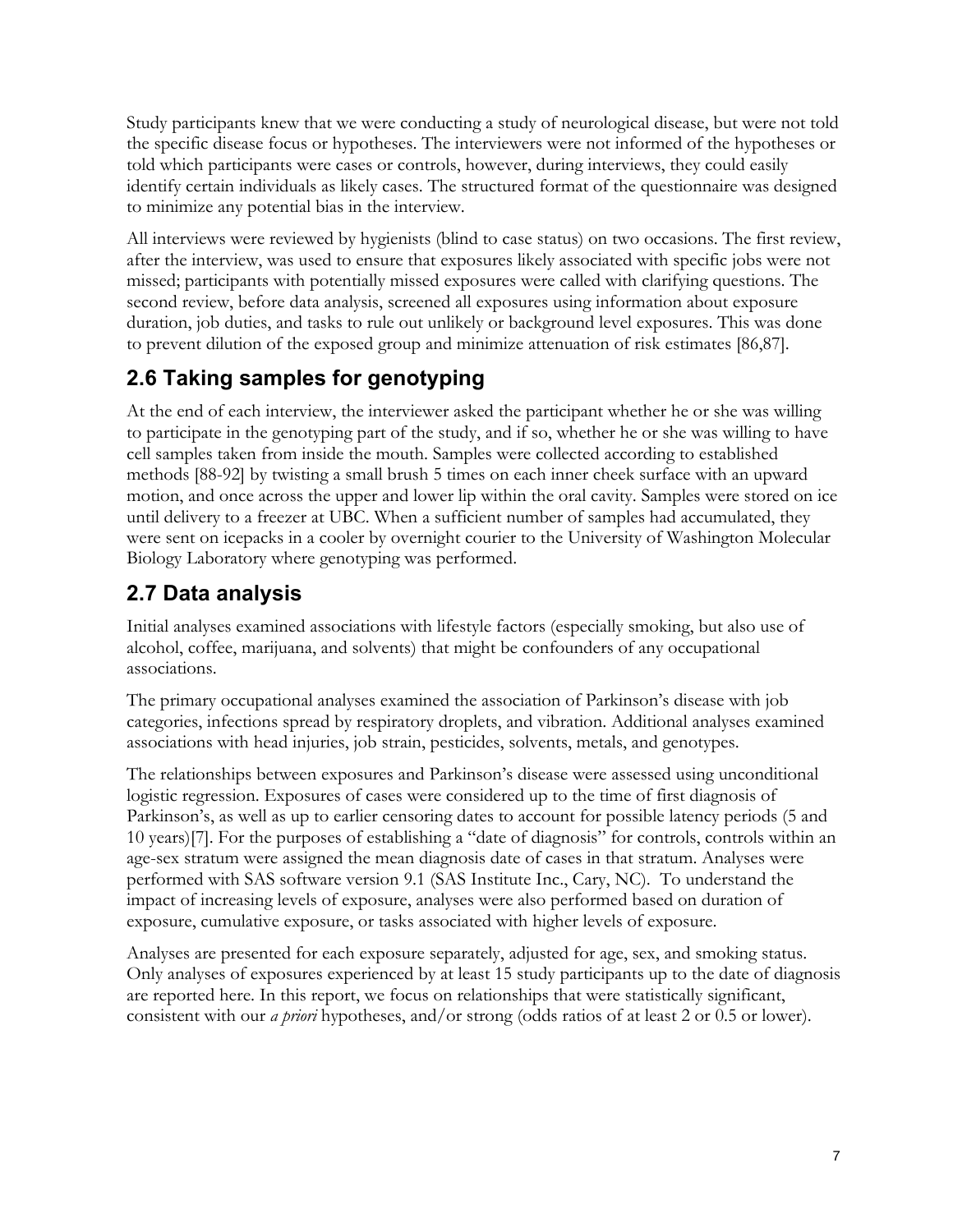## **3. Results and Discussion**

### **3.1 Participation**

A total of 3,783 potential participants were initially sent letters from the Ministry of Health Services. Figure 1 is a participation flowchart showing the classification of potential subjects. A large proportion of potential cases did not have Parkinson disease; they used anti-parkinsonian drugs for other indications or were part of the camouflage sample.



**Figure 1:** Chart showing the classification of potential participants from sample extract to interview

The multi-stage consent process resulted in uncertainty about the proportion of potential subjects who were eligible to participate. However, if we assume that the proportion of contacted subjects who were potentially eligible  $(554/1580=0.35$  for cases,  $603/726=0.83$  for controls) was the same in the initially extracted samples, we can calculate the potentially eligible numbers for the full sample (0.35 x 2261=791 for cases; 0.83 x 1522=1264 for controls) and use these as denominators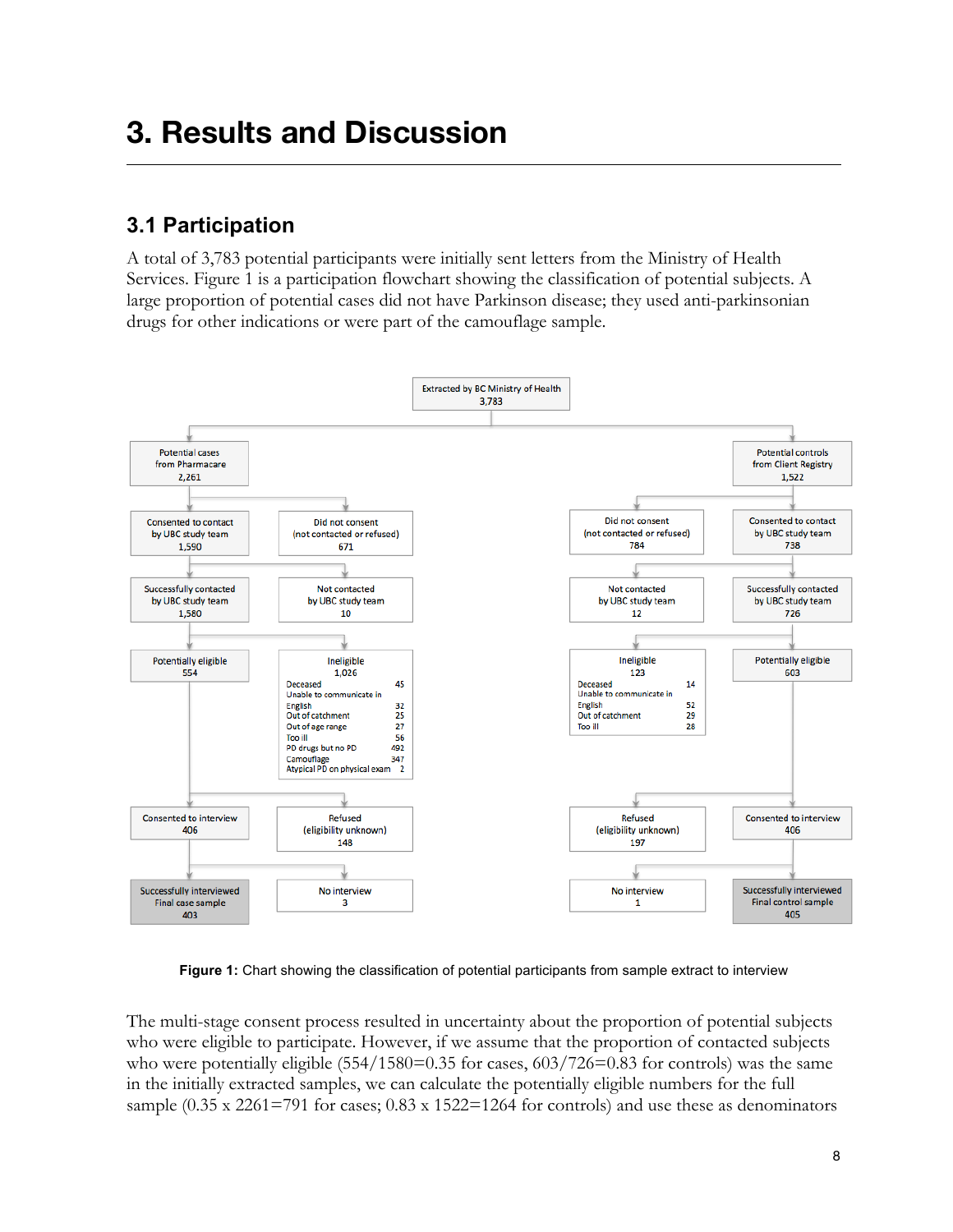for a conservative participation rate calculation. Using this method, the participation rate was 403/791 (51%) for cases and 405/1264 (32%) for controls.

The characteristics of the final study sample of 403 cases and 405 controls are summarized in Table 1. Age and sex were not matched between cases and controls because the Ministry of Health Services frequency matched the "potential control" sample to the "potential case" sample, not to the actual case sample. The potential case sample included a large camouflage sample from the overall PharmaCare database and large numbers of individuals taking anti-parkinsonian medications who did not have the disease (they took the medications for restless legs syndrome, lactation cessation, smoking cessation, and other indications). These groups were younger and more likely to be female than actual cases; this distribution is reflected in the controls.

All subsequent analyses were adjusted for birth year (in six 5-year groups) and sex.

|                                                 | <b>Cases</b> | <b>Controls</b> |
|-------------------------------------------------|--------------|-----------------|
| <b>Characteristic</b>                           | N(% )        | N(% )           |
| Men                                             | 266 (66.0)   | 204 (50.4)      |
| Women                                           | 137 (34.0)   | 201 (49.6)      |
| Birth year                                      |              |                 |
| 1929 - 1938                                     | 245 (60.8)   | 175 (43.2)      |
| 1939 - 1948                                     | 131 (32.5)   | 129 (31.9)      |
| 1949 - 1958                                     | 27(6.7)      | 101(25.0)       |
|                                                 | Mean (SD)    | Mean (SD)       |
| Mean age at diagnosis of Parkinson disease (yr) | 56.0(7.1)    |                 |
| Mean age at the time of interview (yr)          | 65.0(6.6)    | 62.2(9.0)       |

**Table 1:** Characteristics of the study population: 403 cases with Parkinson's disease and 405 population-based controls

### **3.2 Personal Habits**

#### **3.2.1 Methods specific to personal habits**

Cigarette smoking was queried in the personal habits section of the questionnaire, using standard methods based on the American Thoracic Society and Canadian Community Health Survey questionnaires. Ever smoking was defined as smoking at least 100 cigarettes over the lifetime. Cumulative smoking exposure was calculated as the average number of packs of cigarettes smoked per day times the total number of years as a smoker, to give a result in daily pack-years.

Cannabis use was queried in the personal habits history, using an introductory sentence meant to soften the attention on cannabis use. Ever smoked marijuana was defined based on a yes/no answer to a direct question. Cumulative marijuana use was calculated as the average number of times per week smoked times the total number of years marijuana was used, to give a result in weekly event-years.

Alcohol use was queried in the personal habits history, using a standard definition of a drink (e.g., the same as the Canadian Community Health Survey: a glass of wine, a bottle of beer, or a shot of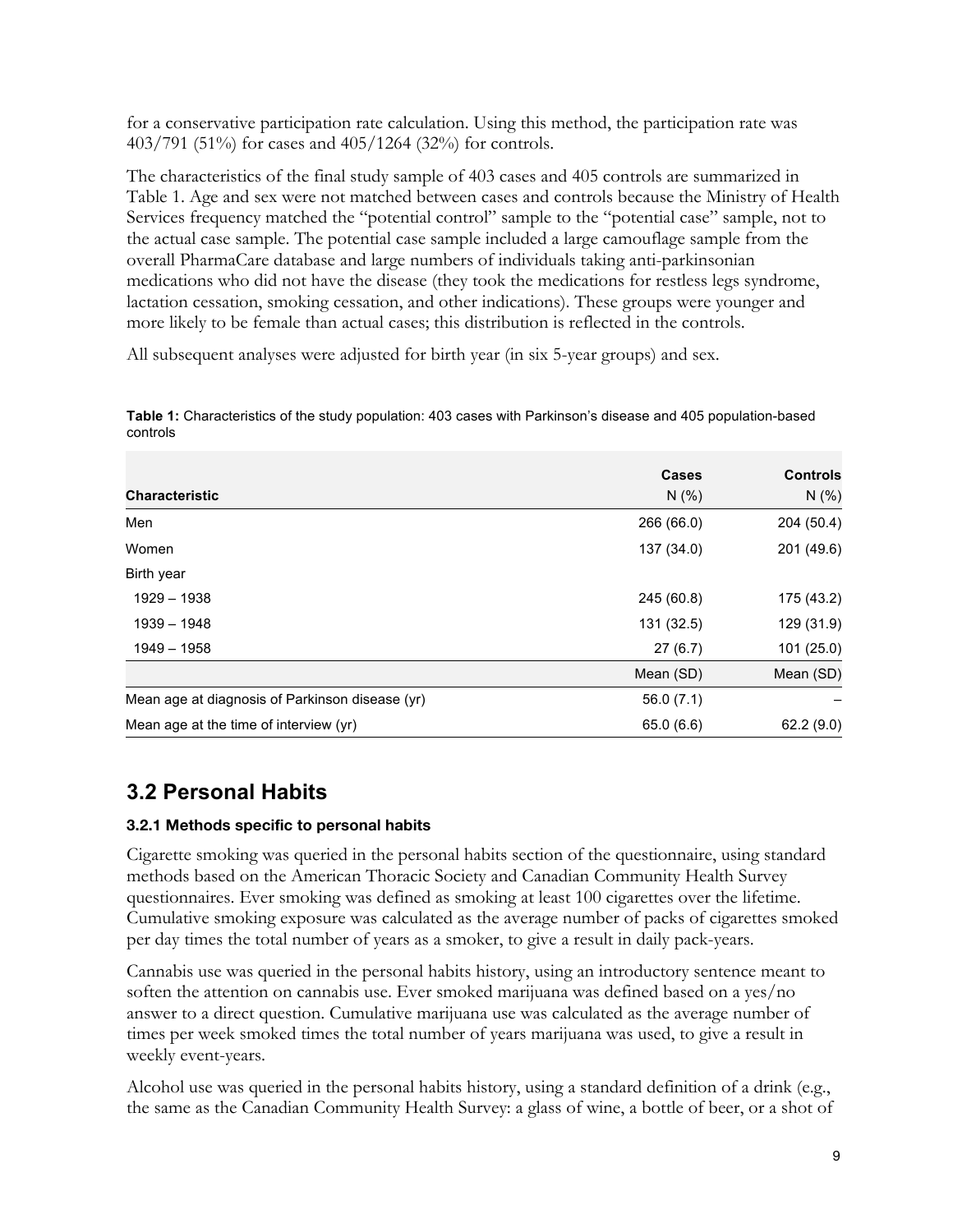hard liquor as one drink). Ever drinking was defined as consuming at least 2 drinks/month for a period of one year or longer. Cumulative alcohol use was calculated as the average number of drinks per week times the total number of years as a drinker, to give a result in weekly drink-years.

Coffee consumption was queried within the job history to capture variability over the lifetime. Ever drinking coffee was defined as drinking coffee during at least one job. Cumulative coffee use was calculated as the average number of drinks per week in a job times the total number of years in that job, summed over all jobs, to give a result in weekly drink-years.

#### **3.2.2 Results and Discussion**

Table 2 lists the mean cumulative lifetime consumption of cigarettes, marijuana, alcohol, and smoking among cases and controls, and the numbers of cases and controls reporting use up to the date of diagnosis. It also shows odds ratios for exposure to date of diagnosis and censored at 5 and 10 years prior to diagnosis. All analyses were adjusted for birth year and sex, and, for analyses of marijuana, alcohol and coffee consumption, also adjusted for smoking.

**Table 2:** Descriptive statistics for various lifestyle habits among Parkinson's disease cases and controls, and odds ratios (OR) and 95% confidence intervals (CI) for associations between these habits and Parkinson's disease, with exposure censoring at date of diagnosis and 5 and 10 years prior to diagnosis. Odds ratios calculated for a typical consumption amount for each habit among consumers. All analyses adjusted for gender and birth year (5-year groups). Analyses for marijuana, alcohol and coffee also adjusted for smoking (cumulative pack-years).

| <b>Personal habits</b><br>variable                                  | Cases<br>Mean (SD) | Controls<br>Mean (SD) | Cases /<br>Controls<br>N <sup>a</sup> | OR (95% CI)<br>exposure up to<br>date of diagnosis | OR (95% CI)<br>exposure up to 5<br>years prior to<br>diagnosis | OR (95% CI)<br>exposure up to<br>10 years prior to<br>diagnosis |
|---------------------------------------------------------------------|--------------------|-----------------------|---------------------------------------|----------------------------------------------------|----------------------------------------------------------------|-----------------------------------------------------------------|
| Cigarette smoking,<br>cumulative daily<br>pack-years <sup>b</sup>   | 11.5(20.1)         | 15.3(21.8)            | 198 / 249                             | $0.69(0.57 - 0.83)$                                | $0.69(0.56 - 0.84)$                                            | $0.68(0.55 - 0.85)$                                             |
| Marijuana smoking,<br>cumulative weekly<br>event-years <sup>c</sup> | 0.37(2.71)         | 1.04(7.09)            | 44 / 70                               | $0.95(0.80 - 1.13)$                                | $0.92(0.75 - 1.14)$                                            | $0.88(0.66 - 1.17)$                                             |
| Alcohol, cumulative<br>weekly drink-years                           | 30.3(53.4)         | 28.8 (54.4)           | 269 / 286                             | $1.00(0.86 - 1.16)$                                | $1.00(0.86 - 1.16)$                                            | $1.00(0.86 - 1.22)$                                             |
| Coffee, weekly<br>drink-years <sup>e</sup>                          | 83.6 (97.5)        | 74.7(101.9)           | 336 / 338                             | $1.00(0.82 - 1.11)$                                | $0.90(0.82 - 1.11)$                                            | $0.90(0.74 - 1.11)$                                             |

<sup>a</sup> Counts of exposures of cases and controls up to date of diagnosis (and corresponding date for controls)<br>
<sup>b</sup> Odds ratio calculated for 25 cumulative daily pack-years<br>
<sup>c</sup> Odds ratio calculated for 5 cumulative weekly e

Only cigarette smoking had a strong and statistically significant relationship to Parkinson's disease. The relationship demonstrates a protective effect, consistent with other studies [25,36,44-49,93- 96]. All subsequent analyses were adjusted for smoking, using the continuous variable, cumulative daily pack-years.

Other lifestyle exposures were not significantly associated with Parkinson's disease. We found no other studies that examined marijuana use. Relationships between coffee drinking and Parkinson's disease have tended to show reduced risk with increased consumption [36,43, 93,94,96-99] but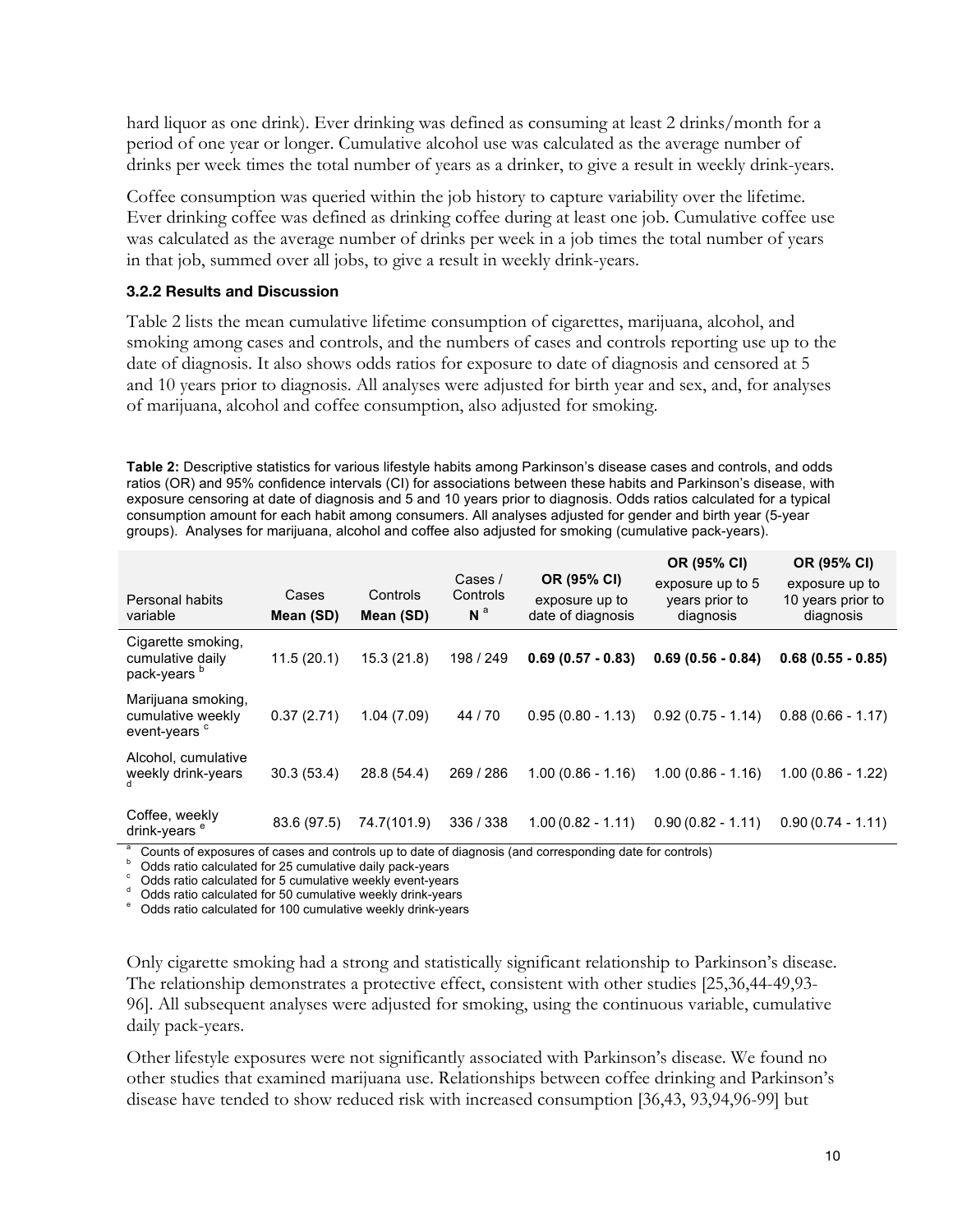others show no association [45,95,100]. With alcohol use, more studies have found no association [93,95,96,101], though some have found reduced risk with increased consumption [45,94].

### **3.3 Occupations**

### **3.3.1 Occupation-specific methods**

All occupations held for at least 6 months and listed by the participants were classified to the major occupational categories used in our initial study of the UBC Movement Disorders Clinic data [1] and subcategorized using the 1980 Standard Occupational Classification [102] as a guide. The 1980 classification system was used because the retrospective nature of the study meant that the occupations of the study participants more closely conformed to those described in this classification system than newer ones.

Occupational categories were assigned by an occupational hygienist (KT) blind to case status, using all the job history data (job title, main duties and activities, employer name, and product or service provided by the employer).

### **3.3.2 Results and Discussion**

The mean number of occupations held by each study subject was 6.3, with a standard deviation of 3.1, a minimum of 1 and a maximum of 22. Study subjects were classified into 16 major job categories (corresponding to those of our earlier study of UBC Movement Disorders Clinic data [1]) and 49 subcategories, 38 of which had sufficient study subjects to report here ( $n \ge 15$ ).

Table 3 lists the numbers of cases and controls ever holding each occupation up to the date of diagnosis. It also shows odds ratios and confidence intervals for ever vs. never holding each occupation prior to the date of diagnosis (or the corresponding date assigned to controls), and for two censoring dates: 5 and 10 years prior to diagnosis. We also calculated odds ratios for each occupation when held for a minimum duration of 10 years, but because these analyses highlighted only a few additional associations of interest, they are reported in the text only.

Two occupations had significantly elevated odds ratios: social science, law and library jobs; and farming and horticulture jobs. Both of these had higher odds ratios with at least 10 years of employment (OR = 2.51 (95% CI: 0.88 - 7.21), OR = 5.58 (95% CI: 1.48 - 21.0), respectively). Two other occupations had odds ratios above 2, though they were not statistically significant: gas station jobs; and welders. These also had higher odds ratios with at least 10 years of employment  $(OR = 3.99 (95\% CI: 0.42 - \infty), OR = 5.37 (95\% CI: 0.58 - 49.5), respectively. Finally two jobs$ had odds ratios above 2, only with at least 10 years of employment: drivers of heavy equipment (OR = 6.48 (95% CI: 0.71 - 59.3)) and carpenters (OR = 11.3 (95% CI: 1.23 - 105)).

Two occupations had significantly reduced odds ratios: management and administration jobs; and other health care jobs. Two other occupations had odds ratios below 0.5, though they were not statistically significant: repairers; and electricians. None of the jobs with reduced odds ratios showed stronger relationships with at least 10 years of employment.

After Table 3, each of the jobs of interest is discussed in turn, with reference to other studies of occupations and Parkinson's disease.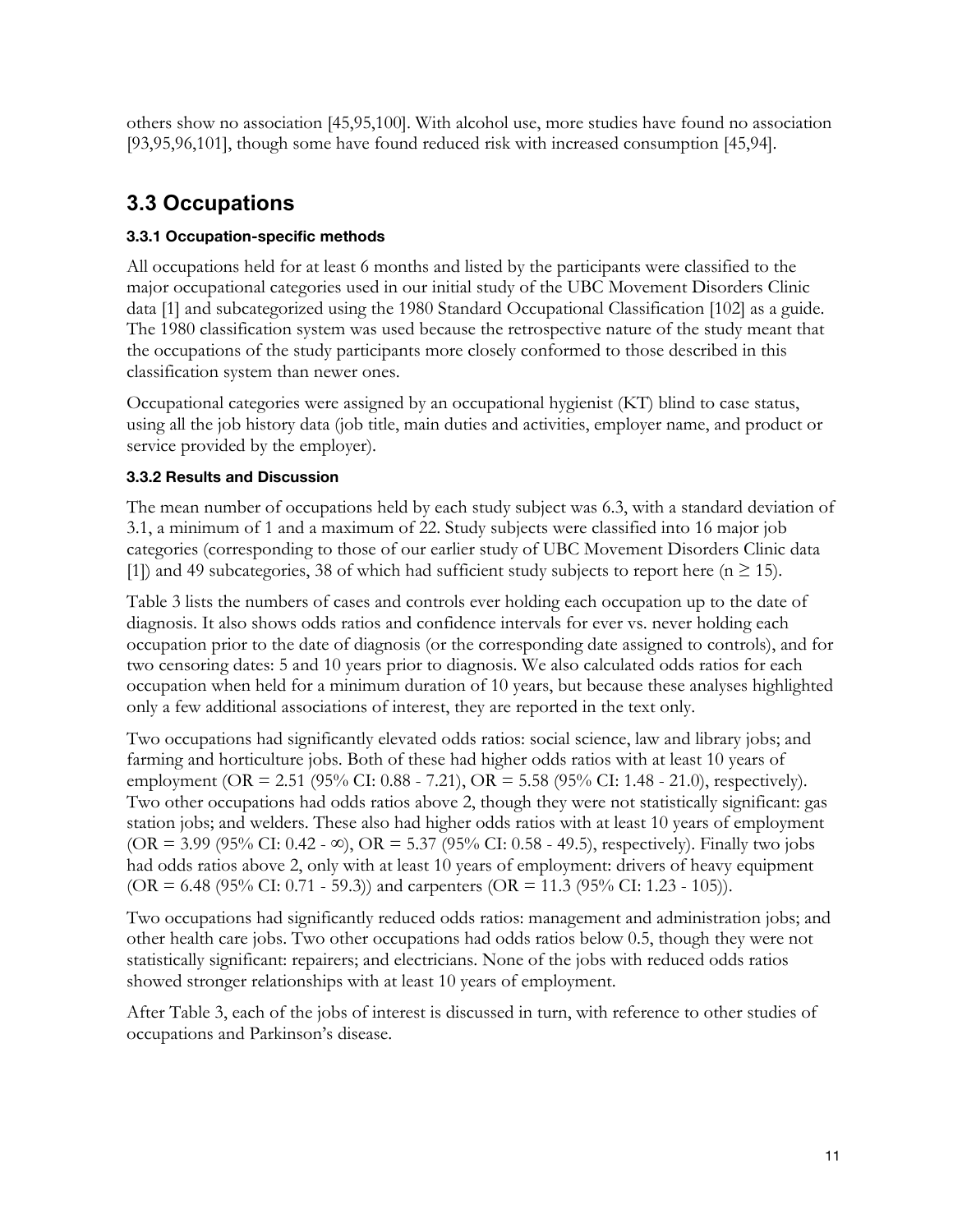**Table 3:** Odds ratios and 95% confidence intervals for associations between occupations held for at least 6 months and Parkinson's disease, with exposure censoring at date of diagnosis and 5 and 10 years prior to diagnosis. Each job was examined in a separate model adjusted for gender, birth year (5-year groups) and smoking (cumulative pack-years). Occupational subcategories listed only for those with at least 15 study subjects to date of diagnosis.

|                                                              |                     |                                  | OR (95% CI)                           | OR (95% CI)                            |
|--------------------------------------------------------------|---------------------|----------------------------------|---------------------------------------|----------------------------------------|
| <b>Major Occupational Categories &amp;</b>                   | Cases /<br>Controls | OR (95% CI)<br>job held prior to | job held prior to 5<br>years prior to | job held prior to<br>10 years prior to |
| subcategories                                                | N <sup>a</sup>      | date of diagnosis                | diagnosis                             | diagnosis                              |
| Management, Administration                                   | 113 / 120           | $0.74(0.54 - 1.04)$              | $0.73(0.52 - 1.02)$                   | $0.70(0.49 - 0.99)$                    |
| <b>Sciences, Engineering</b>                                 | 65 / 53             | $1.15(0.75 - 1.76)$              | $1.20(0.77 - 1.86)$                   | $1.18(0.76 - 1.85)$                    |
| Social Sciences, Law, Library <sup>1</sup>                   | 34 / 28             | $1.73(0.98 - 3.05)$              | $1.76(0.99 - 3.12)$                   | $1.82(1.01 - 3.29)$                    |
| Teaching <sup>1</sup>                                        | 54 / 56             | $0.93(0.61 - 1.42)$              | $0.88(0.57 - 1.35)$                   | $0.93(0.60 - 1.44)$                    |
| Medicine, Health <sup>1</sup>                                | 49/63               | $0.85(0.55 - 1.30)$              | $0.82(0.53 - 1.26)$                   | $0.90(0.58 - 1.39)$                    |
| health care, other                                           | 10/24               | $0.45(0.21 - 0.98)$              | $0.40(0.18 - 0.89)$                   | $0.44(0.20 - 0.99)$                    |
| lab technician                                               | 15/12               | $1.45(0.64 - 3.30)$              | $1.45(0.64 - 3.29)$                   | $1.84(0.77 - 4.40)$                    |
| nursing                                                      | 18 / 34             | $0.60(0.32 - 1.13)$              | $0.60$ $(0.32 - 1.12)$                | $0.60$ $(0.32 - 1.12)$                 |
| Art, Literature, Recreation, Religion                        | 35/26               | $1.38(0.79 - 2.39)$              | $1.45(0.83 - 2.53)$                   | $1.56(0.87 - 2.78)$                    |
| Clerical <sup><math>\downarrow</math></sup>                  | 138 / 164           | $0.95(0.68 - 1.34)$              | $0.94(0.67 - 1.32)$                   | $0.92(0.65 - 1.30)$                    |
| Sales, Commodities, Services                                 | 137 / 125           | $1.26(0.92 - 1.74)$              | $1.26(0.91 - 1.73)$                   | $1.26(0.91 - 1.75)$                    |
| gas station                                                  | 14/5                | $2.66(0.89 - 7.96)$              | $2.55(0.84 - 7.72)$                   | $2.55(0.84 - 7.72)$                    |
| real estate agent                                            | 8/10                | $0.84(0.31 - 2.23)$              | $0.99(0.32 - 3.11)$                   | $0.84$ (0.22 - 3.14)                   |
| sales                                                        | 128 / 114           | $1.32(0.96 - 1.83)$              | $1.28(0.92 - 1.78)$                   | $1.29(0.92 - 1.80)$                    |
| Service - Food, Lodging                                      | 129/133             | $1.08(0.79 - 1.48)$              | $1.11(0.81 - 1.52)$                   | $1.07(0.77 - 1.47)$                    |
| cook/baker                                                   | 19 / 15             | $1.36(0.64 - 2.89)$              | $1.41(0.65 - 3.07)$                   | $1.26(0.57 - 2.79)$                    |
| food service                                                 | 40 / 49             | $1.06(0.66 - 1.73)$              | $1.09(0.67 - 1.78)$                   | $1.08(0.66 - 1.78)$                    |
| food/lodging other                                           | 8/7                 | $1.03(0.36 - 2.94)$              | $1.02(0.36 - 2.93)$                   | $0.77(0.25 - 2.38)$                    |
| home care                                                    | 10/13               | $1.06(0.44 - 2.58)$              | $0.82$ (0.30 - 2.22)                  | $0.49(0.15 - 1.63)$                    |
| janitor/cleaner                                              | 26 / 24             | $1.34(0.72 - 2.48)$              | $1.69(0.86 - 3.32)$                   | $1.77(0.85 - 3.69)$                    |
| maintenance                                                  | 12/18               | $0.81(0.36 - 1.80)$              | $0.88(0.37 - 2.08)$                   | $0.90(0.33 - 2.45)$                    |
| protective service                                           | 20/11               | $1.37(0.63 - 2.96)$              | $1.24(0.57 - 2.72)$                   | $1.18(0.53 - 2.60)$                    |
| soldier                                                      | 19 / 19             | $0.76(0.38 - 1.50)$              | $0.76(0.39 - 1.51)$                   | $0.77(0.39 - 1.51)$                    |
| <b>Farming, Horticulture</b>                                 | 37/23               | $1.92(1.05 - 3.51)$              | $2.02(1.09 - 3.72)$                   | $2.03(1.10 - 3.74)$                    |
| Other Primary - Forestry, Logging,<br>Mining, Oil, Gas       | 31 / 32             | $0.88(0.50 - 1.55)$              | $0.87(0.50 - 1.52)$                   | $0.90(0.51 - 1.59)$                    |
| logging                                                      | 14 / 19             | $0.66(0.31 - 1.40)$              | $0.65(0.31 - 1.38)$                   | $0.60$ $(0.28 - 1.30)$                 |
| mining                                                       | 13/10               | $1.22(0.50 - 3.02)$              | $1.21(0.49 - 2.97)$                   | $1.35(0.53 - 3.41)$                    |
| Processing - Ore, Metal, Glass,<br>Stone, Rubber, Wood, etc. | 98/73               | $1.14(0.79 - 1.64)$              | $1.09(0.75 - 1.57)$                   | $1.07(0.74 - 1.55)$                    |
| processing - food                                            | 21/22               | $0.88(0.46 - 1.67)$              | $0.88(0.46 - 1.67)$                   | $0.88(0.46 - 1.69)$                    |
| processing - metal                                           | 11/11               | $0.71(0.29 - 1.71)$              | $0.71(0.29 - 1.71)$                   | $0.71(0.29 - 1.70)$                    |
| processing - other                                           | 27 / 20             | $1.21(0.65 - 2.27)$              | $1.17(0.62 - 2.19)$                   | $1.17(0.61 - 2.22)$                    |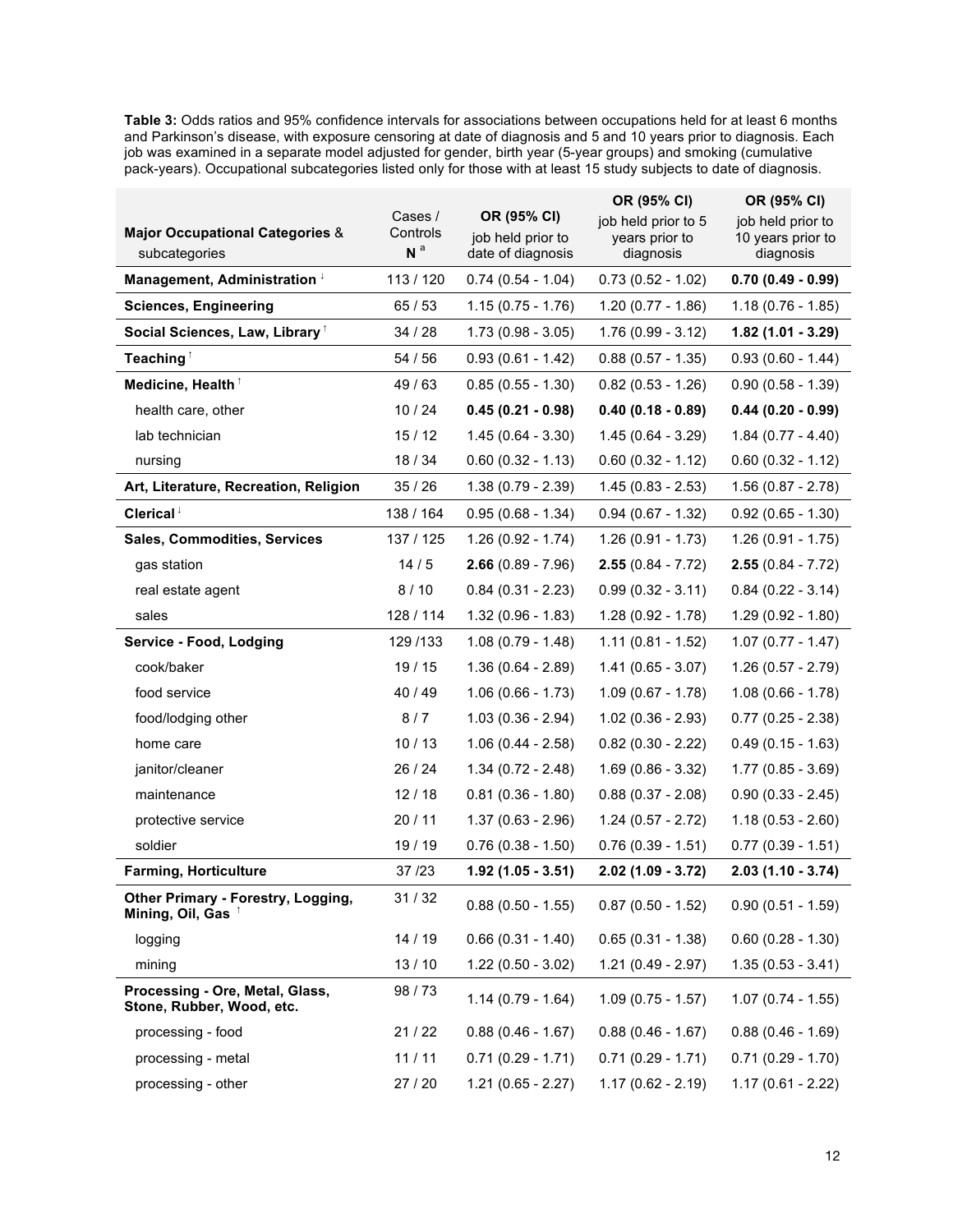|                                                                               |                                       |                                                       | OR (95% CI)                                        | OR (95% CI)                                         |
|-------------------------------------------------------------------------------|---------------------------------------|-------------------------------------------------------|----------------------------------------------------|-----------------------------------------------------|
| <b>Major Occupational Categories &amp;</b><br>subcategories                   | Cases /<br>Controls<br>N <sup>a</sup> | OR (95% CI)<br>job held prior to<br>date of diagnosis | job held prior to 5<br>years prior to<br>diagnosis | job held prior to<br>10 years prior to<br>diagnosis |
| processing - textile                                                          | 10/6                                  | $1.50(0.53 - 4.22)$                                   | $1.32(0.46 - 3.78)$                                | $1.32(0.46 - 3.79)$                                 |
| processing - other wood industries                                            | 11/9                                  | $0.82(0.33 - 2.06)$                                   | $0.81(0.32 - 2.03)$                                | $0.80(0.32 - 2.00)$                                 |
| processing - pulp mill                                                        | 15/11                                 | $0.90(0.40 - 2.04)$                                   | $0.83(0.37 - 1.91)$                                | $0.75(0.33 - 1.74)$                                 |
| processing - sawmill                                                          | 18/13                                 | $1.02(0.47 - 2.22)$                                   | $1.02$ (0.47 - 2.22)                               | $1.14(0.52 - 2.51)$                                 |
| <b>Machine Related (Product</b><br><b>Fabricating, Assembling, Repairing)</b> | 66 / 55                               | $0.79(0.51 - 1.21)$                                   | $0.80(0.52 - 1.24)$                                | $0.79(0.51 - 1.22)$                                 |
| electronics technician                                                        | 15/14                                 | $0.74(0.34 - 1.60)$                                   | $0.74(0.34 - 1.59)$                                | $0.81(0.37 - 1.79)$                                 |
| mechanic                                                                      | 23/23                                 | $0.66(0.35 - 1.24)$                                   | $0.57(0.30 - 1.10)$                                | $0.54$ (0.28 - 1.05)                                |
| other machine-related                                                         | 12/8                                  | $0.85(0.34 - 2.15)$                                   | $0.99(0.38 - 2.59)$                                | $0.92(0.34 - 2.44)$                                 |
| repairer                                                                      | 12/18                                 | $0.48(0.22 - 1.04)$                                   | $0.51(0.23 - 1.12)$                                | $0.49(0.22 - 1.09)$                                 |
| welder                                                                        | 12/3                                  | $3.28(0.87 - 12.3)$                                   | $3.25(0.87 - 12.2)$                                | $2.98(0.78 - 11.4)$                                 |
| Construction <sup>1</sup>                                                     | 55/47                                 | $0.92(0.58 - 1.45)$                                   | $0.86(0.54 - 1.37)$                                | $0.87(0.54 - 1.38)$                                 |
| carpenter                                                                     | 13/10                                 | $1.18(0.48 - 2.91)$                                   | $1.17(0.48 - 2.86)$                                | $1.15(0.47 - 2.79)$                                 |
| construction - other                                                          | 36/23                                 | $1.23(0.69 - 2.20)$                                   | $1.26(0.70 - 2.26)$                                | $1.25(0.69 - 2.26)$                                 |
| electrician                                                                   | 8/10                                  | $0.52(0.20 - 1.38)$                                   | $0.46(0.17 - 1.27)$                                | $0.46(0.17 - 1.26)$                                 |
| <b>Transport Equipment Operating</b>                                          | 76/72                                 | $0.87(0.58 - 1.29)$                                   | $0.88(0.59 - 1.32)$                                | $0.95(0.63 - 1.42)$                                 |
| driver - car, small vehicle                                                   | 15/18                                 | $0.82(0.39 - 1.74)$                                   | $0.82$ (0.39 - 1.75)                               | $0.72(0.33 - 1.57)$                                 |
| driver - heavy equipment                                                      | 13/7                                  | $1.52(0.58 - 4.00)$                                   | $1.72(0.62 - 4.75)$                                | $1.95(0.66 - 5.81)$                                 |
| driver - truck                                                                | 29/28                                 | $0.83(0.47 - 1.48)$                                   | $0.82(0.46 - 1.46)$                                | $0.96(0.53 - 1.75)$                                 |
| seaman/fishing                                                                | 18/18                                 | $0.84(0.41 - 1.71)$                                   | $0.91(0.44 - 1.86)$                                | $0.92(0.45 - 1.89)$                                 |
| transport other                                                               | 15/12                                 | $0.99(0.45 - 2.20)$                                   | $0.84$ (0.37 - 1.91)                               | $0.83(0.37 - 1.89)$                                 |
| <b>Material Handling, Printing, Utilities,</b><br><b>Equipment Operating</b>  | 59 / 58                               | $0.84(0.55 - 1.29)$                                   | $0.86(0.56 - 1.32)$                                | $0.89(0.57 - 1.38)$                                 |
| delivery - non motorized                                                      | 18/18                                 | $0.83(0.41 - 1.69)$                                   | $0.84(0.41 - 1.71)$                                | $0.84(0.41 - 1.71)$                                 |
| shipping/warehousing                                                          | 31/30                                 | $0.82(0.47 - 1.43)$                                   | $0.83(0.47 - 1.47)$                                | $0.84$ (0.46 - 1.52)                                |

Counts of jobs of cases and controls up to date of diagnosis (and corresponding date for controls)<br>Occupational categories that had statistically significantly reduced odds ratios in the analysis of the Movement Disorders

database by the study team, reported in 1999 [ref]<br>Occupational categories that had statistically significantly elevated odds ratios in the analysis of the Movement Disorders Clinic database by the study team, reported in 1999 [ref]

*Social science, law and library jobs*. Elevated risks of Parkinson's disease in such occupations is a consistent finding, in studies of clinic data [103], hospitalizations [104], proportionate mortality [60,105], and cases and controls [96,106], though in the latter two studies, the elevations were not statistically significant. This major job category also had significantly elevated odds ratios in our study of data from the UBC Movement Disorders Clinic [1], a basis for our interest in infectious diseases spread by respiratory droplets as a potential cause. However other occupations that contributed to this hypothesis in the earlier study (teaching, medicine and health) did not have elevated risks in this study.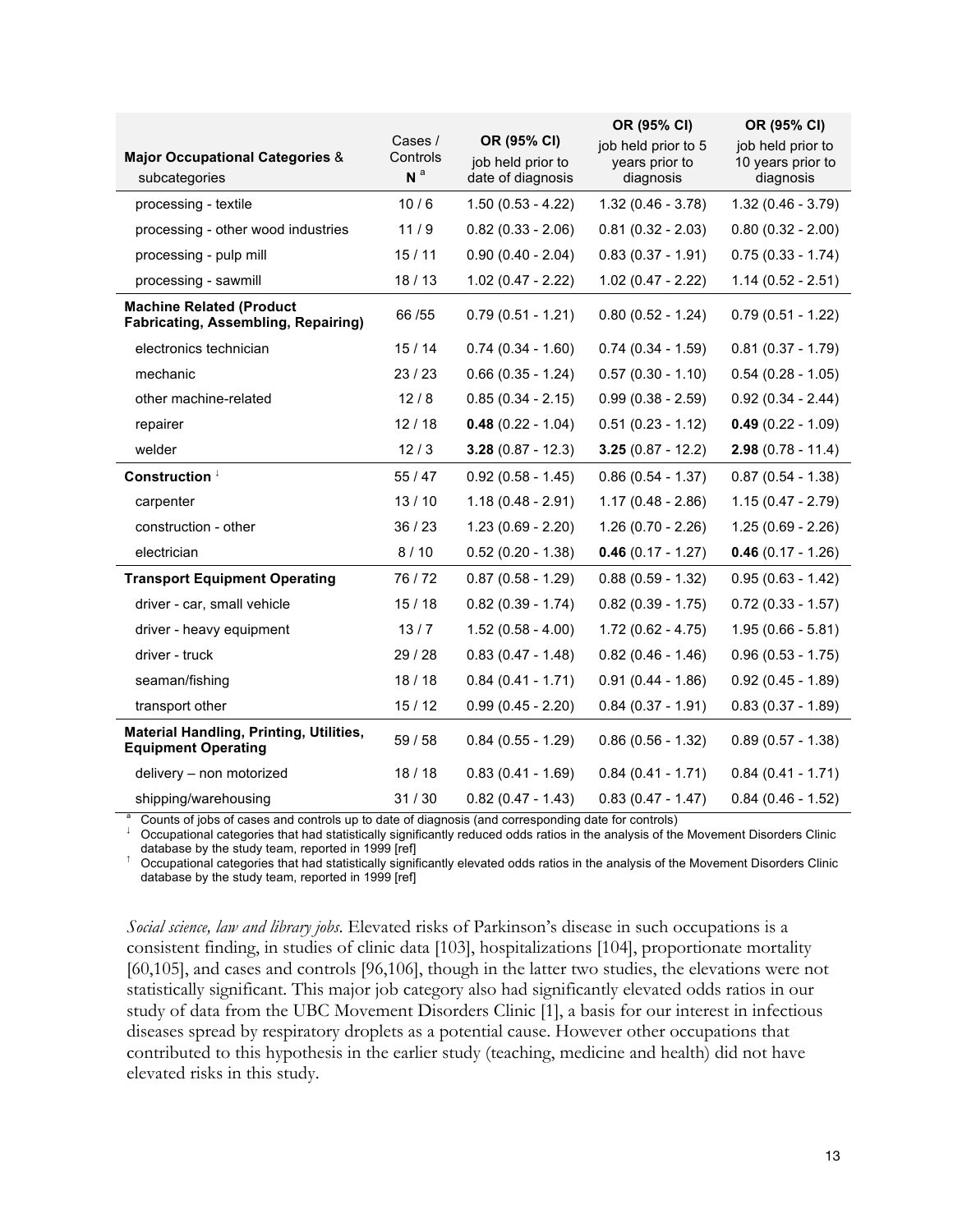*Farming and horticulture jobs*. Farming occupations are among the most studied with respect to Parkinson's disease and have consistently demonstrated elevated risks [20,23,24,29,60,106-115], a result supported here. A few studies have not found increased risk in this occupational category or found mixed results [116-118]. The associations with farming have often been attributed to pesticide exposure, an exposure we examine in section 3.8. We were not able to examine pesticide applicators as a separate job category, since that occupation was rare in this study. Sawmill workers, many of whom have exposures to anti-sapstain fungicides, did not show excess risks here.

*Gas station jobs*. We found only one other study that listed gas station employment as an identifiable job category, in this case in combination with automotive dealers. Park *et al.* [118] found a nonsignificant but strongly elevated odds ratio, similar to our result. The potential exposure of interest could be solvents and other volatile hydrocarbons, an exposure we examine in section 3.10. Other occupations expected to have hydrocarbon exposures would include mechanics, but this occupation did not show elevated risk here.

*Welders*. Welding has been a frequently studied occupation with regards to Parkinson's disease because of the potential for high exposures to manganese and other metals that have been associated with the disease in the past [15, 25, 32-35]. Most studies have not found elevated risks [60,104,111,117,119,120], though one of these studies did find a significantly elevated risk in welders under the age of 65 [60]. Other occupations in our study with potential exposures to metals, including metal processors, electronics technicians, mechanics, and repairers did not have elevated risks. Metals exposures are examined in section 3.9.

*Drivers of heavy equipment*. A few studies have examined driving occupations. Those grouping all drivers or transport occupations together have not reported elevated risks [96,104,118]. One study separated bus drivers and excavating or grading operators, but still did not find excess risks [60]. Our study found elevated risks only in this one segment of driving occupations, but not for car, truck, boat or other transportation occupations. Hypothesized exposures for this group include whole body vibration and hydrocarbons, discussed in sections 3.5 and 3.10 respectively.

*Carpenters*. A few studies have examined wood-working occupations, and all have identified elevated risks [29,96,104,105]. In our study, the elevated risk was isolated to carpenters with at least 10 years of employment, but was not seen in sawmill, pulp mill, or other wood industry employees. This suggests that the exposure of interest may not be wood, but perhaps glues, head injuries, or other exposures that might differ in carpenters. These exposures are addressed in sections 3.6 and 3.10.

*Management and administration jobs*. Other studies of Parkinson's disease that have examined managerial jobs have usually found odds ratios near 1.0, without significant elevations or reductions in risk [96,107,113,118], except one study that found a slightly and significantly elevated risk [104]. In the current study and in our initial study of the UBC Movement Disorders Clinic data [1], we found significantly reduced odds ratios.

*Other health care jobs*. In our study, this mixed group (dentistry, physiotherapy, occupational therapy, care aides, and x-ray technicians) had significantly reduced risks. Other studies found odds ratios near 1.0, without significant elevations or reductions in risk for other health and medical workers, and dentists [104], and health care support, and health care practitioner and technical jobs [96]. Park *et al.* [60] included separate estimates for several of the professions included here, and found slightly elevated risks for dental assistants, dentists, dental laboratory personnel, and x-ray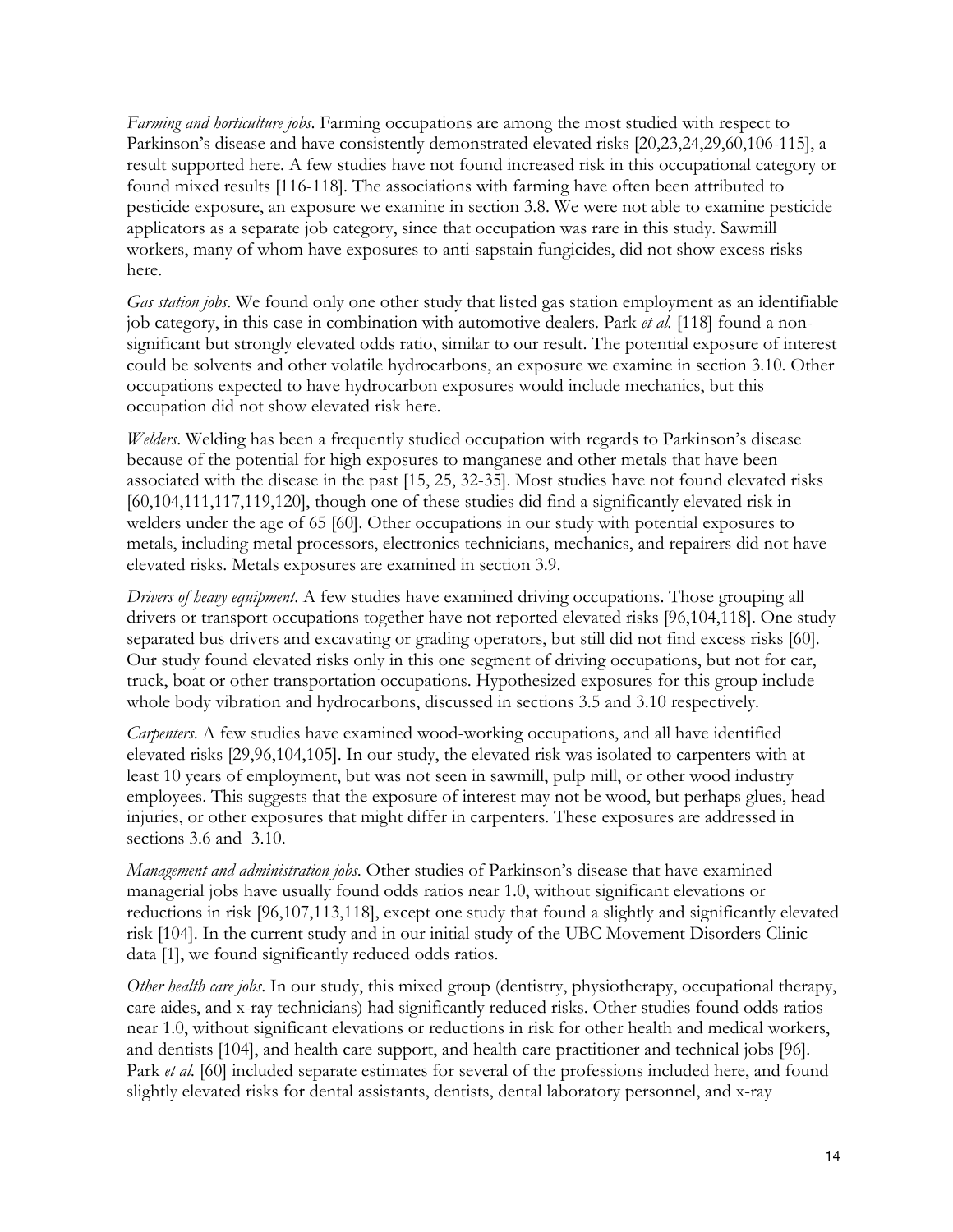technicians, significant only for the first job group.

*Repairers.* This was another mixed group (locksmiths, elevator mechanics, service technicians, shoe repairers, appliance technicians). They had strongly reduced risks, but not statistically significant. Similar occupations were difficult to identify in other studies. Park *et al.* [118] found a very similar reduced risk estimate for technicians, and Schulte *et al.* [105] found a significantly increased odds ratio for technicians and related support occupations.

*Electricians*. The only other study we found that examined electrical workers found an odds ratio near 1.0 [104], providing little support for the non-significant protective effect we observed.

In our earlier study of the UBC Movement Disorders Clinic data [1], 4 of 16 major occupational categories had significantly elevated risks and 3 had significantly reduced risks. In this populationbased study, only one of these categories had a significantly elevated risk (social science, law, library) and only one a significantly reduced risk (management, administration), suggesting that our concern about potential referral bias in the initial clinic-based study was well founded.

### **3.4 Infections**

### **3.4.1 Infection-specific methods**

Viral infections spread by respiratory droplets were assessed in two ways: 1) within the job history, via questions about sick days taken and their causes, the number of people typically contacted, the type of living accommodations, and contact with animals; and 2) within the medical history, via a questions asking about flu shots and whether a doctor said the subject had any of a list of communicable diseases.

### **3.4.2 Results and Discussion**

Table 4 provides the odds ratios and confidence intervals for associations between the variables considered potentially related to infections and Parkinson's disease, in three groupings: influenza; other viral communicable diseases; and contact with people or animals during the job.

The variables related to influenza have a pattern suggesting increased risk of Parkinson's disease, though only severe influenza was statistically significant. Absence from work for at least 5 days per year within at least one job and cumulative days absent over all jobs showed slight elevations, which increased in strength with censoring of episodes 5 and 10 years prior to diagnosis. Flu shots were increasingly protective with censoring at 5 and 10 years prior to diagnosis. Another study examining influenza in a case-control study reported a slight non-significant elevation [121]. There do not appear to be other epidemiological studies that have examined this exposure, though there have been case reports of acute onset Parkinsonism and hypotheses about potential causal mechanisms [58].

Unlike the results for influenza, absence from work for colds (for at least 5 days per year within at least one job and cumulative days absent over all jobs) showed non-significantly reduced risks. Most other viral diseases queried in the medical history also had reduced risks, with statistically significant reductions for red measles and chicken pox or shingles. Reduced risk of Parkinson's disease with measles, mumps and chicken pox has been reported previously [121,122], though a small study examining measles antibodies in cases and controls did not observe a difference [123].

Our analyses examining the average number of people contacted within a working day showed no association with Parkinson's disease, but parallel to our findings related to non-influenza viral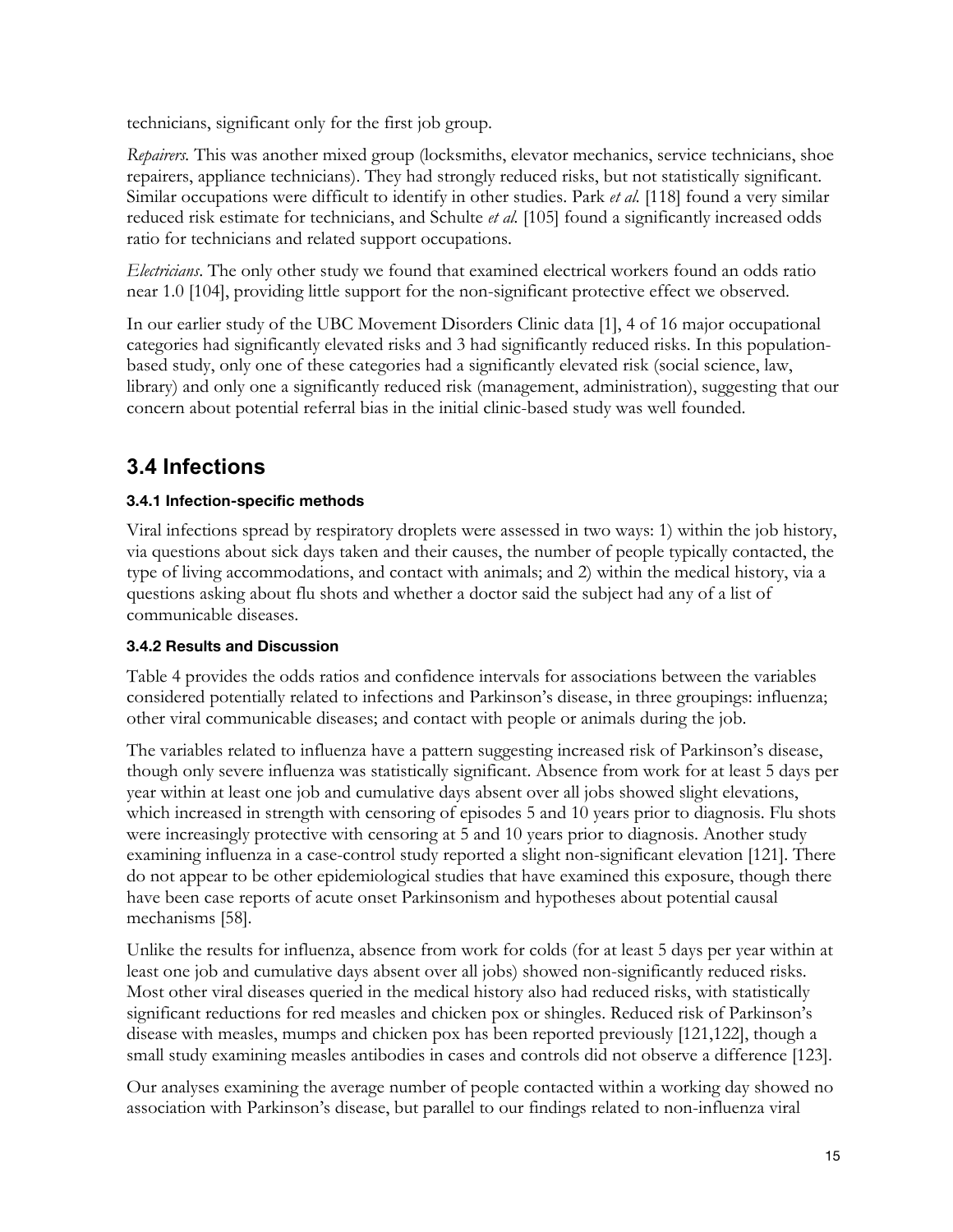infections, having lived in a dormitory during a job showed a significant reduction in risk. The major occupational categories involving dormitory living included: service - food or lodging; other primary - forestry, logging, mining, oil or gas; medicine or health; and transport equipment operating.

In contrast to human contact, animal contact on the job was associated with increased risks of Parkinson's disease, with significant elevations for cats, cattle, pigs, sheep or goats, and chickens, ducks, or geese. The major occupational categories involving contact with these animals were farming or horticulture, and food processing. Few other studies have examined animal contact. Lee *et al.* [109] found significantly elevated proportionate mortality for Parkinson's disease in livestock farmers, whereas Firestone *et al.* [117] found no association for animal or dairy farmers, and Kuopio *et al.* [116] found significant reductions in risk with childhood exposures to the same animals investigated in our study. Two potential mechanisms for the elevated risks observed with animal exposures are flu viruses and endotoxin. Influenza A viruses have their origin in wild waterfowl, are mainly transmitted to humans via domestic poultry and pigs, and have been found in other domestic animals including cats, dogs and horses [124]. Endotoxins, the lipopolysaccharide components of cell walls of Gram-negative bacteria, can be found in organic dust (e.g., from grains) and plant matter (e.g., hay) [125] and could also be related to these animal exposures (e.g., via fodder for livestock or via cats used to control pests in grain stores). Endotoxin has been hypothesized as a potential cause of Parkinson's disease based on toxicological evidence [126]. Direct tests of the epidemiological association in humans are awaited.

**Table 4:** Odds ratios and 95% confidence intervals for associations between variables potentially related to infections and Parkinson disease. Each was analyzed in a separate model adjusted for gender, birth year (5-year groups) and smoking (cumulative pack-years). Exposure censored at date of diagnosis and 5 and 10 years prior to diagnosis. Disease and contact categories listed only for those with at least 15 study subjects to date of diagnosis.

|                                                                        |                                       |                                                    | OR (95% CI)                                     | OR (95% CI)                                      |
|------------------------------------------------------------------------|---------------------------------------|----------------------------------------------------|-------------------------------------------------|--------------------------------------------------|
| Category and variable                                                  | Cases /<br>Controls<br>N <sup>a</sup> | OR (95% CI)<br>exposure up to<br>date of diagnosis | exposure up to 5<br>years prior to<br>diagnosis | exposure up to 10<br>years prior to<br>diagnosis |
| Influenza                                                              |                                       |                                                    |                                                 |                                                  |
| Ever absent from work for<br>more than five days per year<br>for flu   | 40/33                                 | $1.21(0.73 - 2.02)$                                | $1.30(0.76 - 2.20)$                             | $1.38(0.80 - 2.38)$                              |
| Cumulative days absent from<br>work for flu <sup>b</sup>               |                                       | $1.06(0.98 - 1.17)$                                | $1.08(0.98 - 1.20)$                             | $1.10(0.98 - 1.22)$                              |
| Ever had a flu shot                                                    | 104 / 102                             | $1.07(0.77 - 1.50)$                                | $0.97(0.61 - 1.53)$                             | $0.85(0.46 - 1.60)$                              |
| Ever had severe influenza                                              | 43/26                                 | $2.01(1.16 - 3.48)$                                | $2.02(1.14 - 3.59)$                             | $1.74(0.97 - 3.12)$                              |
| Other viral communicable<br>diseases                                   |                                       |                                                    |                                                 |                                                  |
| Ever absent from work for<br>more than five days per year<br>for colds | 23/32                                 | $0.71(0.40 - 1.27)$                                | $0.71(0.40 - 1.27)$                             | $0.79(0.44 - 1.43)$                              |
| Cumulative days absent from<br>work for cold                           |                                       | $0.94(0.87 - 1.04)$                                | $0.94(0.85 - 1.06)$                             | $0.94(0.83 - 1.06)$                              |
| Ever had croup                                                         | 23/30                                 | $0.74(0.41 - 1.34)$                                | $0.73(0.40 - 1.33)$                             | $0.73(0.40 - 1.33)$                              |
| Ever had herpes simplex                                                | 43/49                                 | $0.96(0.60 - 1.53)$                                | $1.00(0.62 - 1.61)$                             | $1.01(0.63 - 1.63)$                              |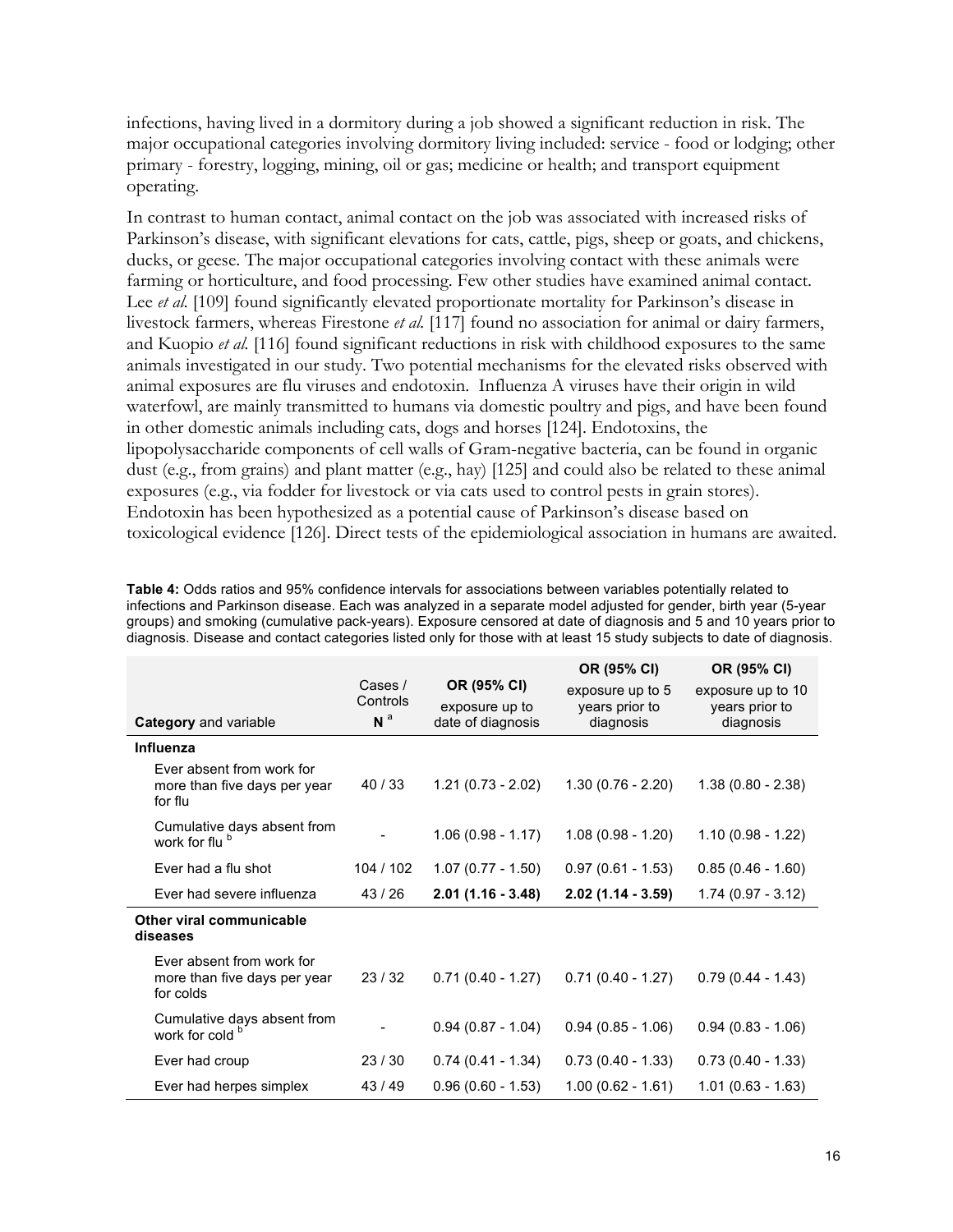|                                                                                |                                       |                                                    | OR (95% CI)                                     | OR (95% CI)                                      |
|--------------------------------------------------------------------------------|---------------------------------------|----------------------------------------------------|-------------------------------------------------|--------------------------------------------------|
| Category and variable                                                          | Cases /<br>Controls<br>N <sup>a</sup> | OR (95% CI)<br>exposure up to<br>date of diagnosis | exposure up to 5<br>years prior to<br>diagnosis | exposure up to 10<br>years prior to<br>diagnosis |
| Ever had German measles                                                        | 53/41                                 | $1.27(0.77 - 2.08)$                                | $1.27(0.78 - 2.08)$                             | $1.28(0.78 - 2.09)$                              |
| Ever had red measles                                                           | 242 / 291                             | $0.65(0.48 - 0.90)$                                | $0.65(0.47 - 0.90)$                             | $0.65(0.47 - 0.89)$                              |
| Ever had mumps                                                                 | 208 / 232                             | $0.76(0.56 - 1.02)$                                | $0.76(0.56 - 1.02)$                             | $0.76(0.57 - 1.03)$                              |
| Ever had chicken pox or<br>shingles                                            | 252 / 296                             | $0.75(0.54 - 1.03)$                                | $0.73(0.53 - 1.00)$                             | $0.73(0.53 - 1.00)$                              |
| Contact with people or<br>animals during job                                   |                                       |                                                    |                                                 |                                                  |
| Average number of people<br>contacted on a typical<br>working day <sup>c</sup> |                                       | $1.06(0.94 - 1.20)$                                | $1.06(0.94 - 1.20)$                             | $1.06(0.94 - 1.20)$                              |
| Ever lived in a dormitory                                                      | 100/122                               | $0.53(0.38 - 0.74)$                                | $0.54(0.38 - 0.75)$                             | $0.55(0.39 - 0.78)$                              |
| Ever had contact with cats                                                     | 19/31                                 | $2.06(1.09 - 3.92)$                                | $2.74(1.38 - 5.47)$                             | $2.92(1.40 - 6.07)$                              |
| Ever had contact with dogs                                                     | 46 / 50                               | $1.16(0.74 - 1.83)$                                | $1.22(0.77 - 1.94)$                             | $1.11(0.69 - 1.79)$                              |
| Ever had contact with fish,<br>frogs, turtles                                  | 17/17                                 | $0.85(0.41 - 1.76)$                                | $0.87(0.41 - 1.83)$                             | $0.87(0.41 - 1.85)$                              |
| Ever had contact with<br>gerbils, hamsters, mice, rats                         | 11/15                                 | $1.95(0.82 - 4.65)$                                | $1.86(0.77 - 4.47)$                             | $2.14(0.87 - 5.30)$                              |
| Ever had contact with cattle                                                   | 19/44                                 | $2.23(1.22 - 4.09)$                                | $2.39(1.29 - 4.41)$                             | $2.36(1.28 - 4.35)$                              |
| Ever had contact with horses                                                   | 22/25                                 | $1.12(0.59 - 2.13)$                                | $1.20(0.63 - 2.29)$                             | $1.14(0.59 - 2.19)$                              |
| Ever had contact with pigs                                                     | 9/20                                  | $1.97(0.85 - 4.58)$                                | $2.27(0.95 - 5.44)$                             | $2.23(0.93 - 5.32)$                              |
| Ever had contact with sheep,<br>goats                                          | 5/13                                  | $1.88(0.64 - 5.52)$                                | $2.46(0.77 - 7.91)$                             | $2.46(0.77 - 7.91)$                              |
| Ever had contact with<br>chickens, ducks, geese                                | 13/27                                 | $1.77(0.87 - 3.58)$                                | $2.07(0.98 - 4.39)$                             | $2.00(0.94 - 4.24)$                              |
| Ever had contact with other<br>birds                                           | 7/9                                   | $1.16(0.42 - 3.23)$                                | $1.60(0.50 - 5.11)$                             | $1.62(0.51 - 5.17)$                              |

- not applicable<br>
a Counts of exposures of cases and controls up to date of diagnosis (and corresponding date for controls)<br>  $\frac{b}{c}$  Odds ratio calculated for 20 cumulative days absent from work for cold or flu (4 weeks

### **3.5 Whole Body Vibration**

#### **3.5.1 Vibration-specific methods**

Whole body vibration exposure was queried within the job history. Subjects were asked to report use of any vehicle types presented in the interview guide, the operations performed during use, weeks of use per year, hours of use per week, and month and year of start and end of use.

On occupational hygiene review, certain exposures were excluded: exposures to vehicles that were indirect only (i.e., "working near equipment but no direct contact"); very short exposures, i.e., those less than 30 minutes per week; exposures considered no different from typical background exposures in the general population, i.e., those less than 10 hours per week in cars, or less than 5 hours per week in vans and light trucks.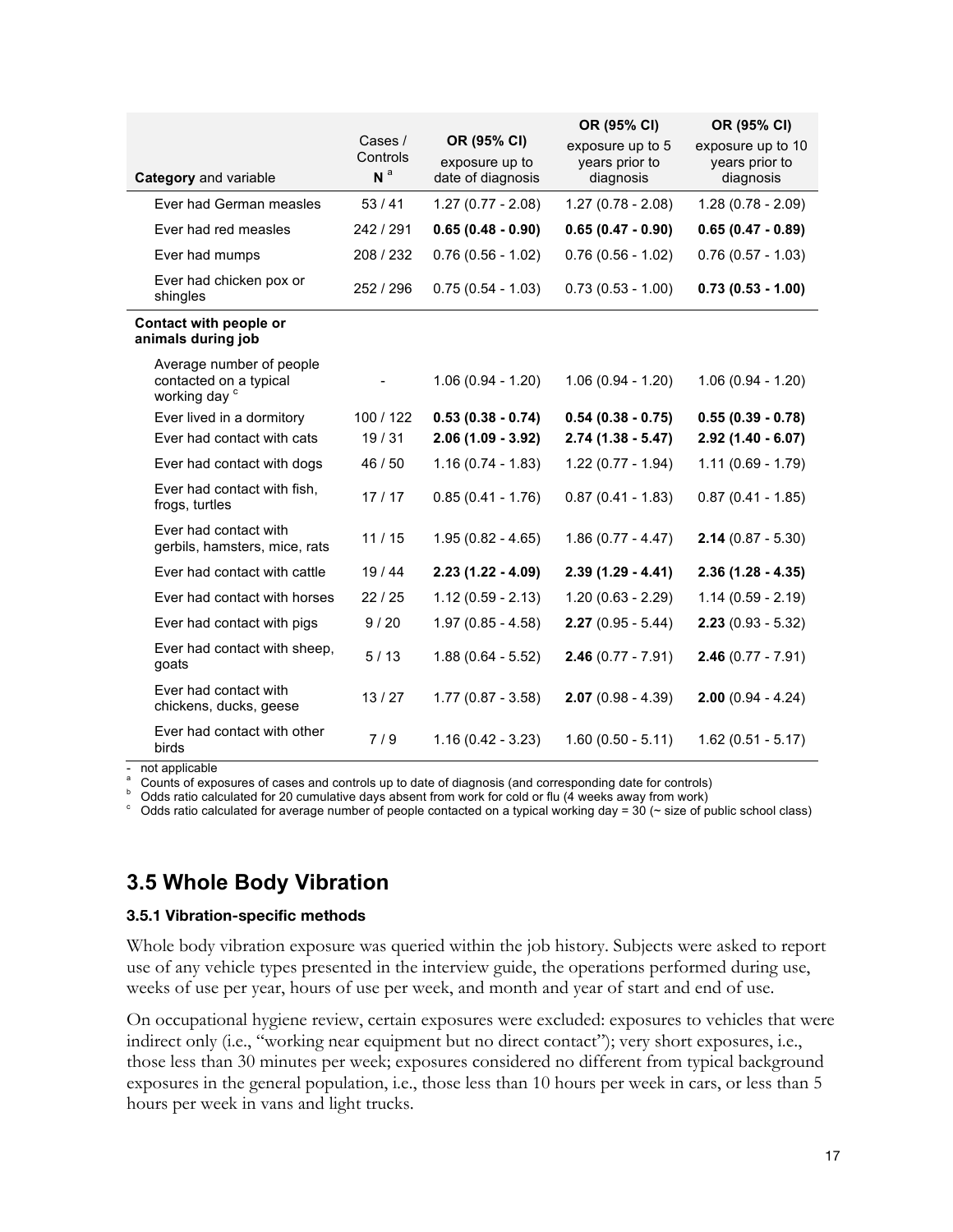Four metrics of whole body vibration were assigned following a literature review [3] of vibration exposures associated with the range of vehicles reported by study subjects:

- *ever vs. never exposed*;
- *most intense whole body vibrating vehicle exposure*, derived as the mean vector sum acceleration of the vehicle with the highest vibration level over the working life;
- *total duration of exposure*, calculated as the sum, over all vehicles used, of the hours of exposure in each vehicle, divided by 2000 hours per working year;
- *whole body vibration dose*, calculated as the sum, over all vehicles used, of the product of the acceleration to the  $4<sup>th</sup>$  power of each vehicle used and the duration of its use.

The latter 3 metrics were categorized into 5 groups: no exposure and quartiles of exposure.

#### **3.5.2 Results and Discussion**

Table 5 lists the numbers of cases and controls exposed and the odds ratios and confidence intervals for each of the metrics of vibration exposure. Ever having occupational whole body vibration exposure was associated with non-significantly decreased odds of Parkinson's disease, an effect that persisted even when exposures were censored at 5 and 10 years before diagnosis.

**Table 5.** Odds ratios (OR) and 95% confidence intervals (CI) for Parkinson disease for occupational whole body vibration exposure, with exposure censoring at date of diagnosis and 5 and 10 years prior to diagnosis. All analyses adjusted for gender, birth year (5-year groups) and smoking (cumulative pack-years).

| Vibration metric                                       |                 | Cases /<br>Controls<br>N <sup>a</sup> | OR (95% CI)<br>exposure up to<br>date of diagnosis | OR (95% CI)<br>exposure up to 5<br>years prior to<br>diagnosis | OR (95% CI)<br>exposure up to 10<br>years prior to<br>diagnosis |
|--------------------------------------------------------|-----------------|---------------------------------------|----------------------------------------------------|----------------------------------------------------------------|-----------------------------------------------------------------|
| Ever occupationally exposed to whole<br>body vibration |                 | 145 / 147                             | $0.73(0.52 - 1.03)$                                | $0.71(0.50-1.001)$                                             | $0.72(0.50-1.02)$                                               |
| Most intense whole                                     | No exposure     | 258 / 258                             | $1.75(1.09 - 2.79)$                                | $1.85(1.16 - 2.97)$                                            | $1.93(1.19 - 3.13)$                                             |
| body vibrating<br>vehicle exposure                     | $>0$ to 0.68    | 44/61                                 | ref                                                | ref                                                            | ref                                                             |
| $(m·s-2)$                                              | $>0.68$ to 0.88 | 42 / 44                               | $1.19(0.65 - 2.20)$                                | $1.24(0.67 - 2.32)$                                            | $1.37(0.73 - 2.56)$                                             |
|                                                        | >0.88 to 1.19   | 23/17                                 | $1.92(0.87 - 4.25)$                                | $2.00(0.92 - 4.36)$                                            | $2.28(1.01 - 5.15)$                                             |
|                                                        | >1.19           | 36/25                                 | $1.71(0.88 - 3.34)$                                | $1.80(0.90 - 3.57)$                                            | $1.86(0.91 - 3.77)$                                             |
| Total duration of                                      | No exposure     | 258 / 258                             | $1.49(0.57 - 3.88)$                                | $1.78(0.68 - 4.69)$                                            | $1.37(0.54 - 3.50)$                                             |
| whole body<br>vibration exposure                       | $>0$ to 0.68    | 9/12                                  | ref                                                | Ref                                                            | ref                                                             |
| (work-years <sup>b</sup> )                             | $>0.68$ to 2.99 | 26/29                                 | $1.10(0.37 - 3.27)$                                | $1.35(0.45 - 4.07)$                                            | $1.49(0.52 - 4.30)$                                             |
|                                                        | >2.99 to 10.99  | 45/37                                 | $1.50(0.53 - 4.24)$                                | $1.56(0.55 - 4.42)$                                            | $0.81(0.29 - 2.22)$                                             |
|                                                        | >10.99          | 65/69                                 | $0.89(0.33 - 2.40)$                                | $1.07(0.39 - 2.95)$                                            | $0.87(0.32 - 2.35)$                                             |
| Whole body                                             | No exposure     | 258 / 258                             | $2.15(0.98 - 4.73)$                                | $2.32(1.03 - 5.24)$                                            | $1.54(0.70 - 3.42)$                                             |
| vibration dose<br>$(m^4 \cdot s^{-8} \cdot w$ ork-     | $>0$ to 0.16    | 11/23                                 | ref                                                | ref                                                            | ref                                                             |
| years <sup>b</sup> )                                   | $>0.16$ to 0.91 | 29/23                                 | $2.04(0.78 - 5.32)$                                | $2.00(0.76 - 5.24)$                                            | $1.34(0.53 - 3.39)$                                             |
|                                                        | $>0.91$ to 4.16 | 49/47                                 | $1.62(0.68 - 3.88)$                                | $1.58(0.64 - 3.87)$                                            | $0.94(0.39 - 2.25)$                                             |
|                                                        | >4.16           | 56 / 54                               | $1.55(0.66 - 3.65)$                                | $1.80(0.74 - 4.42)$                                            | $1.19(0.49 - 2.88)$                                             |

ref = reference group (OR = 1.00)

<sup>a</sup> Counts of exposures of cases and controls up to date of diagnosis (and corresponding date for controls) b Work-year = 2000 working hours of exposure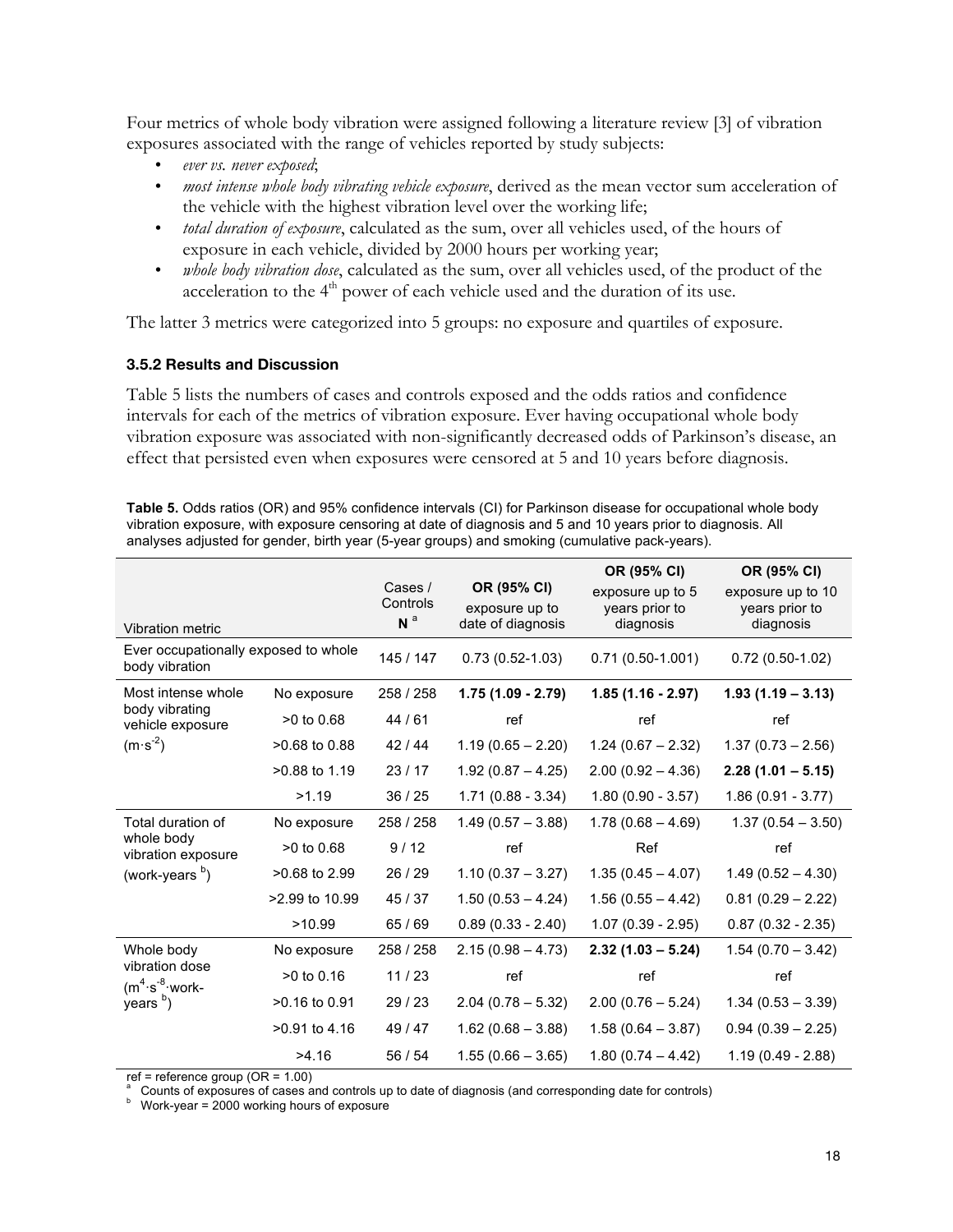However, among those with occupational exposure to whole body vibration, there were increasing odds of Parkinson's disease with increasing intensity of exposure and with increasing censoring of exposure in the years prior to diagnosis. The odds ratio was statistically significant in the second highest intensity category, for exposures up to 10 years prior to diagnosis. Duration and dose of whole body vibration exposure were not associated with Parkinson's disease. We found no other studies that have examined this exposure.

### **3.6 Head Injuries**

#### **3.6.1 Head injuries-specific methods**

In the medical history section of the questionnaire, participants were asked to report any injury event for which they visited a physician. They were asked the part of the body injured, whether the injury event took place at work, in a motor vehicle, or during sports, and the severity and circumstances of the injury. The data were used to identify all injuries involving the face or head. These were classified in categories of increasing severity: those involving stitches to the face or head; those involving a concussion; and those involving unconsciousness (all also included in the concussion category).

#### **3.6.2 Results and Discussion**

Prior concussions and unconsciousness were both associated with Parkinson's disease, with a higher risk for the latter more severe injury category (Table 6). We were able to consider numbers of concussions and found higher risks with more concussions: 1 concussion,  $OR = 1.90$  (95% CI: 1.15 - 3.13) vs. 2 or more concussions, OR = 2.54 (95% CI: 0.76 - 8.48). Odds ratios were very similar or slightly higher when events were censored at 5 and 10 years prior to diagnosis, indicating that the injuries were not likely to be a consequence of the disease in its early stages (data not shown).

Sub-classifications by where the injury event took place all showed elevated risks, but not statistically significant because of smaller numbers (Table 6). Injuries involving concussions and unconsciousness at work had the highest risk estimates. This could be due to greater severity of such injuries, or due to enhanced recall of such injuries because they usually involve accident reporting and investigation.

**Table 6:** Odds ratios (OR) and 95% confidence intervals (CI) for Parkinson disease, among persons self-reporting injuries involving stitches to the face or head, concussion, or unconsciousness, with sub-classifications by the circumstance location. Analyses for exposures up to the date of diagnosis. Each variable was analyzed in a separate model adjusted for gender, birth year (5-year groups) and smoking (cumulative pack-years).

| Type of head<br>injury      | Cases /<br>Controls<br>$\mathsf{N}$ <sup>a</sup> | All<br><b>Circumstances</b><br>OR (95% CI) | At work<br>OR (95% CI)      | In motor-vehicle<br>crash<br>OR (95% CI) | During sports<br>OR (95% CI) |
|-----------------------------|--------------------------------------------------|--------------------------------------------|-----------------------------|------------------------------------------|------------------------------|
| Stitches to<br>face or head | 30/24                                            | $1.31$ $(0.72 - 2.38)$                     | $1.08$ $(0.59 - 2.00)$      | $1.17(0.62 - 2.21)$                      | $1.41(0.72 - 2.77)$          |
| Concussion                  | 65/35                                            | $1.97$ $(1.23 - 3.16)$                     | <b>2.01</b> $(0.64 - 6.33)$ | $1.66$ $(0.85 - 3.25)$                   | $1.29$ $(0.45 - 3.66)$       |
| Unconscious<br>-ness        | 39/15                                            | $2.45$ (1.29 - 4.66)                       | <b>2.63</b> $(0.65 - 10.6)$ | $1.88$ $(0.78 - 4.52)$                   | $1.90(0.44 - 8.20)$          |

<sup>a</sup> Counts of exposures of cases and controls up to date of diagnosis (and corresponding date for controls)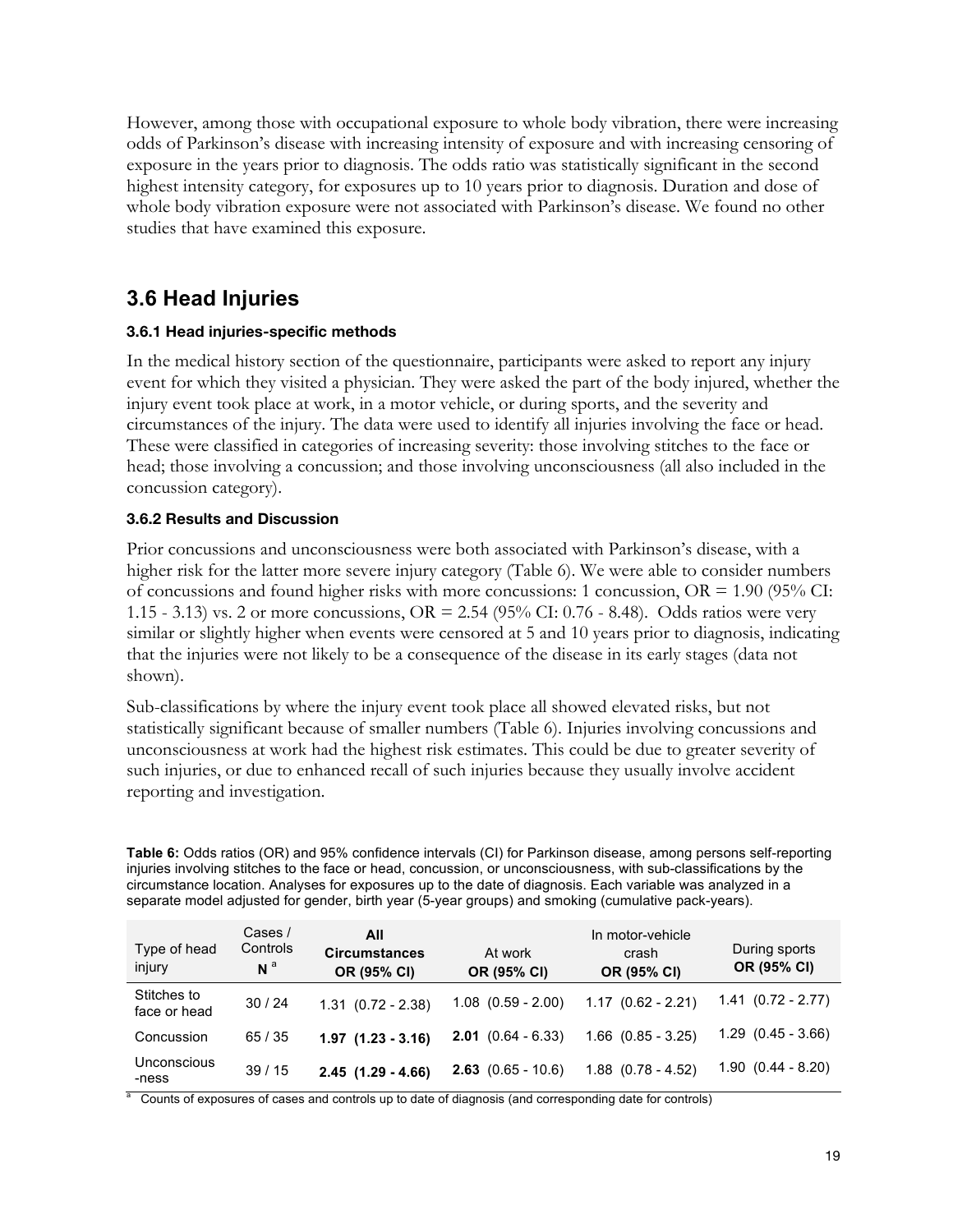Numerous studies have identified a relationship between trauma to the head and Parkinson's disease [62,64-66,96,110,127-130], though a few have not [122,131,132].

### **3.7 Job Strain**

#### **3.7.1 Job strain-specific methods**

Job strain was queried within the job history. The statements offered were a subset of those used in the demand-control model developed by Karasek and Theorell [133], and each was assigned a score of 1 (strongly agree) to 4 (strongly disagree). The data were summarized and scored in four dimensions, as follows [133]:

- *decision latitude* =  $([5 a) + b + (5 h) + (5 j)] * 6/4 + ([5 g) + i + (5 k)] * 2)$ a. This job required that you learn new things.
	- b. This job required a lot of repetitive work.
	- g. This job allowed you to make a lot of decisions on your own
	- h. This job required high degree of skill
	- i. In this job, you had very little freedom to decide how to do your work.
	- j. You got to do a variety of different things in this job
	- k. You had a lot of say about what happened in this job
- *psychological job demands* =  $([5 c) + (5 e)]$  \* 3) +  $([5 f) + 1 + m]$  \* 2)
	- c. This job required working very fast.
	- e. This job required working very hard
	- f. In this job, you were asked to do an excessive amount of work.
	- l. In this job you had enough time to get the job done
	- m. In this job you were free from conflicting demands
- *physical job demands* = 5 d d. This job required lots of physical effort.
- $noise = 5 o$ 
	- o. This job was noisy

The mean score for each dimension was calculated across all jobs held. A cumulative measure was also calculated, as the sum over all jobs of the product of the job strain score times the duration in each job.

### **3.7.2 Results and Discussion**

Table 7 lists the odds ratios for the mean job strain measures. The cumulative measures all had odds ratios of 1 and confidence intervals of 0.995 to 1.008 or narrower, so are not presented here. None of the job strain measures were significantly related to Parkinson's disease, and odds ratios did not change with censoring of exposures 5 and 10 years prior to diagnosis. Decision latitude had a strongly reduced odds ratio, supporting the reduced risks found for management jobs. Psychological job demand showed no association with Parkinson's disease, physical job demand showed slightly reduced risk and noise somewhat elevated risk.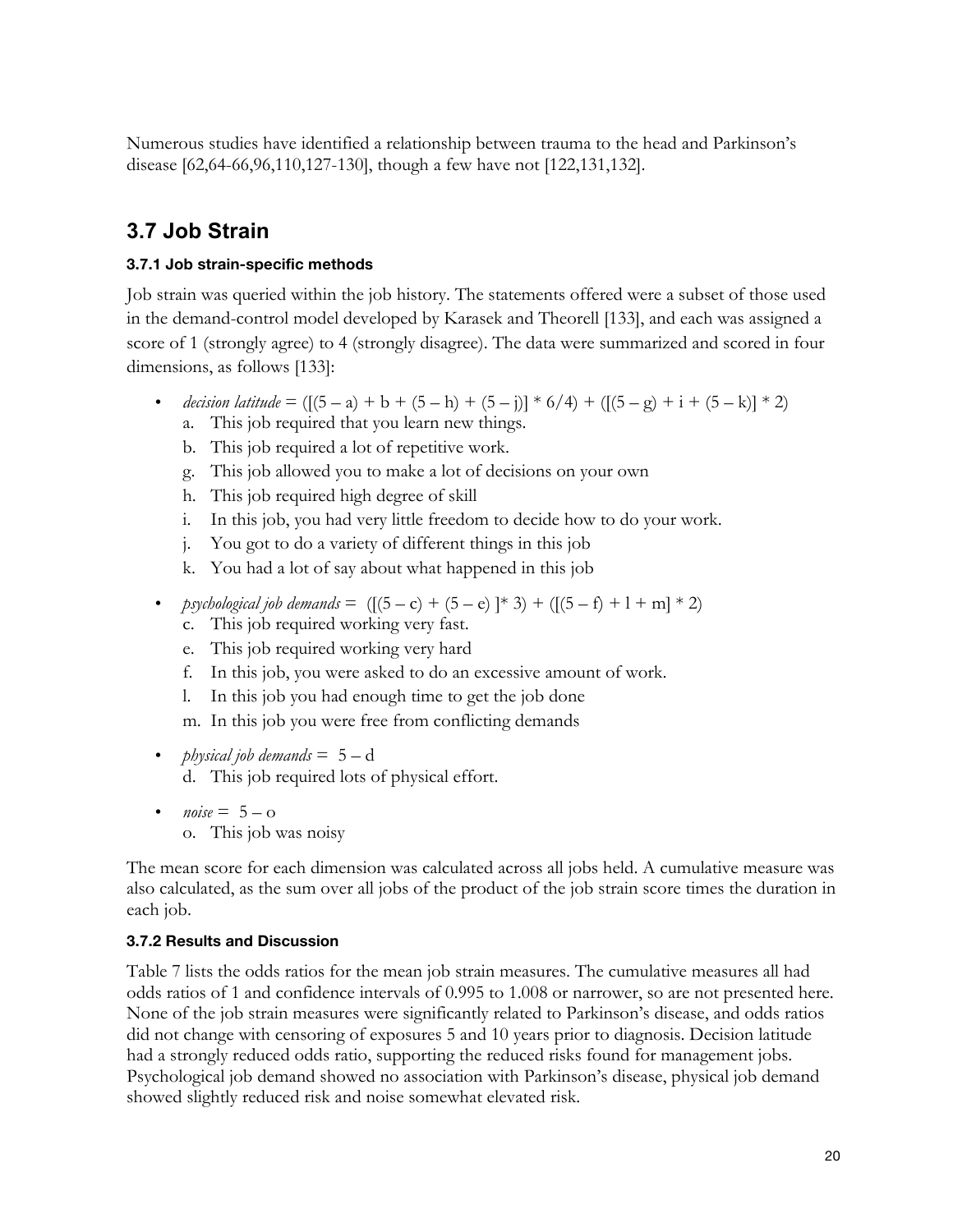Though stress is a hypothesized etiology for Parkinson's disease [12,13], we found only one other study that examined job strain or other measures of stress before diagnosis. Kuopio *et al.* [116] examined physical strain of work, and found reduced risks for heavy versus light work, but significantly increased risks for very heavy work. Related theories about personality types have also been studied. For example, Bower *et al.* [134] found increased risk for anxious and pessimistic, but not depressive, personalities. In general, most such studies have been small and have not found convincing associations [7].

**Table 7:** Odds ratios and 95% confidence intervals for associations between four dimensions of job strain (mean score over all jobs held) and Parkinson's disease, with exposure censoring at date of diagnosis and 5 and 10 years prior to diagnosis. Each was analyzed in a separate model adjusted for gender, birth year (5-year groups) and smoking (cumulative pack-years).

|                                          | Cases     | Controls  | OR (95% CI)<br>exposure up to | OR (95% CI)<br>exposure up to 5<br>years prior to | OR (95% CI)<br>exposure up to<br>10 years prior to |
|------------------------------------------|-----------|-----------|-------------------------------|---------------------------------------------------|----------------------------------------------------|
| Job strain variable                      | Mean (SD) | Mean (SD) | date of diagnosis             | diagnosis                                         | diagnosis                                          |
| Decision latitude <sup>a</sup>           | 33.5(3.9) | 33.4(4.1) | $0.40(0.16 - 1.35)$           | $0.40(0.16 - 1.35)$                               | $0.40(0.16 - 1.35)$                                |
| Psychological job<br>demand <sup>a</sup> | 31.0(3.9) | 31.2(4.4) | $1.00(0.29 - 2.43)$           | $1.00(0.40 - 3.24)$                               | $1.00(0.40 - 3.24)$                                |
| Physical job demand <sup>b</sup>         | 2.6(0.6)  | 2.6(0.6)  | $0.81(0.44 - 1.54)$           | $0.79(0.42 - 1.45)$                               | $0.79(0.42 - 1.45)$                                |
| Noise <sup>b</sup>                       | 2.5(0.6)  | 2.5(0.6)  | $1.42(0.73 - 2.80)$           | $1.42(0.73 - 2.80)$                               | $1.39(0.71 - 2.66)$                                |

Odds ratio calculated for a score of 30, approximately the mean score Odds ratio calculated for a score of 2.5, approximately the mean score

### **3.8 Pesticides**

#### **3.8.1 Pesticide-specific methods**

Pesticide exposures were queried within the job history. Subjects were asked to review the list of pesticides presented in the interview guide and asked to report any exposure, whether the substance was breathed in or on the skin or both, the operations performed during use, weeks of use per year, hours of use per week, and month and year of start and end of use.

Pesticide analyses were conducted based on participants' self-reported exposures, as well as exposures assessed to be plausible after exclusions made following hygiene review. Exposures were excluded because they were judged not to be above background in the general population: exposures that were indirect only (i.e., "working near chemical but no direct contact"); very short exposures, i.e., those less than 1 hour per week; and exposures judged to be limited (e.g., sales personnel handling closed containers, construction workers occasionally handling wood treated with preservatives, administrative personnel working in areas where pesticides were occasionally applied by others). Additional analyses were done with a further restriction meant to represent higher exposures: those that occurred during spraying operations.

Pesticide exposures were classified as the most specific possible agent with at least 15 participants exposed. Only one individual pesticide (DDT) included enough exposed subjects for analysis using this criterion. Other analyses were done for pesticide groups: all pesticides; functional groups (insecticides, herbicides, fungicides, wood preservatives); and chemical classes (organophosphates, organochlorines). A further grouping was created based on a literature review of potential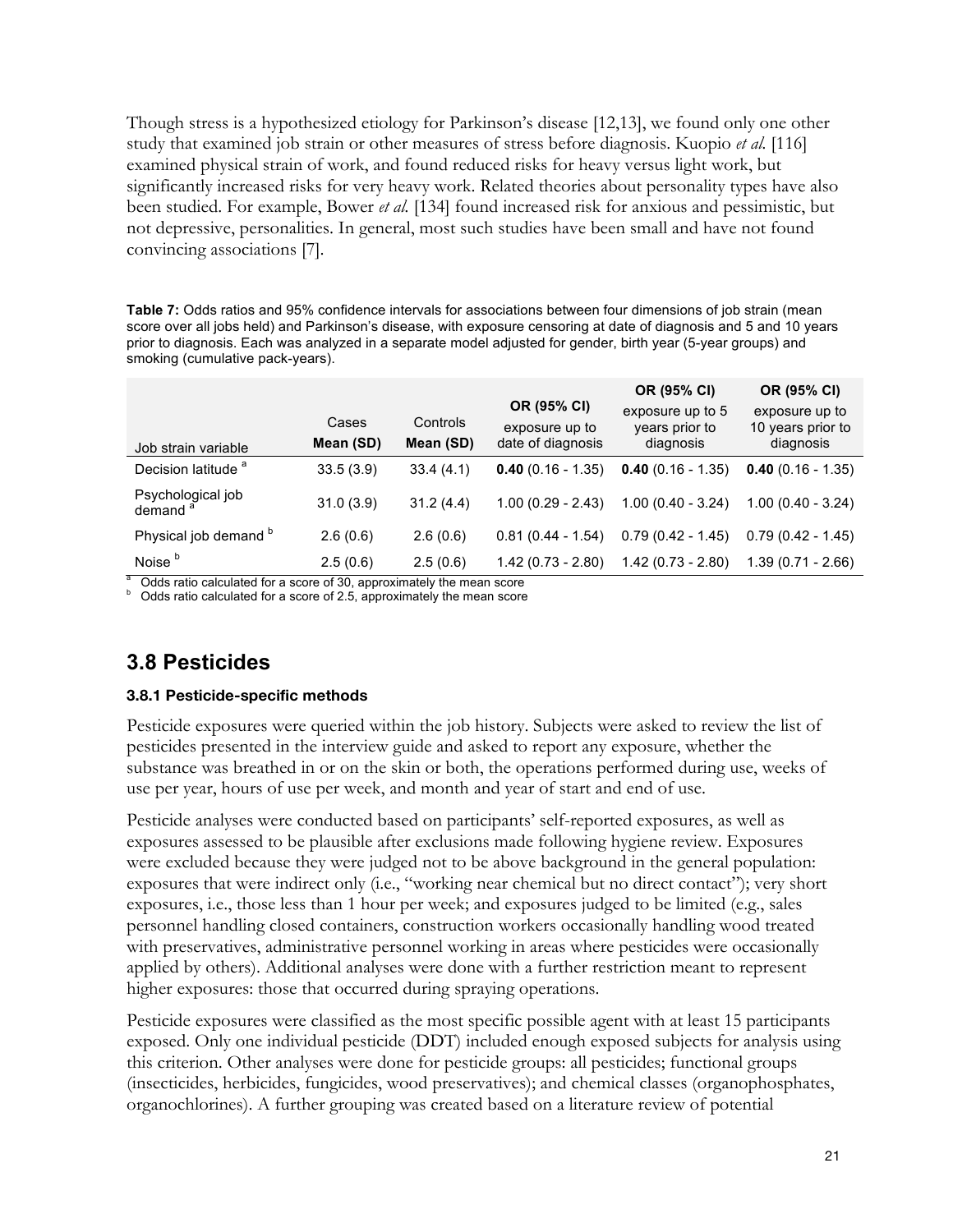neurotoxicity of the pesticides reported by study participants:

• *pesticides with evidence of neurotoxicity*: allethrin, azinphosmethyl, diazinon, DDT, 2,4-D, dieldrin, glyphosate, lindane, malathion, MCPA, nicotine, paraquat, pentachlorophenol, rotenone, tetrachlorophenol, 2,4,5-T.

Total duration of exposure was calculated as the sum of the hours of exposure, divided by 2000 hours per working year.

#### **3.8.2 Results and Discussion**

Table 8 shows the results for self-reported pesticide exposure and for hygiene-reviewed pesticide exposure via any job operation and via spraying operations. Self-reported exposure to "pesticides" as a group had a significantly increased risk of Parkinson disease. Among those judged exposed beyond background after hygiene review, the odds ratio was lower than among those selfreporting exposure. In the hygiene-reviewed group, exposure via spraying pesticides had a higher risk estimate than via any operation, though not significant.

**Table 8:** Odds ratios (OR) and 95% confidence intervals (CI) for Parkinson disease, among persons self-reporting pesticide exposure and among those judged by hygiene review to have pesticide exposures above background, for any operation or for operations involving pesticide spraying. Analyses for exposures up to date of diagnosis. Pesticide categories listed only for those with at least 15 study subjects to date of diagnosis.

| Pesticide variable                              | Cases /<br>Controls<br>N <sup>a</sup> | Self-reported pesticide<br>exposure, any job<br>operation<br>OR (95% CI) | Hygiene-reviewed<br>pesticide exposure,<br>any job operation<br>OR (95% CI) | Hygiene-reviewed<br>pesticide exposure,<br>spraying operations<br>OR (95% CI) |
|-------------------------------------------------|---------------------------------------|--------------------------------------------------------------------------|-----------------------------------------------------------------------------|-------------------------------------------------------------------------------|
| Pesticides                                      | 74/47                                 | $1.76(1.15 - 2.70)$                                                      | $1.51(0.85 - 2.69)$                                                         | $1.91(0.82 - 4.49)$                                                           |
| Insecticides                                    | 40/26                                 | $1.80(1.03 - 3.15)$                                                      | $1.26(0.58 - 2.74)$                                                         | $1.86(0.66 - 5.24)$                                                           |
| <b>Herbicides</b>                               | 33/19                                 | $1.82$ $(0.97 - 3.40)$                                                   | $1.33$ $(0.60 - 2.97)$                                                      | $1.60$ $(0.53 - 4.87)$                                                        |
| <b>Fungicides</b>                               | 11/11                                 | $0.94$ $(0.38 - 2.32)$                                                   | $1.18$ $(0.35 - 4.00)$                                                      | $1.09$ $(0.17 - 7.08)$                                                        |
| Wood preservatives                              | 17/9                                  | $2.20$ (0.90 - 5.34)                                                     | $1.56$ $(0.51 - 4.77)$                                                      | $>1000^{\circ}$ (<0.001 - >1000)                                              |
| Organophosphates                                | 10/6                                  | $1.57$ $(0.53 - 4.64)$                                                   | $0.74$ $(0.20 - 2.78)$                                                      | $0.88$ $(0.19 - 4.16)$                                                        |
| Organochlorines                                 | 16/10                                 | $1.23$ $(0.53 - 2.85)$                                                   | $0.62$ $(0.19 - 2.00)$                                                      | $0.75$ $(0.20 - 2.87)$                                                        |
| Pesticides with<br>evidence of<br>neurotoxicity | 35/19                                 | $1.76$ $(0.95 - 3.25)$                                                   | $1.08$ $(0.49 - 2.36)$                                                      | $1.34$ $(0.53 - 3.40)$                                                        |
| <b>DDT</b>                                      | 15/9                                  | $1.32$ $(0.55 - 3.18)$                                                   | $0.76$ $(0.22 - 2.62)$                                                      | $1.02$ $(0.24 - 4.42)$                                                        |

<sup>a</sup> Counts of self-reported pesticide exposures of cases and controls up to date of diagnosis (and corresponding date for

controls).<br>Based on very small numbers: 4 cases and 0 controls.

The risk estimates for insecticides, herbicides and pesticides with evidence of neurotoxicity tended to follow similar patterns: the highest risk estimates for self-reports; reductions in risk estimates with hygiene review; and slightly higher risk estimates for spraying exposures. For organochlorines and organophosphates, there were no increases in risk after hygiene review. None of the odds ratios for pesticide subgroups were statistically significant, except self-reported insecticide exposure. Wood preservatives had strongly elevated odds ratios, though not statistically significant.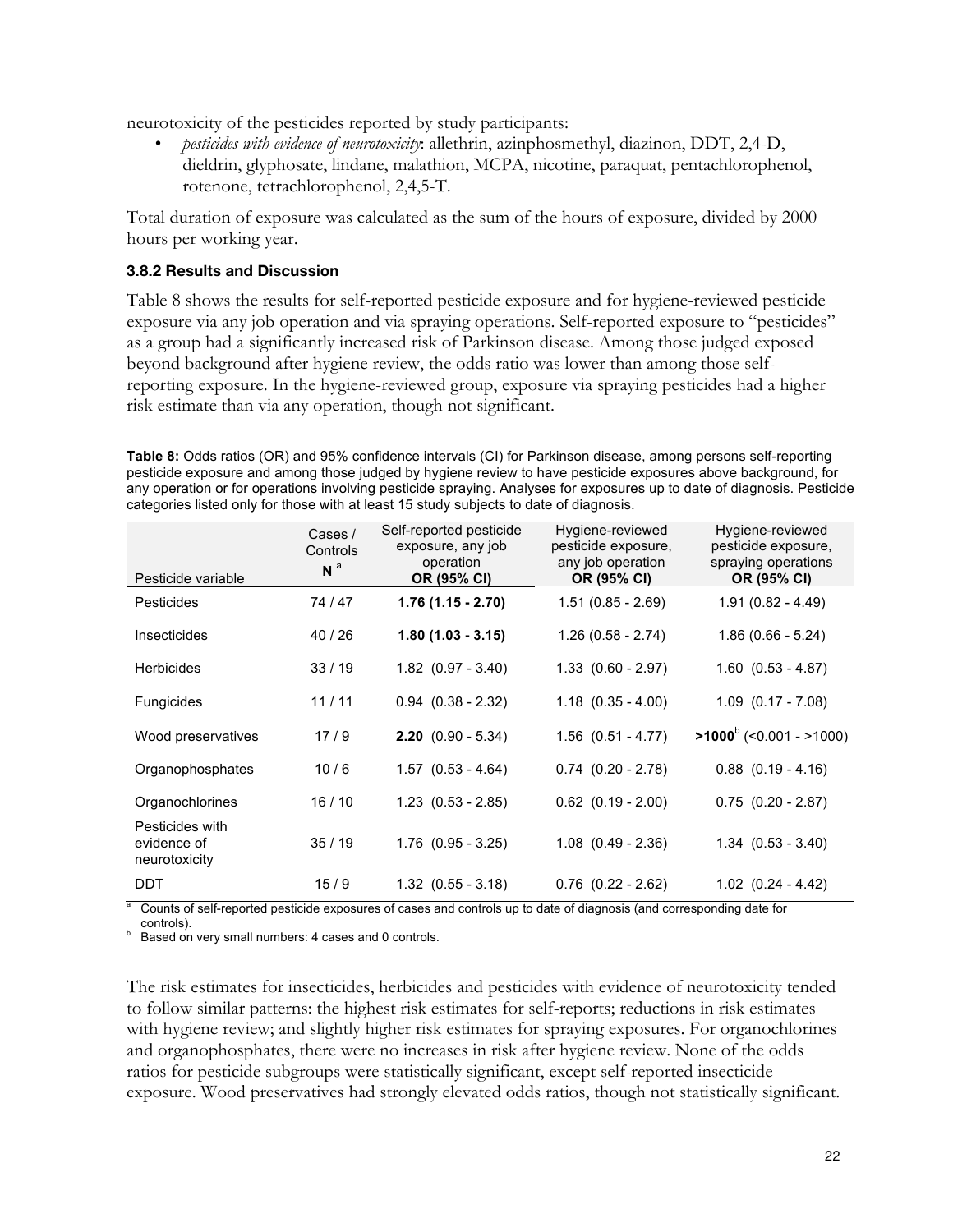Censoring exposures at 5 and 10 years prior to exposure tended to reduce risk estimates (data not shown). Analyses of duration of exposure showed no significant associations with Parkinson disease (data not shown). The increased risk for all pesticides is consistent with the elevated risk we found in farming and horticulture occupations. However, the reductions in risk after hygiene review and the lack of increases in risk for more specific subgroups of pesticides, exposure censoring prior to diagnosis, and duration of exposure cast doubt on the relationship between pesticides and Parkinson's disease in this study sample.

Certain pesticides (rotenone, paraquat, maneb) have been used to induce Parkinsonian symptoms in animals, as a way to study the disease [135]. In our study, 1 case and 4 controls reported exposure to rotenone, 3 cases and 3 controls reported exposure to paraquat, and no one reported exposure to maneb.

Pesticide exposure has been frequently studied as a potential cause of Parkinson's disease [21,22,24-32]. In recent studies, Elbaz *et al.* [136] found increased risks with professional pesticide use, especially insecticides, and Tanner *et al*. [96] found increased risks for self-reported use of pesticides, increasing with restriction to eight specific pesticides with high neurotoxic plausibility (very similar to our classification). In a study in nearby Washington state, Firestone *et al*. [117] found no significant association with self-reported exposure to pesticides. Different methods of assessing exposure and actual differences in exposure over time or between regions might partly explain these inconsistent results.

### **3.9 Metals**

### **3.9.1 Metals-specific methods**

Metal exposures were queried within the job history. Subjects were asked to review the list of metals presented in the interview guide and asked to report any exposure, whether the substance was breathed in or on the skin or both, the operations performed during use, weeks of use per year, hours of use per week, and month and year of start and end of use.

Metals analyses were conducted based on participants' self-reported exposures, as well as exposures assessed to be plausible after exclusions made following hygiene review. Exposures were excluded because they were judged not to be above background in the general population: exposures that were indirect only (i.e., "working near chemical but no direct contact"); very short exposures, i.e., those less than 1 hour per week; and exposures judged to be limited (e.g., sales or administrative personnel working in office areas of a production facility).

Metal exposures were classified as the most specific possible agent with at least 15 participants exposed to the date of diagnosis. Metals were listed in the interview guide and therefore reported by study participants mainly by common names of composites (e.g., Babbitt, mild steel, brass, tungsten carbide). The elemental metal constituents of each composite material was sought via a review of material safety data sheets and other industry sources. Each composite exposure was thus assigned to one or more component metals for analysis. In addition, metal exposures were classified by type of operation:

- *all hot metal operations*: brazing, casting, molding, smelting, soldering, welding;
- *all machining operations*: grinding, machining, drilling, milling turning.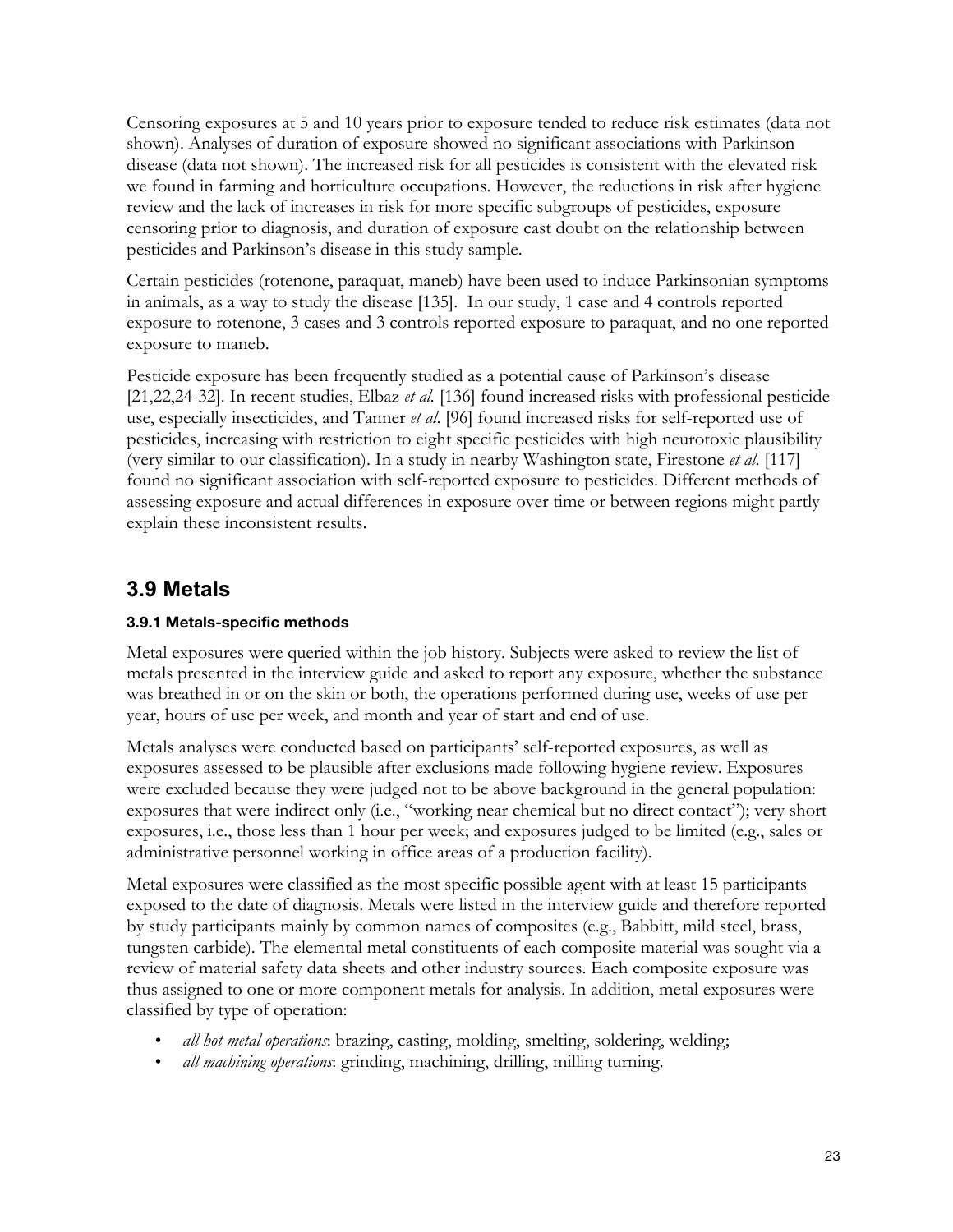Total duration of exposure was calculated as the sum of the hours of exposure, divided by 2000 hours per working year.

#### **3.9.2 Results and Discussion**

Table 9 reports analyses for metal exposures in the occupational setting. None of the exposures had elevated risks. Several exposures had strong reductions in risk, though none were statistically significant. This result has not been shown before and is in the opposite direction of hypotheses. Duration of exposure did not appreciably change the estimates, except in the case of welding: hygiene-reviewed welding exposures of at least 10 years had an increased odds ratio, though not statistically significant:  $OR = 1.77$  (95% CI: 0.43 - 7.24), consistent with our result for welders as an occupational group.

A number of earlier studies have found elevated risks with exposures to manganese [15,32,33,35] and other metals [35-37,137], though these results have not been consistent [27,35]. Other studies, most more recent, have had results more consistent ours, with null results for metal workers [106], welders [60,104,111,117,119,120], and the specific metals manganese, lead and copper [117,137]. These differences may represent changes in exposure patterns over time, or different exposure patterns in the different areas where the studies took place.

| Category of metal or metal<br>operation | Cases / Controls<br>N <sup>a</sup> | Self-reported<br>metal exposure<br>OR (95% CI) | Hygiene-reviewed<br>metal exposure<br>OR (95% CI) |
|-----------------------------------------|------------------------------------|------------------------------------------------|---------------------------------------------------|
| Any metal                               | 72/62                              | $0.83(0.55 - 1.26)$                            | $0.69(0.40 - 1.21)$                               |
| Aluminum                                | 18/19                              | $0.77(0.38 - 1.56)$                            | $0.79(0.29 - 2.17)$                               |
| Chromium                                | 21/21                              | $0.75(0.39 - 1.45)$                            | $1.11(0.47 - 2.65)$                               |
| Copper                                  | 26/30                              | $0.62(0.35 - 1.11)$                            | $0.60$ $(0.29 - 1.26)$                            |
| Iron/steel                              | 39/35                              | $0.81(0.49 - 1.36)$                            | $0.70(0.37 - 1.32)$                               |
| Lead                                    | 25/24                              | $0.80(0.43 - 1.49)$                            | $0.56(0.25 - 1.24)$                               |
| Manganese                               | 8/11                               | $0.58(0.22 - 1.52)$                            | $0.46(0.14 - 1.51)$                               |
| Mercury                                 | 7/9                                | $0.49(0.18 - 1.37)$                            | $0.35(0.06 - 1.99)$                               |
| Molybdenum                              | 6/10                               | $0.49(0.17 - 1.43)$                            | $0.32(0.08 - 1.34)$                               |
| Nickel                                  | 10/10                              | $0.75(0.30 - 1.91)$                            | $0.67(0.21 - 2.10)$                               |
| Tin                                     | 18/23                              | $0.53(0.27 - 1.03)$                            | $0.51(0.23 - 1.14)$                               |
| Tungsten                                | 11/12                              | $0.67(0.28 - 1.60)$                            | $0.67(0.23 - 1.98)$                               |
| Zinc                                    | 16/22                              | $0.52(0.26 - 1.04)$                            | $0.64$ (0.26 - 1.60)                              |
| All hot metal operations                | 32/26                              | $0.88(0.50 - 1.57)$                            | $0.81(0.43 - 1.51)$                               |
| Soldering, brazing                      | 16/15                              | $0.78(0.36 - 1.68)$                            | $0.80(0.33 - 1.94)$                               |
| Welding                                 | 15/12                              | $0.87(0.39 - 1.95)$                            | $0.82(0.36 - 1.84)$                               |
| All machining operations                | 11/12                              | $0.63(0.27 - 1.49)$                            | $0.62$ (0.24 - 1.59)                              |

**Table 9:** Odds ratios (OR) and 95% confidence intervals (CI) for Parkinson disease, among persons self-reporting workplace exposure to metals and among those judged by hygiene review to have such exposures above background. Additional analyses for machining and hot metal operations. All analyses adjusted for gender, birth year (5-year groups) and smoking (cumulative pack-years). Analyses for exposures up to date of diagnosis. Metal categories listed only for those with at least 15 study subjects to date of diagnosis.

Counts of exposures of cases and controls up to date of diagnosis (and corresponding date for controls)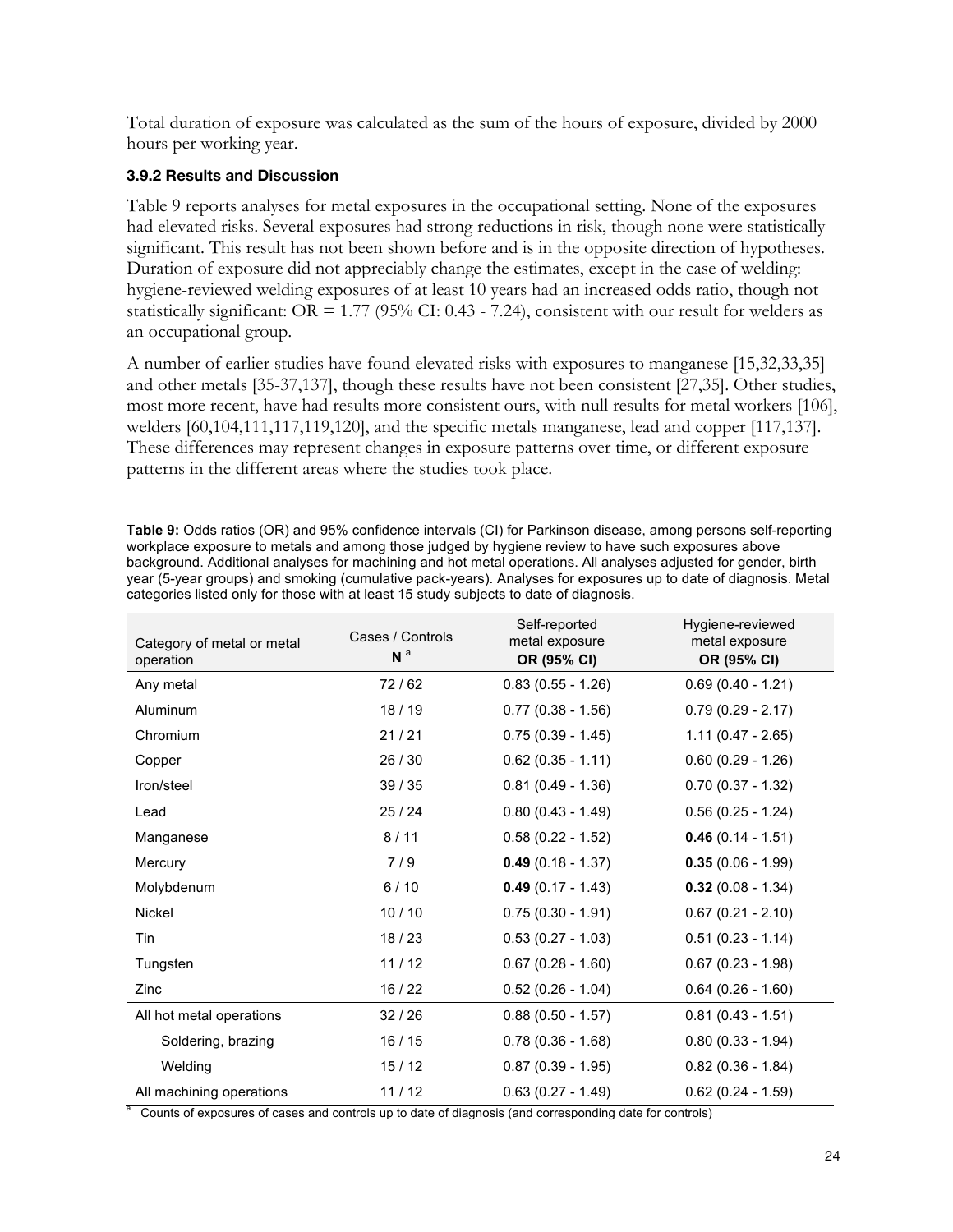### **3.10 Solvents**

#### **3.10.1 Solvents-specific methods**

Solvent intoxication was queried in the personal habits history. Ever intoxicated was defined ever 2 or more times in a year. Cumulative intoxication was calculated as the average number of times per week intoxicated times the total number of years, to give a result in weekly event-years.

Solvent exposures were queried within the job history. Subjects were asked to review the list of solvents presented in the interview guide and asked to report any exposure, whether the substance was breathed in or on the skin or both, the operations performed during use, weeks of use per year, hours of use per week, and month and year of start and end of use.

Solvent analyses were conducted based on participants' self-reported exposures, as well as exposures assessed to be plausible after exclusions made following hygiene review. Exposures were excluded because they were judged not to be above background in the general population: exposures that were indirect only (i.e., "working near chemical but no direct contact"); very short exposures, i.e., those less than 1 hour per week; and exposures judged to be limited (e.g., sales or administrative personnel working in office areas of a production facility).

Solvent exposures were classified as the most specific possible agent with at least 15 participants exposed prior to age of diagnosis. Solvents were listed in the interview guide and reported by study participants both as individual chemicals (e.g., carbon tetrachloride, toluene) as well as by common names of composites (e.g., oil-based paints, jet fuel). Because many solvents with different names have overlapping constituents, they were grouped according to common components, following a review of material safety data sheets and other industry sources, as follows:

- *aliphatic hydrocarbons with volatile constituents*: naptha; Stoddard solvent, mineral spirits, paint thinner, white spirits, lacquer thinner, WD40; gasoline; kerosene; diesel fuel;
- *turpentine*
- *glues, adhesives;*
- *oil-based paints and inks:* epoxy paints and resins; isocyanate paints; oil paints and inks; other paints, paint thinners; polyurethane paints;
- *aromatic hydrocarbons:* toluene or toluol; benzene; xylene or xylol; phenol;
- *oils, greases*: crude oil; motor oil; lubricants and greases; coal oil; bunker C; stove oil; gun oil;
- *creosote;*
- *chlorinated hydrocarbons:* perchloroethylene; trichloroethylene; methylene chloride; ethylene dichloride; chloroform; carbon tetrachloride; anaesthetic gases; dry-cleaning agents;
- *machining fluids:* soluble, straight and synthetic;
- *hydraulic fluids;*
- *alcohols;*
- *combustion byproducts:* gasoline exhaust; diesel exhaust; jet fuel exhaust; coal fire exhaust.

In addition, solvent exposures were classified by type of operation:

- *refueling operations*: fueling, filling, pouring, pumping;
- *painting operations with oil-based paints*: brushing; spray; staining;
- *spraying operations*.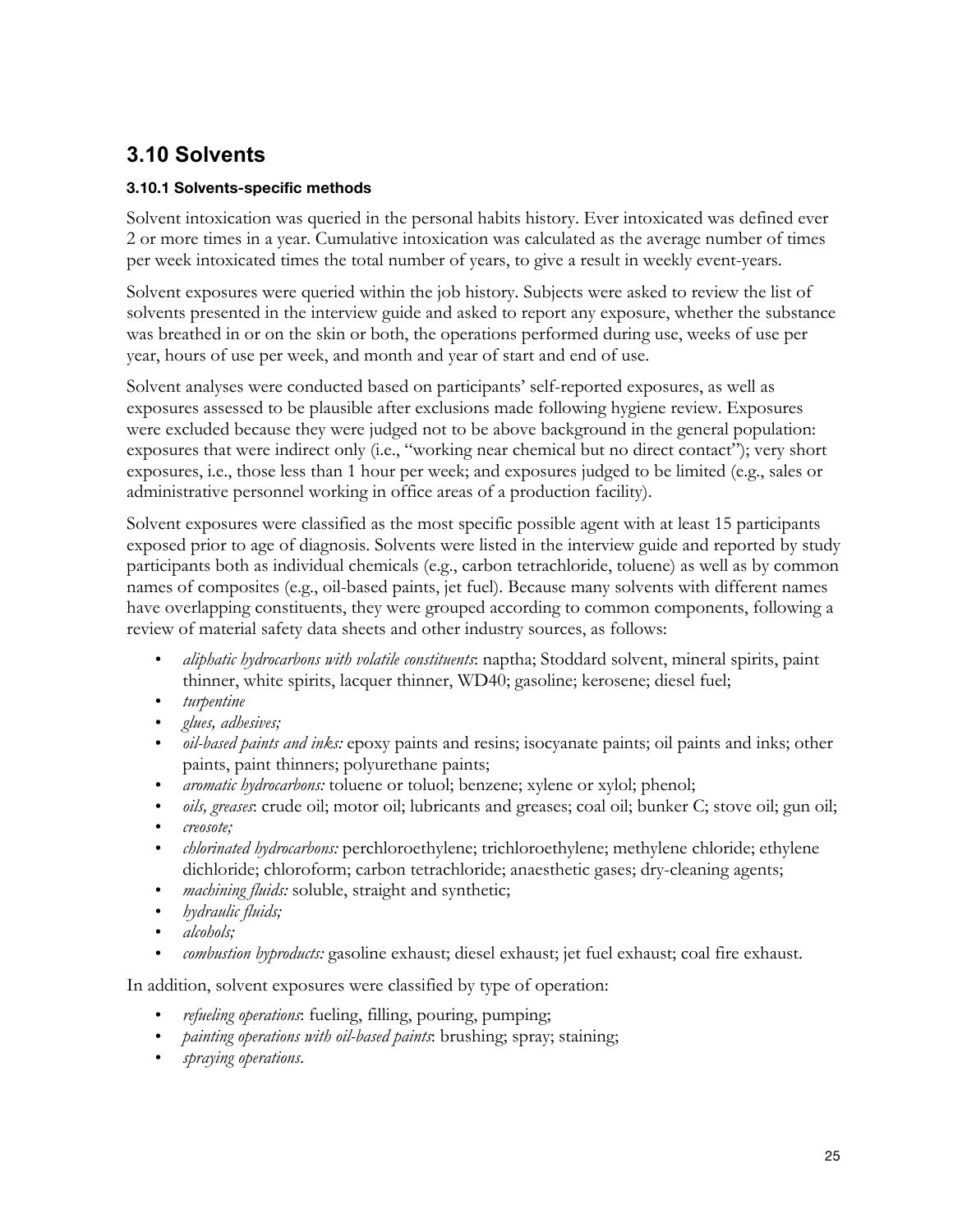Total duration of exposure was calculated as the sum of the hours of exposure, divided by 2000 hours per working year.

#### **3.10.2 Results and Discussion**

Solvent intoxication was reported by 16 cases and 29 controls, resulting in an adjusted  $OR = 0.82$ (95% CI: 0.57 - 1.17). This result did not change with censoring of exposures 5 or 10 years prior to diagnosis.

Table 10 reports analyses for solvent exposures in the occupational setting. Consistent with our finding for solvent intoxication, none of the occupational exposures were shown to be associated with elevated risks. A few exposures had statistically significant reductions in risk (glues, aromatic hydrocarbons, oils and greases); this result has not been shown before and is in the opposite direction of hypotheses.

Earlier studies have shown increases in risk with solvent exposure [16,38,39,41,63,117,137], but several recent studies have found little or no elevation in risk [60,96,117]. As with metals, these differences may represent changes in exposure patterns over time, or different exposure patterns in the different areas where the studies took place.

**Table 10:** Odds ratios (OR) and 95% confidence intervals (CI) for Parkinson disease, among persons self-reporting workplace exposure to solvents or aliphatic hydrocarbons and among those judged by hygiene review to have such exposures above background. Additional analyses for refueling, painting, and spraying operations. All analyses adjusted for gender, birth year (5-year groups) and smoking (cumulative pack-years). Analyses for exposures up to date of diagnosis. Solvent categories listed only for those with at least 15 study subjects to date of diagnosis.

| Category of solvent or solvent<br>operation         | Cases / Controls<br>N <sup>a</sup> | Self-reported<br>solvent exposure<br>OR (95% CI) | Hygiene-reviewed<br>solvent exposure<br>OR (95% CI) |
|-----------------------------------------------------|------------------------------------|--------------------------------------------------|-----------------------------------------------------|
| Any solvent                                         | 293/269                            | $1.14(0.82 - 1.57)$                              | $1.08(0.78 - 1.47)$                                 |
| Aliphatic hydrocarbon with<br>volatile constituents | 142 / 131                          | $0.88(0.62 - 1.24)$                              | $0.95(0.66 - 1.36)$                                 |
| Turpentine                                          | 83/90                              | $0.84(0.48 - 1.47)$                              | $0.99(0.55 - 1.78)$                                 |
| Glues, adhesives                                    | 20/33                              | $0.50(0.29 - 0.88)$                              | $0.59(0.31 - 1.11)$                                 |
| Oil-based paints & inks                             | 44 / 44                            | $0.89(0.61 - 1.30)$                              | $0.90(0.60 - 1.37)$                                 |
| Aromatic hydrocarbons                               | 18/13                              | $0.54(0.29 - 0.99)$                              | $0.51(0.27 - 0.98)$                                 |
| Oils and greases                                    | 30/32                              | $0.66(0.45 - 0.97)$                              | $0.67(0.45 - 0.99)$                                 |
| Creosote                                            | 24/26                              | $1.23(0.56 - 2.70)$                              | $1.14(0.49 - 2.66)$                                 |
| Chlorinated hydrocarbons                            | 95/78                              | $0.79(0.49 - 1.26)$                              | $0.76(0.45 - 1.26)$                                 |
| Machining fluids                                    | 80/75                              | $0.68$ (0.37 - 1.25)                             | $0.79(0.42 - 1.48)$                                 |
| Hydraulic fluids                                    | 23/40                              | $0.71(0.42 - 1.22)$                              | $0.72(0.42 - 1.26)$                                 |
| Alcohol                                             | 33/34                              | $0.98(0.57 - 1.69)$                              | $0.94(0.51 - 1.74)$                                 |
| Combustion by- products                             | 30/33                              | $1.03(0.71 - 1.50)$                              | $1.07(0.71 - 1.59)$                                 |
| Refueling operations                                | 108 / 112                          | $0.78(0.56 - 1.10)$                              | $0.87(0.60 - 1.27)$                                 |
| Painting operations with oil-<br>based paints       | 55/54                              | $0.81(0.53 - 1.25)$                              | $0.82(0.52 - 1.30)$                                 |
| Spraying operations                                 | 39/40                              | $0.87(0.53 - 1.41)$                              | $0.97(0.56 - 1.70)$                                 |

<sup>a</sup> Counts of exposures of cases and controls up to date of diagnosis (and corresponding date for controls)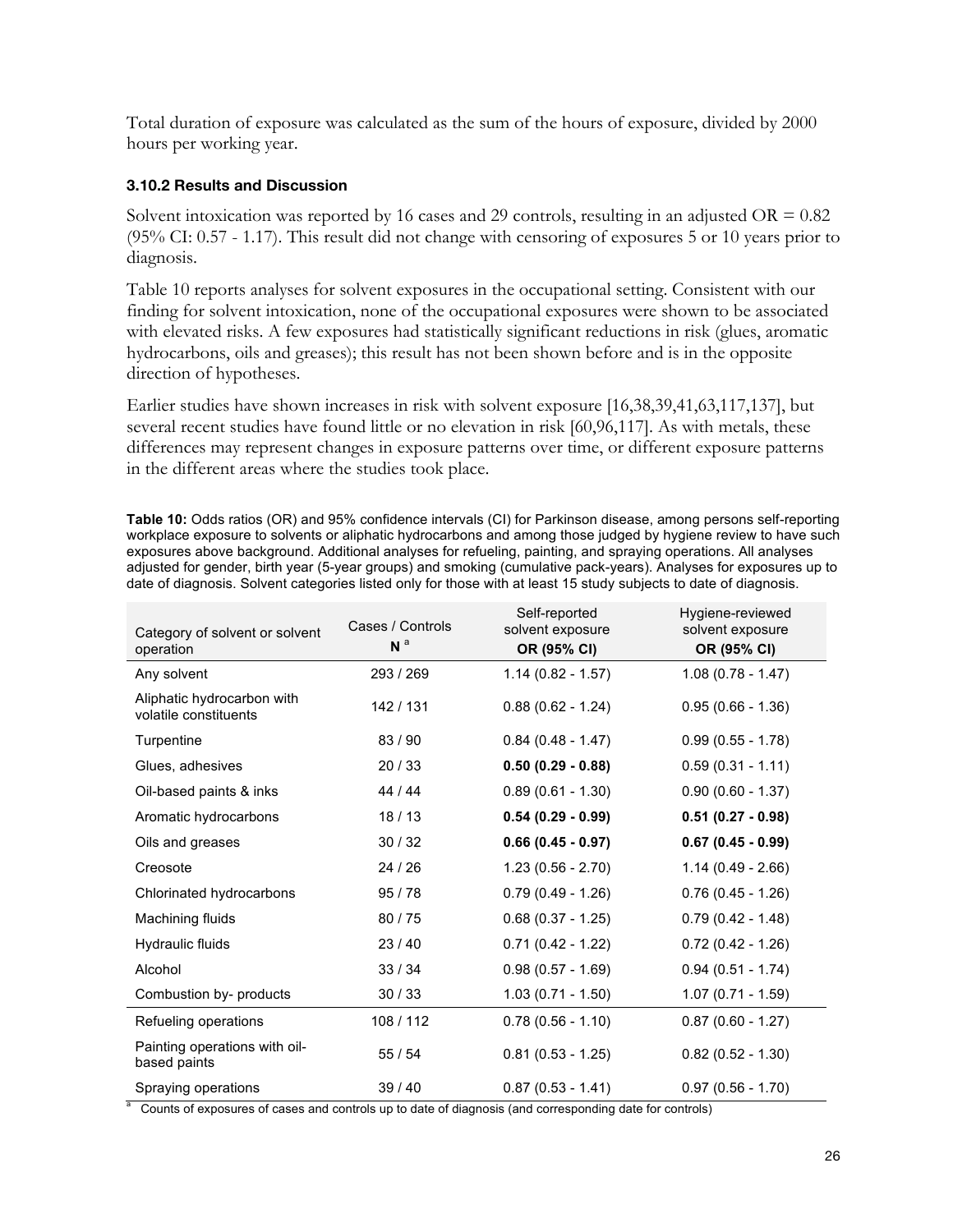### **3.11 Genetic polymorphisms**

### **3.11.1 Genetic polymorphisms-specific methods**

Genotyping was performed at the University of Washington Molecular Biology Laboratory. There, each buccal sample was placed in a 1.5 mL microcentrifuge tube containing 540 mL of highperformance-liquid-chromatography-grade water. The buccal cells were lysed by adding 60 mL of 500 mM NaOH and vortexing the tube. The tube was incubated at 95 °C for 5 minutes, then the brush was removed. The remaining liquid was neutralized and used for genotyping.

Genotyping of single nucleotide polymorphisms was done by the oligonucleotide ligation assay (OLA) method [138]. Samples were identified as wild type, mutant, or heterozygote according to their absorbance ratios. The single nucleotide variants that were identified by specific OLAs included the MAO-B intron 13 G/A polymorphism [139], the A and B alleles of CYP2D6 [140], the CYP2E1 5'-flanking region C/T polymorphism [141], and the two nucleotide transitions in exons  $5(A/G)$  and  $6(C/T)$  in the GSTP1 gene [142-144]. Genotyping of the GSTM1 and GSTT1 homozygous deletion polymorphisms, the CYP2E1 regulatory region insertion variant, and the CYP2D6 D allele were done using specific PCRs followed by agarose gel electrophoresis analyses of the PCR products. For detection of GSTM1 and GSTT1 deletion homozygotes, modifications of other methods were used [145-147]. Identification of the CYP2D6 D allele and the CYP2E1 regulatory region insertion variant that enhances enzyme activity were also conducted using revisions of other assays [148,149].

### **3.11.2 Results and Discussion**

Table 11 lists the odds ratios and 95% confidence limits for the relationship between various genetic polymorphisms and Parkinson's disease. Most varied little from the null value. The exceptions were cytochrome P450 2D6 (CYP 2D6) A and B, which included approximately 2-fold elevated odds ratios for the heterozygote and mutant genotypes respectively, though neither was statistically significant.

Cytochrome P450s have been postulated as potential sources of gene-environment interaction in the etiology of Parkinson's disease [74-77], though to date there have been very inconsistent relationships between these polymorphisms and the disease itself, weakening the potential for them to explain any relationship between Parkinson's disease and chemical exposures [75,77]. However, there is some evidence of gene-environment interactions between poor metabolizer status and pesticide exposures [74].

The small numbers of cases and controls with the CYP 2D6 mutant and heterozygote genotypes in this study mean that, as expected, examinations of potential gene-environment relationships will require that this study dataset be combined with data from other studies.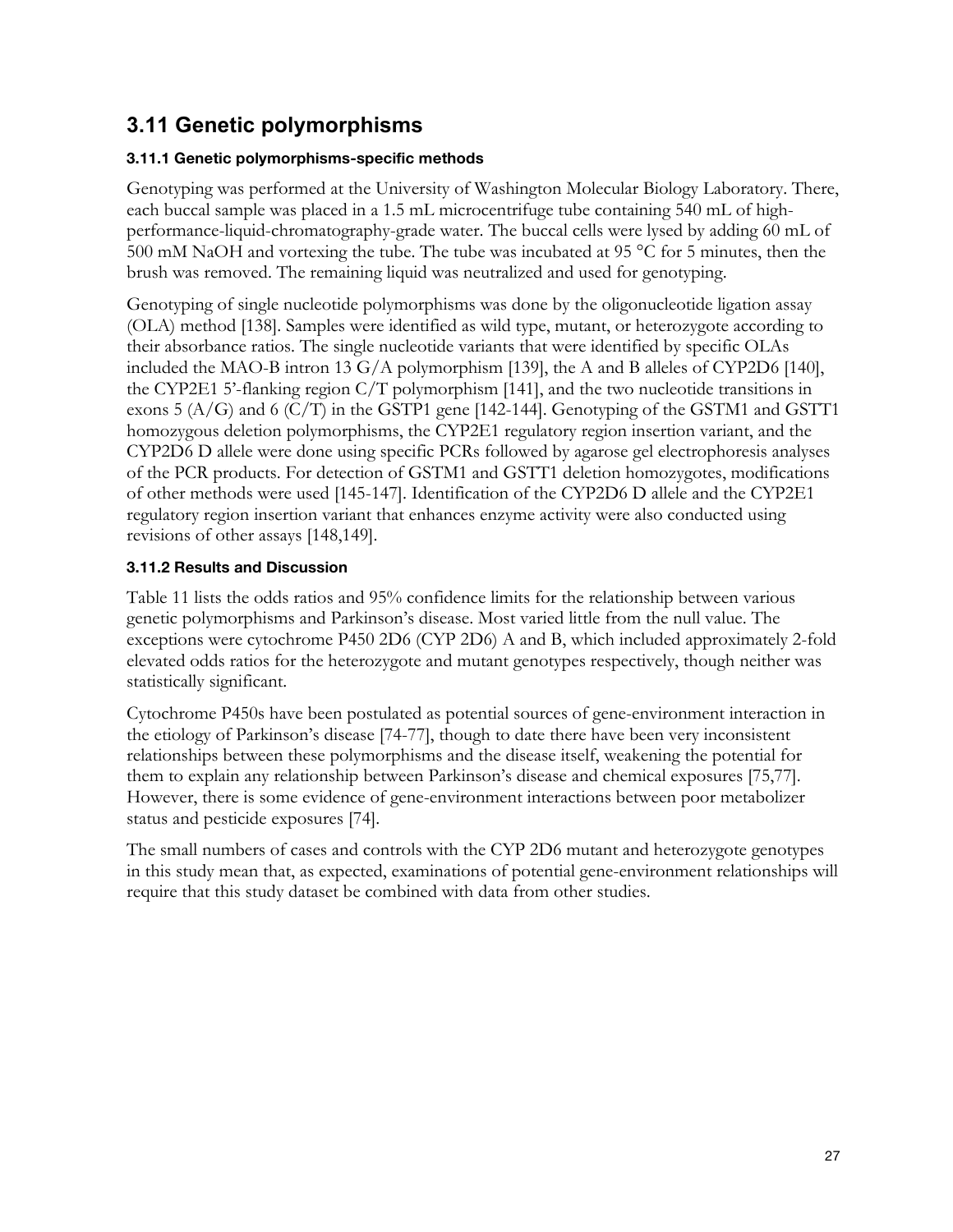|                                         |              | Cases / Controls |           |                 |
|-----------------------------------------|--------------|------------------|-----------|-----------------|
| Enzyme system                           | Genotype     | N                | <b>OR</b> | 95% CI          |
| Monoamine oxidase B i13                 | Mutant       | 168 / 192        | 0.96      | $(0.68 - 1.35)$ |
|                                         | Heterozygote | 89/62            | 0.95      | $(0.57 - 1.59)$ |
|                                         | Wild type    | 116 / 136        | ref       |                 |
| Ubiquitin carboxyl-terminal esterase L1 | Mutant       | 14/16            | 0.99      | $(0.46 - 2.15)$ |
|                                         | Heterozygote | 114 / 119        | 1.05      | $(0.76 - 1.46)$ |
|                                         | Wild type    | 245 / 255        | ref       |                 |
| Glutathion S transferase piA            | Mutant       | 45/35            | 0.82      | $(0.48 - 1.37)$ |
|                                         | Heterozygote | 168 / 187        | 1.12      | $(0.81 - 1.54)$ |
|                                         | Wild type    | 160 / 167        | ref       |                 |
| Glutathion S transferase piB            | Heterozygote | 68/62            | 0.97      | $(0.65 - 1.45)$ |
|                                         | Wild type    | 303 / 326        | ref       |                 |
| Glutathion S transferase ø              | $(+)$        | 303 / 319        | 1.03      | $(0.74 - 1.55)$ |
|                                         | $(-)$        | 69/68            | ref       |                 |
| Glutathion S transferase µ              | $^{(+)}$     | 184 / 176        | 0.89      | $(0.66 - 1.20)$ |
|                                         | $(-)$        | 188 / 211        | ref       |                 |
| Cytochrome P450 2D6 A                   | Heterozygote | 9/17             | 2.09      | $(0.86 - 5.10)$ |
|                                         | Wild type    | 363/373          | ref       |                 |
| Cytochrome P450 2D6 B                   | Mutant       | 11/20            | 1.97      | $(0.88 - 4.42)$ |
|                                         | Heterozygote | 101 / 122        | 1.24      | $(0.89 - 1.73)$ |
|                                         | Wild type    | 261 / 246        | ref       |                 |
| Cytochrome P450 2D6 D                   | $^{(+)}$     | 15/11            | 0.70      | $(0.30 - 1.54)$ |
|                                         | $(-)$        | 357 / 378        | ref       |                 |

**Table 11:** Odds ratios (OR) and 95% confidence intervals (CI) for relationship between Parkinson disease and various enzyme polymorphisms (among N=763 participants who had buccal samples taken). All analyses adjusted for gender, birth year (5-year groups) and smoking (cumulative pack-years). Genotypes listed only for those with at least 15 study subjects.

 $ref = reference group (OR = 1.00)$ 

### **3.12 Summary of results**

#### **3.12.1 Overview of the results across all exposures**

This study identified a number of Parkinson's disease risk factors that have consistently been observed by others, including

- decreased risk for smokers [25,36,44-49,93- 96] and
- elevated risks for
	- farming and horticulture occupations [20,23,24,29,60,106-115],
	- social sciences, law and library occupations [1,60, 96,103-106], and
	- head injuries [62,64-66,96,110,127-130].

These results add to the weight of evidence about these risk factors and provide new data showing their potential to be risk factors in the British Columbia population.

The risks associated with the two occupations listed above raise the question of what exposures might play a part in the elevated risks. For farming jobs, the traditional hypothesis has been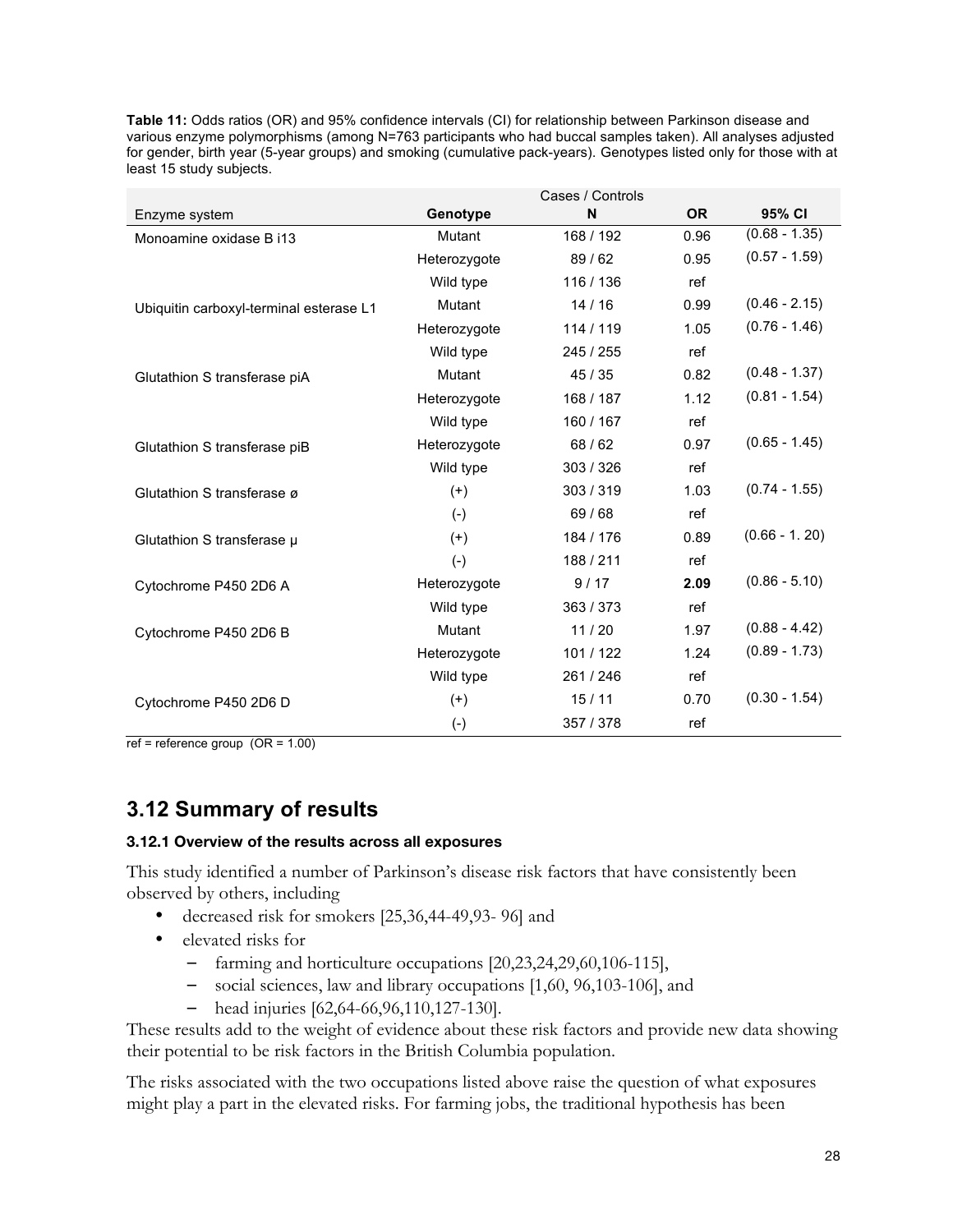pesticides [21,22,24-32,96,136,150], however the results from our pesticide analyses were not as strong or convincing as for the occupational group itself and a recent study in Washington State also found little support for pesticides as a cause [117]. Other exposures of interest for farmers include animal contact, influenza, head injuries, vibration from heavy equipment, all studied here and found to have elevated risks. Another farming exposure, not included in our study, but beginning to receive attention is endotoxin from Gram-negative bacteria cell walls, associated with grains [125,126]. For social science occupations, the hypothesized risk is most commonly interpersonal contact leading to increased incidence of influenza. Influenza was found to have elevated risks in this study, but other occupational groups with similar or even more frequent interpersonal contact, including teaching and medicine or health, did not have elevated risks. Teaching might be influenced by the reduced risks conveyed by the childhood diseases (measles, chickenpox), and the medical professions may be more likely to be vaccinated for influenza, reducing risk. Because some of our findings on these other exposures are either the first of their kind (vaccination) or have only been reported rarely (measles, chickenpox), these explanations can be considered hypotheses only.

We provided the first analyses of head injuries in the occupational context. Parkinson's disease was shown to have strongly elevated risks subsequent to head injuries, including those incurred at work. An occupation that might be considered at higher risk of such injuries, construction work, did not show elevations in risk. However there are many sub-trades in construction that might not have high head injury risk, and there are many occupational groups beyond construction that could be subject to such injuries (including agriculture, other primary, and materials handling).

The relationship between head injuries and Parkinson's disease provided the basis for the hypothesis for examining the risk of vibration (another potential source of trauma to the brain). The relationship between vibration and Parkinson's disease has not been studied elsewhere. The ushaped pattern of risk observed here (higher risks for those not in exposed jobs and for those most highly exposed) is sufficiently interesting to investigate in future studies. Dr. Carolyn Tanner, a highly regarded Parkinson's disease epidemiologist in California, has seen our results and is interested in examining this hypothesis in her research.

This study also examined other exposures that have only rarely been studied or are unique to this study, especially in the occupational context. Job strain, which is a measure of stressors at work, showed slightly lower risks for decision latitude, consistent with the reduced risks identified for management and administration jobs. Neither association was particularly convincing because most of the estimates were not statistically significant.

The pattern observed for viral illnesses is particularly intriguing, though its interpretation remains uncertain. Work absences for flu had a weak, non-significant, elevation in risk and was interesting mostly in the context of other analyses (reduced risk with flu vaccination, and strongly elevated risks for physician-diagnosed severe influenza). Contact with animals (cats, cattle, pigs, sheep, and fowl) at work showed strong elevations in risk. This has only rarely been studied [109,116,117], but deserves further examination as a potential explanation of the consistently elevated risks to farmers and as an adjunct to our understanding of the risks of various communicable diseases. Dormitory living and viral infectious diseases other than influenza both showed strongly reduced risks. Is it possible, as others who observed the same pattern have hypothesized, that changes in immune response related to the "childhood" diseases reduces the susceptibility to or severity of influenza and therefore its impact on Parkinson's disease? [121]

Finally, our study did not find elevated risks for occupational exposures to metals or solvents.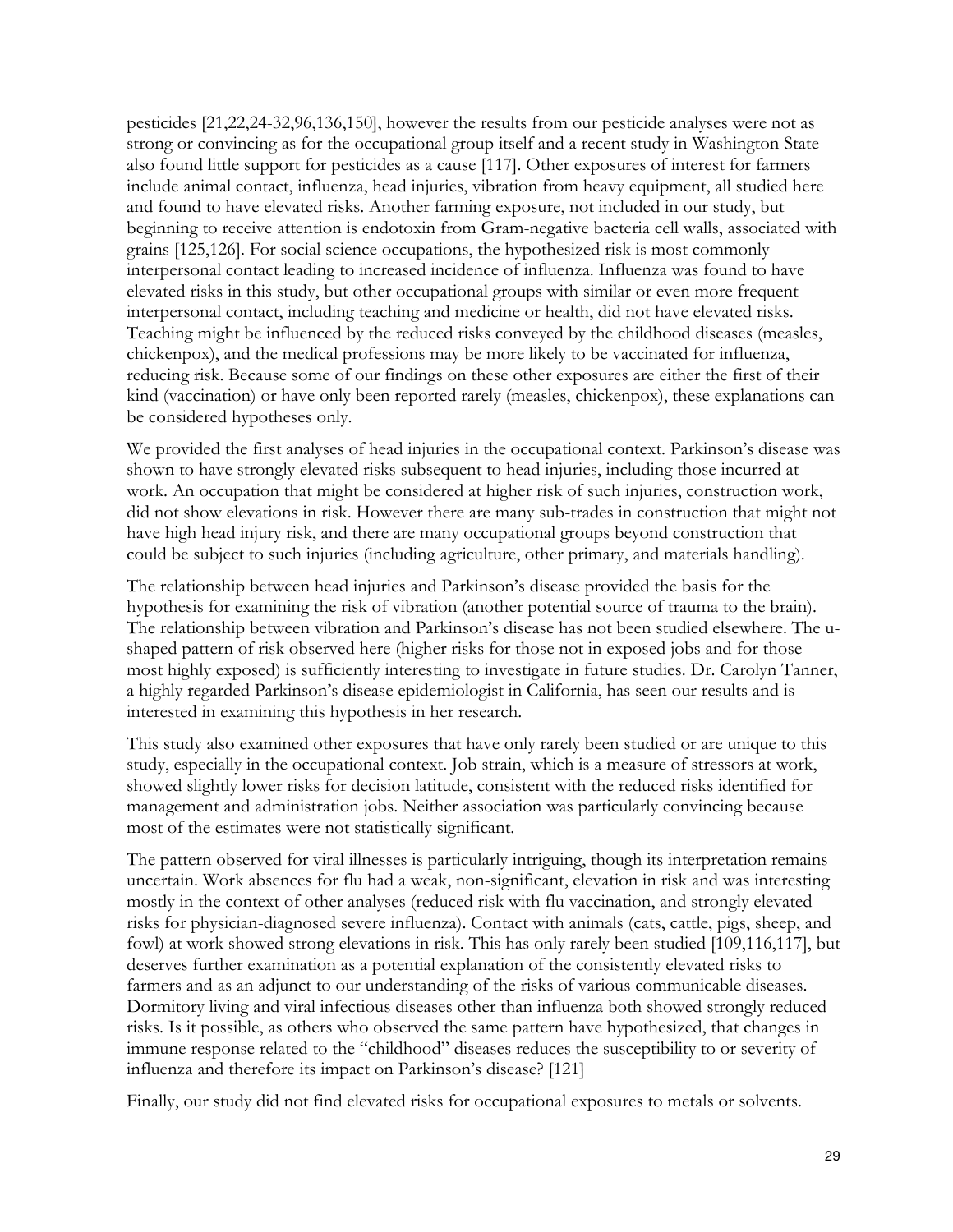Metals in particular have proven less interesting than originally thought [15,32,33,35-37,137], with numerous studies now shedding doubt [60,104,106,111,117,119,120,137] on the importance of these exposures as risk factors for Parkinson's disease. Most of the metal-exposed occupations in this study also showed no elevations in risk (machine-related technicians, mechanics, repairers). The exception was welders, who had elevated risks, though welding operations (which includes welding performed by workers in other jobs) had elevated risks only with at least 10 years of exposure. The extreme temperatures achieved in welding certainly produce some of the highest metals exposures, with metal oxide fumes being easily released into the breathing zone, though the specific metals used can be very variable. Unfortunately the numbers of welders and others engaged in welding was small in this population-based study, making analyses of specific welded metals impossible. Solvents, on the other hand, were a nearly ubiquitous exposure in this study, but they too did not show elevations in risk, even when restricted to high exposure scenarios such as intoxication, refueling and spraying. As with metals, most solvent-exposed occupational groups did not show elevations in risk (mechanics, repairers, maintenance), but one with potentially high exposures did: gas station attendants. It is difficult to draw conclusions here since many other studies have shown elevated risks [16,38,39,41,63,117,137], though the paucity of evidence of a risk in this study is supported by results in other studies, including a concurrent one in neighbouring Washington state [60,96,117]. It is possible that changing exposure patterns over time or regional differences in exposures may have resulted in differences in risk.

This study also examined the associations between several genotypes and Parkinson's disease. At the time the study was designed, the genotypes hypothesized were related to enzymes responsible for dopamine metabolism (MAO-B) and detoxification of chemicals in the body (cytochrome P450, glutathion S tranferase) and there was some evidence to support associations [65-82]. The last decade has been a period of rapidly changing techniques in genotyping and examinations of gene-environment interactions. Since our original proposal, results of other studies of the genotypes we examined have not been found to be consistently related to Parkinson's disease [74,77]. Our results showed two genotypes of cytochrome P450 2D6 to be associated with Parkinson's disease. Both have shown interactions with certain pesticides in some populations [76,77]. They had very low prevalence in the study sample, therefore to examine gene-environment interactions with these genotypes, our results will be combined with datasets from studies conducted in the United States, to allow a sufficient sample size. In addition, our study included a second sample of cells from each participant. These samples are being stored to allow additional genotyping to be conducted in the future (informed consent was obtained from study participants to do so). This will allow the many new hypotheses about genetic polymorphisms that have been developed subsequent to our original design [74] to be examined in our study subjects.

#### **3.12.2 Strengths and limitations of the study**

To our knowledge, this study is the largest case-control study of Parkinson's disease conducted in Canada to date, though our final sample size was smaller than originally planned, in part because of its population-based design. The population-based design of the study was a strength compared to those based in tertiary referral centres, but it brought with it challenges of working under new policies and laws that necessitated a two-stage recruitment procedure. As a result, the study recruited smaller numbers, the participation rate was less than ideal, and the study took much longer than originally planned. Of these limitations, the greatest concern was the risk of bias from a low participation rate. Therefore we were pleased to observe the consistency in results between our study and others for certain exposures that might be considered markers of external validity, in particular, cigarette smoking and other lifestyle exposures.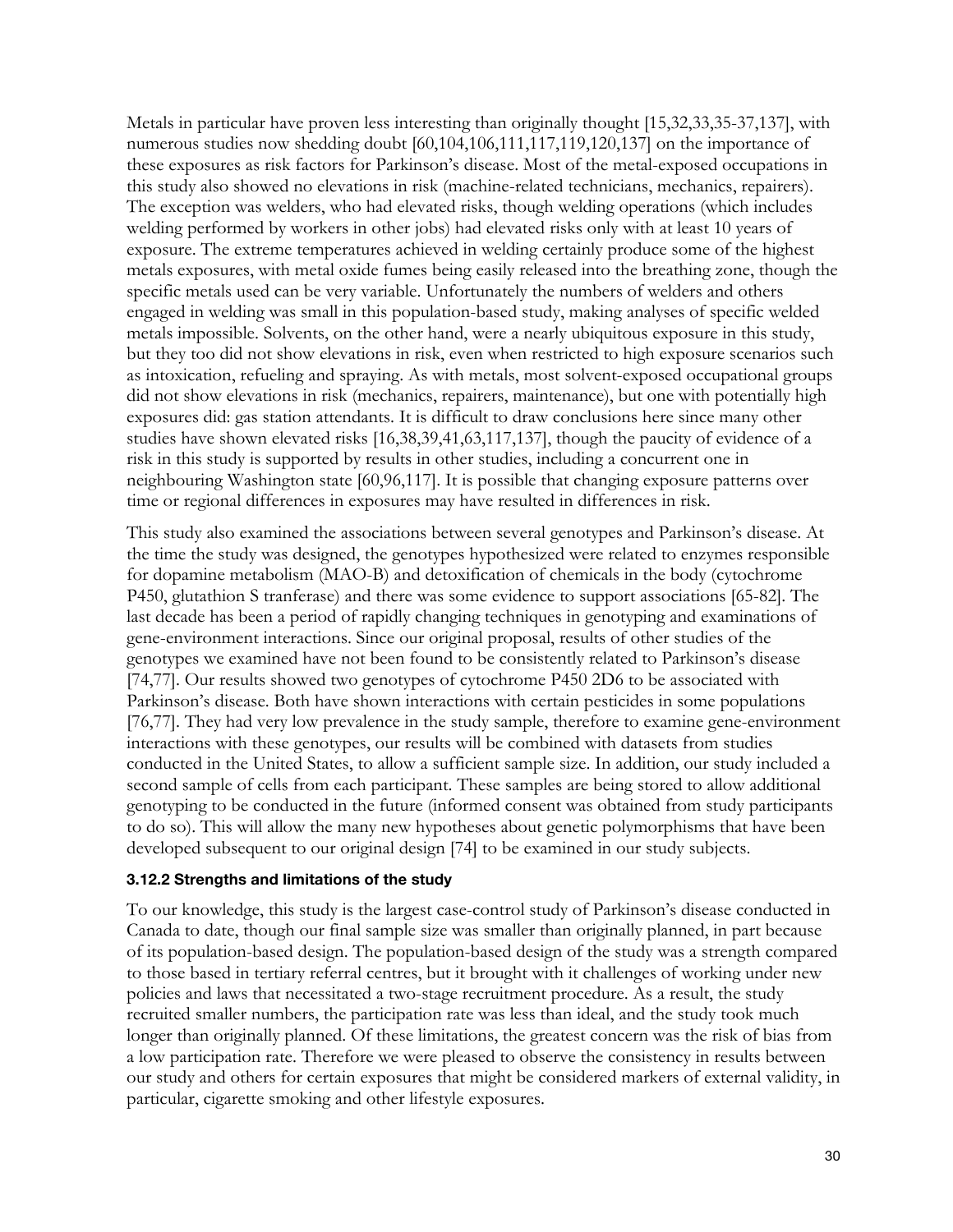Our study included both incident (newly diagnosed) and prevalent (ongoing) cases of Parkinson's disease, as is apparent from the difference between the average age at the time of interview (65 years) and the average age at diagnosis (56 years). In studies of most diseases, it is preferable to include only incident cases, because prevalent cases may represent a special group with long survival. However, Parkinson's disease patients survive long after diagnosis, so survival bias is less likely [151]. Furthermore, it is often difficult to locate truly incident cases of Parkinson's disease because it has a slow insidious onset. We censored exposures at 5 and 10 years prior to diagnosis to take the uncertain onset and a latency period into account. A recent study of Parkinson's disease and pesticide exposures suggests there should still be caution about including prevalent cases, since it found different results among incident and prevalent cases, though the samples of each were small (N~80) and confidence intervals overlapped [150].

Our study included a restricted age range of Parkinson's disease cases – those diagnosed from ages 40 through 69 years of age – and thus does not represent the entire spectrum of Parkinson's disease cases. The lower age limit was meant to exclude those with very early onset disease, who are more likely to have disease attributable to Mendelian inheritance [10,11]. We did include cases diagnosed between ages 40 and 50, who might also be somewhat more likely to have genetic Parkinson's disease, but this was a small proportion of the study sample. The exclusion of older cases was meant to reduce the potential for survivor bias, given that prevalent and incident cases were included in the study, and to minimize difficulties with recall of working lifetime exposures, given the retrospective nature of the exposure assessment.

This study emphasized occupational exposures, because most exposures of interest were more likely to occur at work than at home (e.g., welding fumes, pesticide spraying). We did collect information on exposures during hobbies and unpaid work, but these exposures were not included in the analyses reported here. Our initial review of hobby and unpaid work exposures suggests that there were few and so are unlikely to change results, but future analyses that include them will provide better evidence in this regard. Some exposures were queried only within the work context, e.g., coffee consumption, days away sick from flu and colds, communal living. We felt that jobs would provide a structure for participants to provide responses about these exposures in defined time periods. However, this aid-to-recall technique did not allow individuals to denote differences in exposures within a job period, a particular problem in long duration jobs.

This study was retrospective, and exposure assessment was not done via direct measurements of exposure, but was based on self-reports of prior occupations and specific exposures. This type of exposure assessment is very common in case-control studies of chronic diseases of later life, but it may be subject to difficulties in recall and potentially recall bias (differences in recall between cases and controls). We used a variety of techniques to improve on self-reports alone, based on evidence from studies examining the validity and reliability of exposure assessment methods for casecontrol studies [86]. We used an interview guide with prompted lists of common names of the agents of interest to enhance recall. We used a two-stage industrial hygiene review: the first to enhance sensitivity of recall (i.e., ensure exposures were reported); and the second to enhance specificity (i.e., ensure that only relevant exposures beyond background in the population were considered in our "hygiene-reviewed" subsets) [87]. Few other studies of occupational exposure and Parkinson's disease reported to date have used such extensive hygiene review of exposures [23,25,35].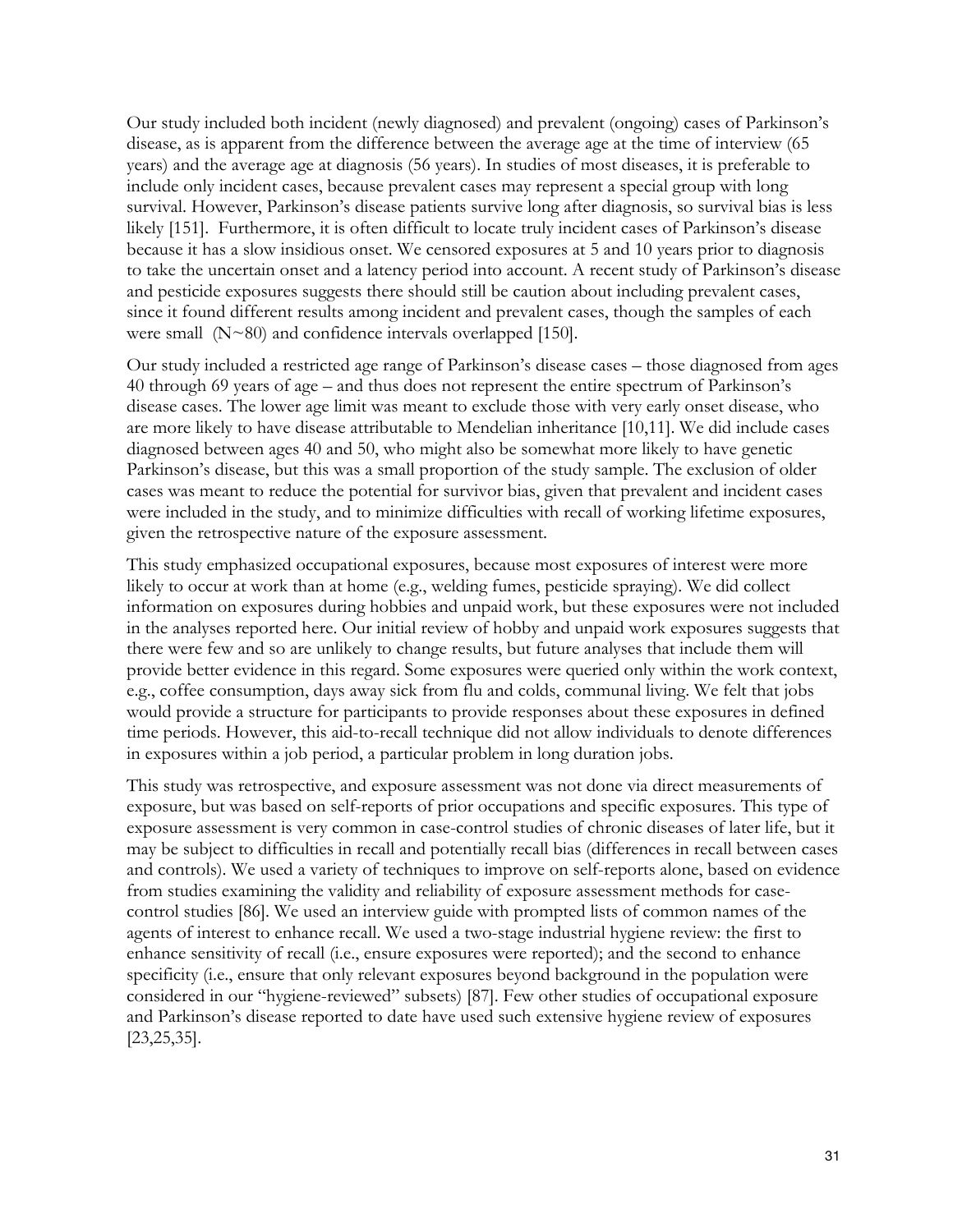## **4. Implications**

*Use of administrative databases for identifying and contacting potential research participants is important to allow population-based health research.*

This study demonstrated the value of population-based research in studies of Parkinson's disease. The results of the occupational analyses confirmed only 2 of the 7 statistically significant major occupational categories identified in the clinic-based study we conducted in the 1990s [1]. This confirmed our suspicion that clinic data may be subject to referral bias. Since there is no registry of Parkinson's disease cases, the only way to identify cases on a population basis is via physician visit, hospitalization, or prescription data held by the province.

This research was able to use administrative data of these types to identify cases. However, the procedures required to protect privacy (camouflaging of potential cases by including 20% known non-cases in the sample, and a two-stage contact procedure requiring potential participants to be contacted first by government personnel then by the research team) greatly increased the time and expense of the study, and likely contributed to the estimated low participation rate.

The difficulties experienced in subject contact during this study inspired a population-based survey of opinions about participating in health research [152; Appendix C]. The results indicated that the vast majority of the public are willing to participate in health research, that they value it because of its potential to improve their own health and that of others, and that they are comfortable responding to research requests from universities and hospitals, somewhat less so to those from government, and they are uncomfortable with requests from private research firms.

The survey results and the problems with subject contact experienced in this Parkinson's disease study and other research led to lobbying of the provincial government by the University of British Columbia study team and researchers at the BC Cancer Agency and the BC Centre for Disease Control. In response, in May 2008 the Freedom of Information and Protection of Privacy Act was amended to explicitly allow use of administrative data for subject contact. The amendment set out a new system for making decisions on individual research projects. The implementation of this legal change is currently underway, and should be monitored to ensure that it facilitates, rather than hinders, excellent quality research in the public interest.

#### *Prescriptions of anti-parkinsonian medications for other indications was common in British Columbia.*

In this study, potential cases of Parkinson's disease were identified via the provincial PharmaCare database, as those reimbursed by PharmaCare for at least one prescription for an anti-parkinsonian medication (levodopa; bromocriptine mesylate; pergolide mesylate; levodopa/benserazide hydrochloride; levodopa/carbidopa; or seligiline hydrochloride). Of 1233 non-camouflage potential cases contacted by the study team, 492 (40%) took the drugs for purposes other than Parkinson's disease. Thus prescription-based identification of potential Parkinson's disease cases captures many individuals without the disease, a built-in camouflage that blinds data extractors to the disease status of the potential cases.

#### *Smoking was associated with reduced risk of Parkinson's disease.*

As in other studies, we found that smoking cigarettes conveyed a significantly reduced risk of Parkinson's disease, confirming that smoking should be measured and adjusted for in research on this disease. Other lifestyle habits often associated with cigarette smoking, including drinking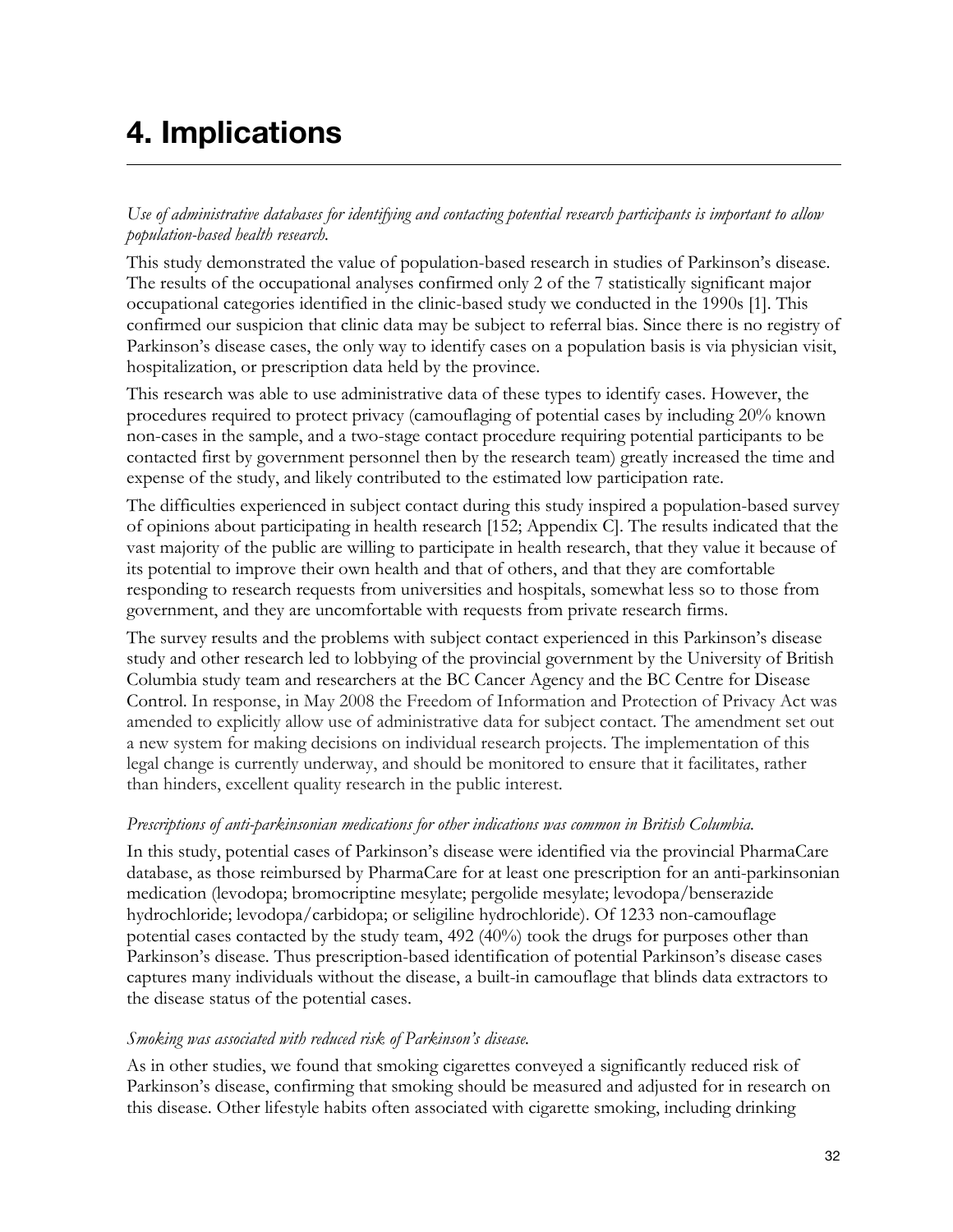alcohol, drinking coffee, or smoking marijuana, were not associated with increases or decreases in risk.

#### *Social science and farming jobs were associated with elevated risk of Parkinson's disease.*

Two occupations had significantly elevated odds ratios and increasing risks with increasing duration of exposure: social science, law and library jobs; and farming and horticulture jobs (each estimated as held by  $\sim$ 7% of the source population, i.e., controls). These jobs have been consistently found to have elevated risks in other studies. The exposures that might contribute to these increased risks have not been confirmed, but both jobs may have exposure to influenza viruses beyond background in the population. This suggests that flu vaccination may be a way to reduce the risk in these occupations.

Farming jobs have other potential exposures of interest, including pesticides, endotoxins, and head injuries. Although many previous studies have examined pesticide exposures and Parkinson's disease and found increased risks, recent studies have found weaker or no associations with pesticides, similar to the results of this study. These more recent results suggest that a broader set of potential exposures should be examined to understand the association between farming jobs and Parkinson's disease.

Four less common occupations had associations with the disease: gas station jobs; welders; drivers of heavy equipment; and carpenters. The associations were less convincing because most were not statistically significant, in part because these jobs were less common in the study population. These jobs have also not been as consistently found to be associated with Parkinson's disease in other studies, though in part this may be because occupational analyses are rare. Among studies that have examined jobs, grouping of jobs is often not consistent from study to study, making it more difficult to replicate findings.

#### *Influenza was associated with increased risk and common childhood viral diseases with reduced risk of Parkinson's disease.*

About 8% of controls reported at least 5 days absence from work because of the flu and about 6% reported severe influenza. This study found a pattern of associations consistent with increased risk of the disease with influenza. Absenteeism for flu, cumulative days off work for flu, severe influenza, average numbers of people contacted on the job, and contact with animals that may be associated with influenza viruses all were associated with increased risk, and flu vaccination was associated with decreased risk.

In contrast, dormitory living and having had the common childhood illnesses, measles and chicken pox, were associated with reduced risks of Parkinson's disease.

These results support older research on Parkinson's disease, examining infectious disease hypotheses that seem to have faded from popularity in the Parkinson's research community. They suggest that future research should continue to examine influenza as a potential cause and other viral diseases as potentially protective. The latter group of diseases might be examined serologically in Parkinson's disease cases and controls, since most people experience lifelong antibody immunity. Another approach might be to identify large populations with medical records of vaccinations, and compare Parkinson's disease incidence or prevalence in those vaccinated and not vaccinated.

### *Whole body vibration as a potential cause of Parkinson's disease is worthy of continued investigation.* Whole body vibration was a common exposure, with 36% of controls exposed and about 7% in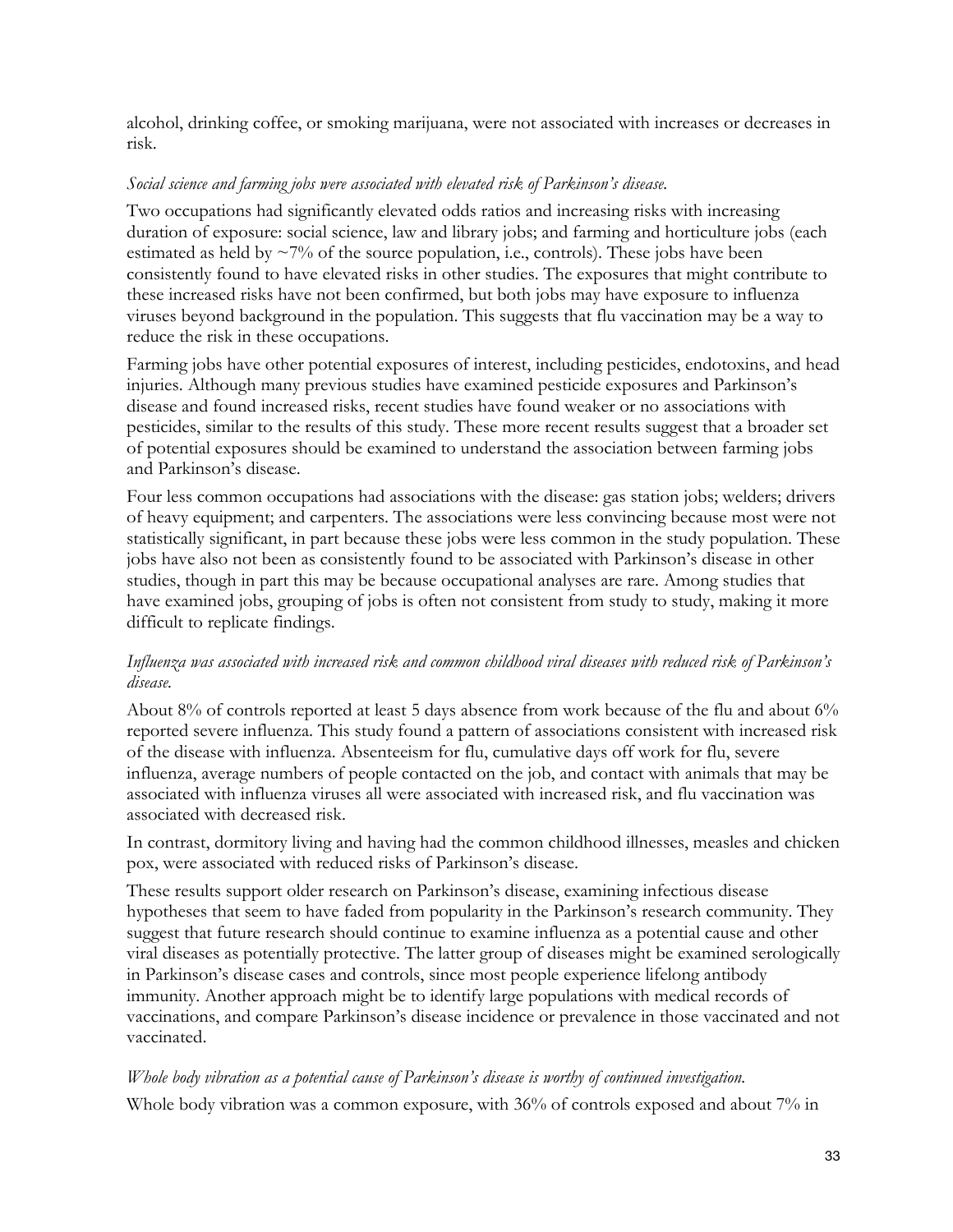the most intense exposure group. Whole body vibration exhibited a u-shaped pattern of association with Parkinson's disease, with the highest risks among those not exposed at all and those with the highest intensities of exposure. The pattern of increasing odds of Parkinson's disease with increasing intensity of exposure and with increasing censoring of exposure in the years prior to diagnosis suggest that this exposure is worthy of further examination. To our knowledge, this was the first study to examine this exposure, and the results should be treated as preliminary.

#### *Head injuries were associated with increased risk of Parkinson's disease.*

Concussions had been experienced by about 9% of controls, and unconsciousness by about 4%. Our study found an increased risk of Parkinson's disease with head injuries, consistent with the results of most other studies (though not all). Our results showed that the risk increased with increasing severity and number of injuries. It may be the first to have estimated the risk with head injuries at work.

The results underscore the importance of head injury prevention measures in workplaces, beyond preventing the acute effects of the injury. The results suggest that it would be worthwhile for WorkSafeBC to evaluate whether the accumulated evidence on head injuries is sufficient to offer compensation benefits to those who have experienced unconsciousness or concussion in a workplace setting and who subsequently develop Parkinson's disease.

#### *Job strain was assessed for the first time in relation to Parkinson's disease, but no clear pattern of associations emerged.*

Four dimensions of job strain were assessed as quantitative measures for all jobs held. Decision latitude showed strongly decreased risk, consistent with the decreased risk for management jobs. No association was seen with psychological job demand, weak associations were seen for the physical demand and noise dimensions, and no associations were observed for increasing cumulative exposures.

#### *This study did not strengthen support for pesticides, metals, or solvents as risk factors for Parkinson's disease.*

Pesticides (12%), metals (15%), and solvents (66%) were commonly reported exposures among controls. After hygiene review, the numbers judged to be truly exposed to each of the three chemical exposures, beyond background levels in the population, fell by about half.

Self-reported exposures to pesticides, insecticides, and wood preservatives had increased risks of Parkinson's disease, but risks decreased when restricted to hygiene-reviewed exposures, when more logical and specific chemical groupings were examined, and when exposures were censored 5 and 10 years prior to diagnosis. This pattern does not lend strong support to pesticides as a cause of Parkinson's disease. The results illustrate the importance of hygiene review of self-reported exposures and of sub-analyses that look for patterns of association.

Neither metal nor solvent exposures were associated with increased risks of Parkinson's disease.

These results are consistent with those of other recent studies.

#### *Two rare genetic polymorphisms were associated with Parkinson's disease in the study population.*

Certain cytochrome P450 2D6 (CYP 2D6) A and B genotypes were associated with increases in Parkinson's disease risk. These polymorphisms were rare in the population, at 4 to 5% prevalence in controls. They have been found to have interactions with pesticides and the disease in some subpopulations in other studies.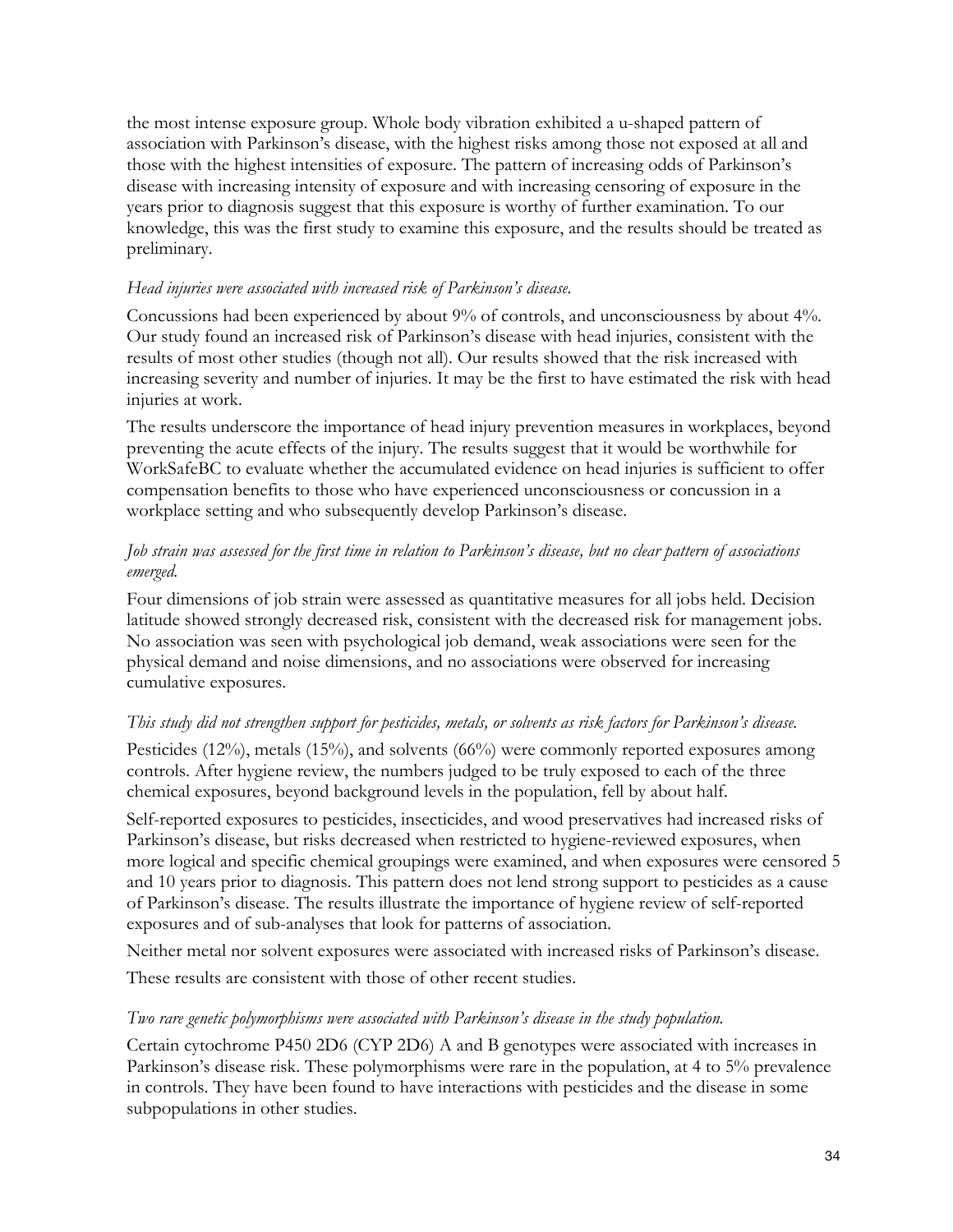Examination of the impact of these polymorphisms on susceptibility to chemical exposures would require pooling of datasets with other studies. We have an agreement with a study team at the University of Washington in Seattle, led by Harvey Checkoway, to do so in the future.

#### *Additional work by the study team included estimation of Parkinson's disease prevalence by three methods.*

As part of her doctoral thesis, Anne Harris estimated Parkinson's disease prevalence using three methods: the 2001 Canadian Community Health Survey; levodopa prescriptions in British Columbia in 1996 and 2005; and British Columbia physician diagnoses from hospitalization and physician visit data in 1996 and 2005 [3].

- The Canadian Community Health Survey yielded an estimate of 175/100,000 (95% CI: 101-249/100,000) for Canada as a whole.
- Levodopa prescriptions yielded estimates for British Columbia of 152/100,000 (95% CI: 148- 156/100,000) and 218/100,000 (95% CI: 213-223/100,000) in 1996 and 2005 respectively. The change over time is believed to reflect increasing levodopa prescriptions for people who do not have Parkinson's disease.
- Physician diagnosis data yielded estimates for British Columbia of 99/100,000 (95% CI: 96-102/100,000) and 116/100,000 (95% CI: 113-119/100,000) in 1996 and 2005 respectively.

Men had slightly higher prevalence than women (ratios of 1.2:1 to 1.4:1). Those 65 and older had much higher prevalence than younger people (ratios of 15:1 to 30:1).

These widely varying prevalence estimates reflect the ongoing uncertainty in our understanding of Parkinson's disease. They suggest that between 4,500 and 8,000 British Columbians and between 34,000 and 60,000 Canadians have the disease.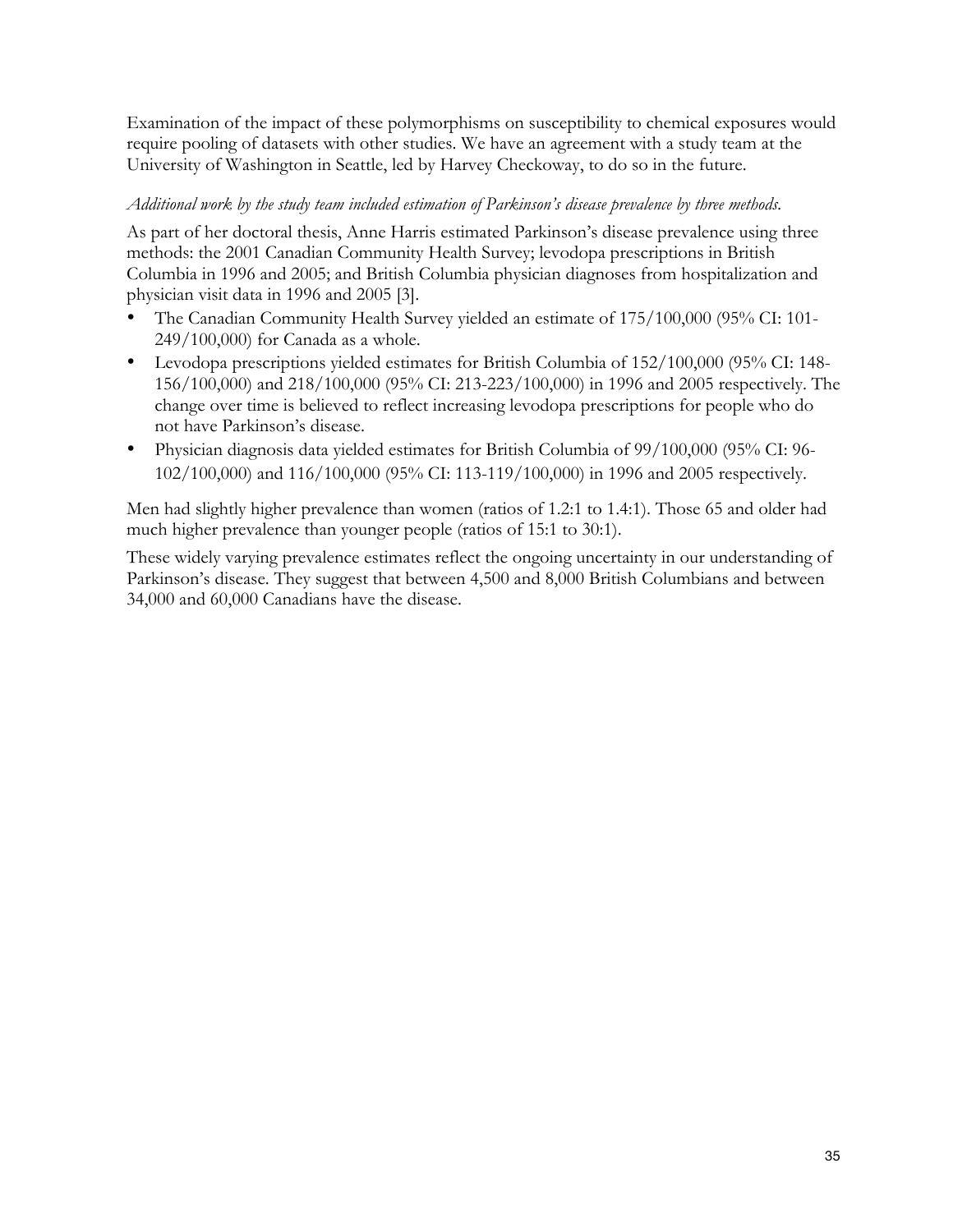# **5. Dissemination**

### **5.1 Publications in peer-reviewed scientific journals**

The following articles related to prior epidemiological evidence about occupational and environmental factors, participation in health research, and Parkinson's disease prevalence, have been published:

- Lai BCL, Marion SA, Teschke K, Tsui JKC. Occupational and environmental risk factors for Parkinson's disease. [Review] *Parkinsonism and Related Disorders* 2002;8:297-309
- Lai BCL, Schultzer M, Marion SA, Teschke K, Tsui JKC. The prevalence of Parkinson's disease in British Columbia, Canada, estimated by using tracer methodology. *Parkinsonism and Related Disorders* 2003;9:233-238
- Harris MA, Levy AR, Teschke KE. Personal privacy and public health: Potential impacts of privacy legislation on health research in Canada. *Canadian Journal of Public Health* 2008;99:293-296
- Harris MA. Too soon for dopaminergics in the treatment of restless legs syndrome in children (letter). *Sleep Medicine Reviews* 2009;13: 299-300.
- Teschke K, Marino S, Chu R, Tsui JKC, Harris MA, Marion SM. Public opinions about participating in health research. *Canadian Journal of Public Health* 2010;101:159-164
- Harris MA. Invited commentary: Evaluating epidemiologic research methods the importance of response rate calculation. *American Journal of Epidemiology* 2010;172(6):645-7.

The following articles on our results have been published to date:

- Rugbjerg K, Harris MA, Shen H, Marion SA, Tsui JKC, Teschke K. Pesticide exposure and risk of Parkinson's disease – a population-based case control study evaluating the potential for recall bias. *Scandinavian Journal of Work, Environment and Health* 2011;37:427-36
- Harris MA, Koehoorn M, Teschke K. Ongoing challenges to finding people with Parkinson's disease for epidemiological studies: A comparison of population-level case ascertainment methods. *Parkinsonism & Related Disorders* 2011;17:464-9

Anne Harris defended her doctoral dissertation on December 6, 2010. It included three articles that have been submitted for publication:

- Harris MA. *Evaluating Epidemiologic Associations Between Occupational Whole Body Vibration and Parkinson's Disease*. Vancouver, BC: University of British Columbia, 2010. 150 pp. https://circle.ubc.ca/bitstream/handle/2429/30483/ubc\_2011\_spring\_harris\_margaret.p df?sequence=1
	- Harris MA, Koehoorn M, Teschke K. Ongoing challenges to finding people with Parkinson's disease for epidemiological studies: A comparison of population-level case ascertainment methods.
	- Harris MA, Cripton P, Teschke K. Retrospective assessment of occupational exposure to whole body vibration for a case-control study.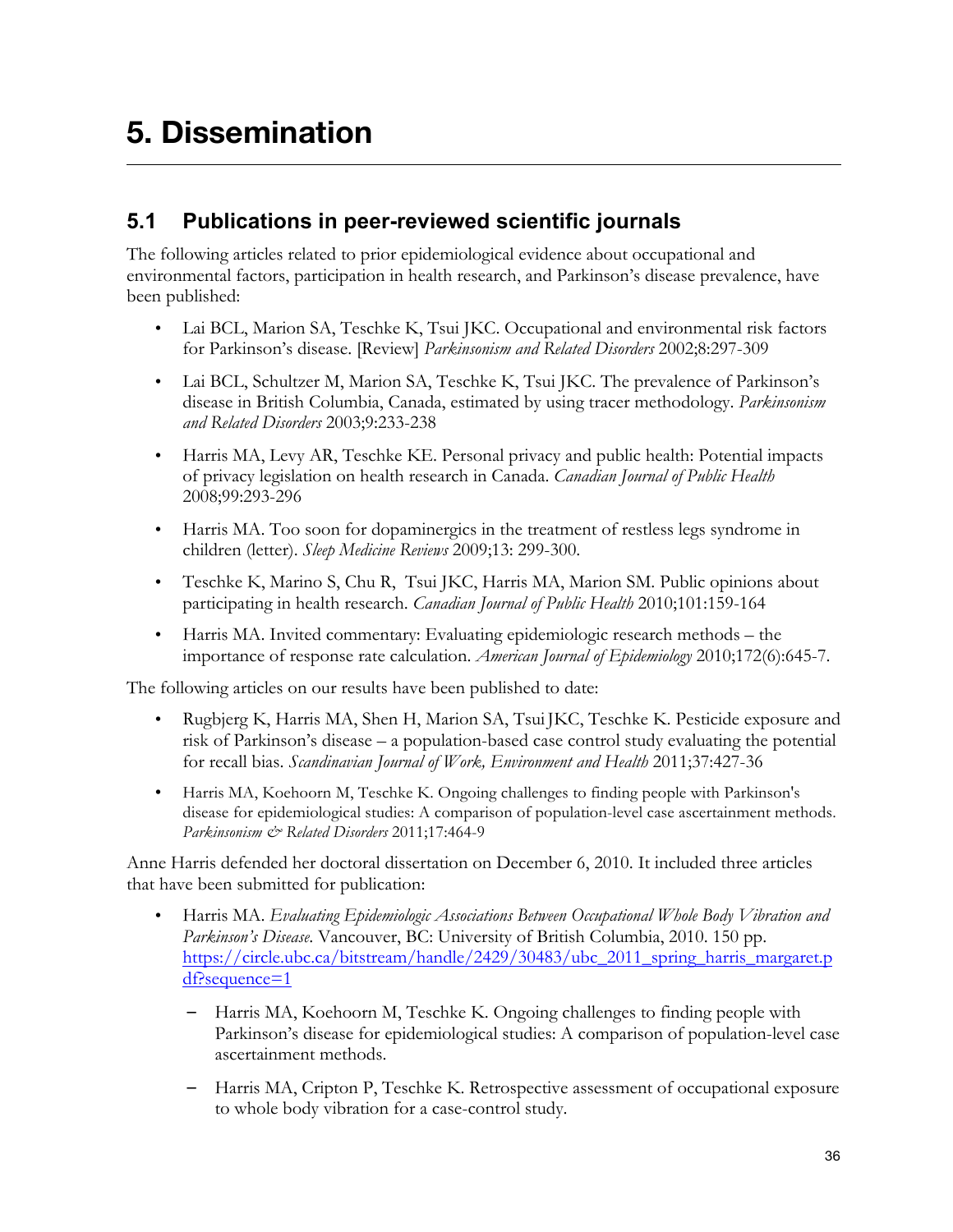– Harris MA, Marion SA, Spinelli JJ, Tsui JKC, Teschke K. Occupational whole body vibration exposure and Parkinson's disease: Results from a population-based casecontrol study.

Other articles are in the planning stages, with the following foci: occupations; head injuries; infections; solvents and metals; job strain.

### **5.2 Presentations at conferences and workshops**

The results will be reported at conferences with a wide variety of audiences, including the following to date:

- Lai BCL, Schultzer M, Marion SM, Teschke K, Tsui JKC. The prevalence of Parkinson's disease in British Columbia, Canada, as estimated by using drug tracer methodology. XIV International Congress on Parkinson's Disease, Helsinki, Finland, July, 2001.
- Harris A, Marion SA, Tsui JKC, Teschke K. Drug tracer estimates of Parkinson's disease prevalence in British Columbia (Canada): Validation of specificity. American Public Health Association 135th Annual Meeting & Exposition, Washington, DC, November, 2007
- Harris A, Levy A, Teschke K. Personal privacy policy and public health: Impacts of privacy legislation on the validity of health research studies. American Public Health Association 135th Annual Meeting & Exposition, Washington, DC, November, 2007
- Harris MA, Marion S, Tsui JK, Teschke K. Descriptive analyses of occupational wholebody vibration exposure among participants in a case-control study of Parkinson's disease. American Industrial Hygiene Conference and Exhibition. Toronto, June 2009
- Harris MA, Koehoorn M, Morgan S, Marion S, Tsui JK, Teschke K. A comparison of Parkinson's disease prevalence estimates derived from multiple ascertainment methods. Canadian Society of Epidemiology and Biostatistics Conference. Ottawa, June 2009
- Harris MA, Cripton PA, Marion SA, Tsui JKC, Teschke K. Assessments of occupational whole body vibration exposure for a case-control study of Parkinson's disease. BC Environmental and Occupational Health Research Network Conference. Vancouver, November 2009
- Harris M.A., Harris G.T. 2008. Conceptual models of adaptive dispositional correlates of Parkinson's disease susceptibility. American College of Epidemiology, Tucson, September 2008
- Harris MA, Marion SA, Tsui JCK, Spinelli JJ, Teschke K. Occupational whole body vibration exposure and Parkinson's disease: Results from a case-control study. 15th International Congress of Parkinson's Disease and Movement Disorders. Toronto, June 2011
- Harris MA, Shen H, Marion SA, Tsui JCK, Teschke K. Associations between viral infections and Parkinson's disease in a case-control study. 15th International Congress of Parkinson's Disease and Movement Disorders. Toronto, June 2011
- Harris MA, Marion SA, Tsui JCK, Spinelli JJ, Teschke K. Associations between Occupational Whole Body Vibration Exposure and Parkinson's Disease in a Population-Based Case-Control Study. Third North American Congress of Epidemiology. Montreal, June 2011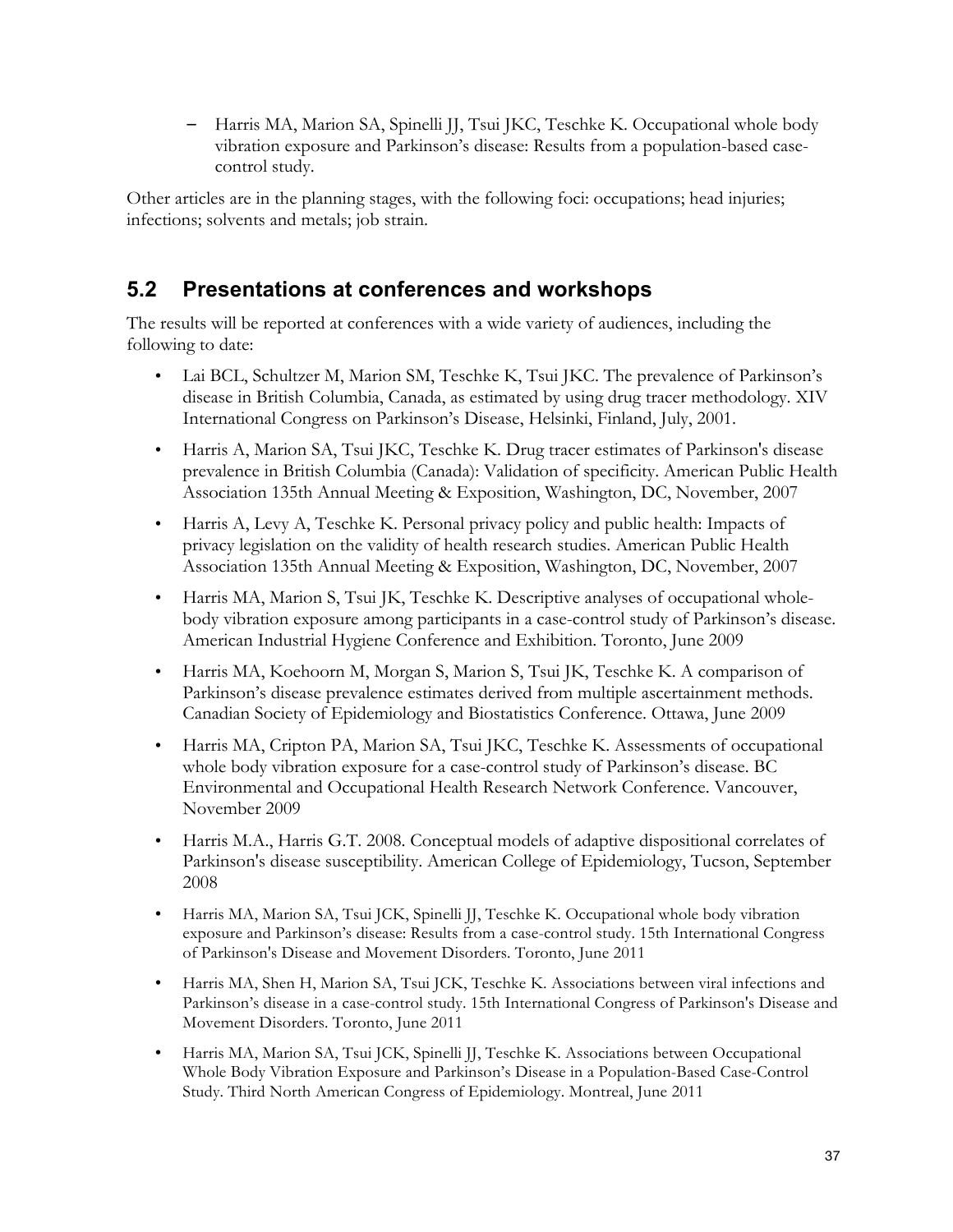The investigators also welcome opportunities to speak at BC work and policy related forums, including the following to date:

- Teschke K. Parkinson's disease: environmental associations. Environmental Contaminants Subcommittee, BC Medical Association. Vancouver, BC, January 31, 2002
- Teschke K. BC Parkinson's disease case-control study. Annual Vancouver/Seattle Occupational and Environmental Health Conference. Semiahmoo, WA, January 8, 2004
- Teschke K. Studying Parkinson's disease and privacy legislation, or Who can call you at dinnertime? Occupational Safety and Health Association for Healthcare, Vancouver, February 4, 2008
- Harris MA. Comparing Methods of Parkinson's Disease Prevalence Estimation: Surveys vs. Administrative Data, School of Environmental Health, Seminar Series, Vancouver, February 27, 2009
- Harris MA. Panelist, Administrative Data-Based Research and Privacy Legislation. Population Data BC Public Workshop: Public Value, Personal Data: How personal information furthers research and influences policy. March 17, 2009.
- Harris MA. Occupational Whole Body Vibration Exposure and Parkinson's Disease. American Industrial Hygiene Association BC-Yukon Section Invited Speaker. September 15, 2010.
- Harris MA. Results from a Case Control Study of Parkinson's Disease: Occupational Whole Body Vibration and Pesticide Exposure. School of Population and Public Health, Grand Rounds, Vancouver, October 22, 2010

### **5.3 Lay-language publications**

This report was prepared for distribution by WorkSafeBC. Additional publications will be prepared for distribution by the researchers and the Parkinson Society Canada. The content will address what is known to date about Parkinson's disease risk factors and potential control strategies. The Communications Manager of the School of Population and Public Health will provide assistance with lay writing and a dissemination strategy.

### **5.4 Media releases**

The School of Population and Public Health, the Pacific Parkinson's Research Institute, and UBC Public Affairs will distribute media releases about the results of the research.

### **5.5 Website**

The Communications Manager and the Systems and Network Manager of the School of Population and Public Health will provide staff support, software resources, and server space for the development of a study web presence to aid in the dissemination of results. It will include our scientific and lay publications, and will serve as a centralized link to other pertinent web sites.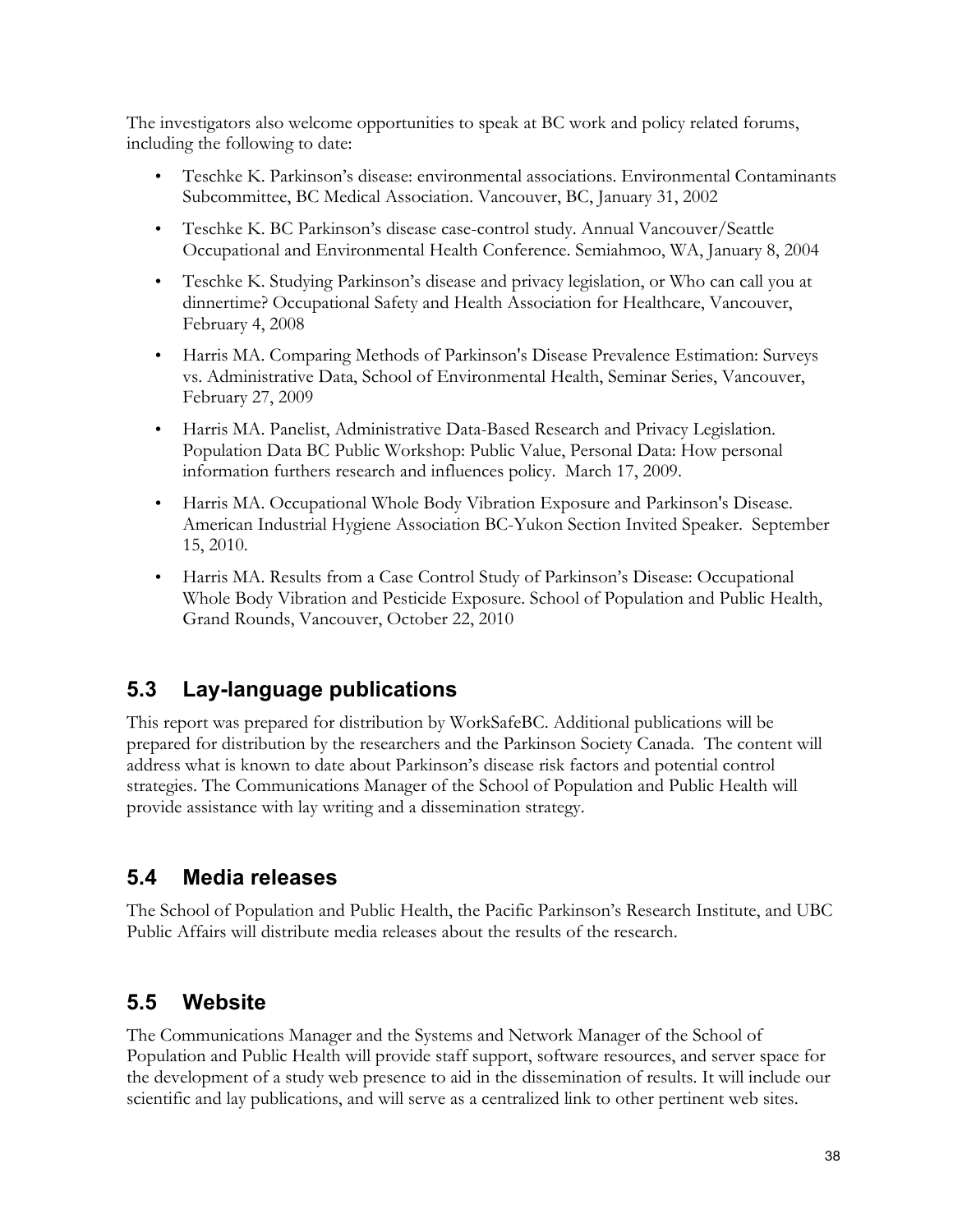## **6. Acknowledgements**

We thank all the study participants whose generous gift of their time made this research possible.

We thank Rona Burslem, Susan Schmok, John Ackland, Jen Barican, Yat Chow, Dallas Enders, Irvin Janjua, Tracy Kirkham, Benjamin Lai, Ted Lejeune, Anna Lee, Ariel-Ann Lyons, Peter Machin, Laurel Mustard, Karen McCaig, Andrew McSherry, Virginia Anthony, Shemin Babul, and staff of the BC Ministry of Health Services for their work on the study.

The study was funded by WorkSafeBC, the Medical Research Council, and the Pacific Parkinson's Research Institute. Anne Harris' doctoral research (whole body vibration component of the study) was funded by the Bridge Program, the UBC tuition scholarship, a UBC University Graduate Fellowship, the Michael Smith Foundation for Health Research senior graduate scholarship and the Canadian Institutes of Health Research/Public Health Agency of Canada doctoral award.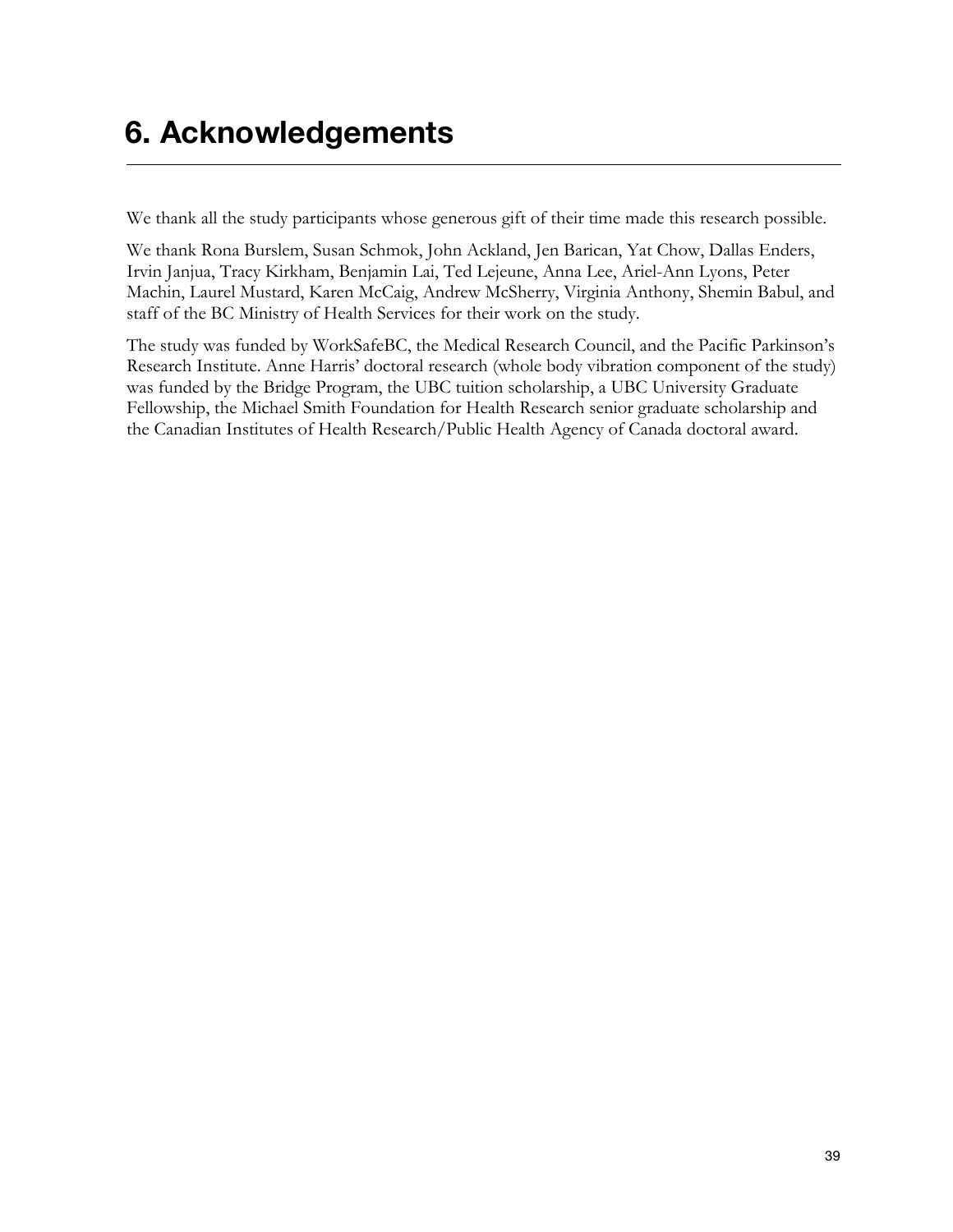## **7. References**

- 1. Tsui JKC, Calne DB, Wang LY, Schultzer M, Marion S. Occupational risk factors in Parkinson's disease. *Can J Public Health* 1999;90:334-337
- 2. von Campenhausen S, Bornschein B, Wick R, Botzel K, Sampaio C, Poewe W, Oertel W, Siebert U, Berger K, Dodel R. Prevalence and incidence of Parkinson's disease in Europe. *Eur Neuropsychopharmacol* 2005;15:473-90
- 3. Harris MA. *Evaluating Epidemiologic Associations Between Occupational Whole Body Vibration and Parkinson's Disease*. Vancouver, BC: University of British Columbia, 2010. 150 pp.
- 4. Peters CM, Gartner CE, Silburn PA, Mellick GD. Prevalence of Parkinson's disease in metropolitan and rural Queensland: a general practice survey. *J Clin Neurosci* 2006;13:343-8
- 5. Porter B, Macfarlane R, Unwin N, Walker R. The prevalence of Parkinson's disease in an area of North Tyneside in the North-East of England. *Neuroepidemiol* 2006;26:156-61
- 6. Lai BCL, Schultzer M, Marion SA, Teschke K, Tsui JKC. The prevalence of Parkinson's disease in British Columbia, Canada, estimated by using tracer methodology. *Parkinsonism Rel Disord* 2003;9:233-238
- 7. Marion SA. Current issues in the epidemiology of Parkinson disease. *Adv Neurol*  2001;86:163-72
- 8. Smith AD, Castro SL, Zigmond MJ. Stress-induced Parkinson's disease: a working hypothesis. *Physiol Behav* 2002;77:527-31
- 9. Duvoisin RC. The genetics of Parkinson's disease. *Adv Neurol* 1993;60:306-14
- 10. Tanner CM. Is the cause of Parkinson's disease environmental or hereditary? Evidence from twin studies. *Adv Neurol* 2003;91:133-42
- 11. Farrer MJ. Genetics of Parkinson's disease: Paradigm shifts and future prospects. *Nat Rev Genet* 2006;7:306-18
- 12. Duvoisin RC, Eldridge R, Williams A, Nutt J, Calne D. Twin study of Parkinson's disease. *Neurology* 1981;31:77-80
- 13. Ward CD, Duvoisin RC, Ince SE, Nutt JD, Eldridge R, Calne DB. Parkinson's disease in 65 pairs of twins and in a set of quadruplets. *Neurology* 1983;33:815-824
- 14. Marttila RJ, Kaprio J, Koskenvuo M, Rinne UK. Parkinson's disease in nationwide twin cohort. *Neurology* 1988;38:1217-1219
- 15. Cotzias GC. Manganese in health and disease. *Physiol Rev* 1958;38:503-532
- 16. Vigliani EC. Carbon disulfide poisoning in viscose rayon factories. *Brit J Ind Med* 1954;11:235-241
- 17. Langston JW, Ballard P, Tetrud JW, Irwin I. Chronic parkinsonism in humans due to a product of meperidine-analog synthesis. *Science* 1983;219:979-80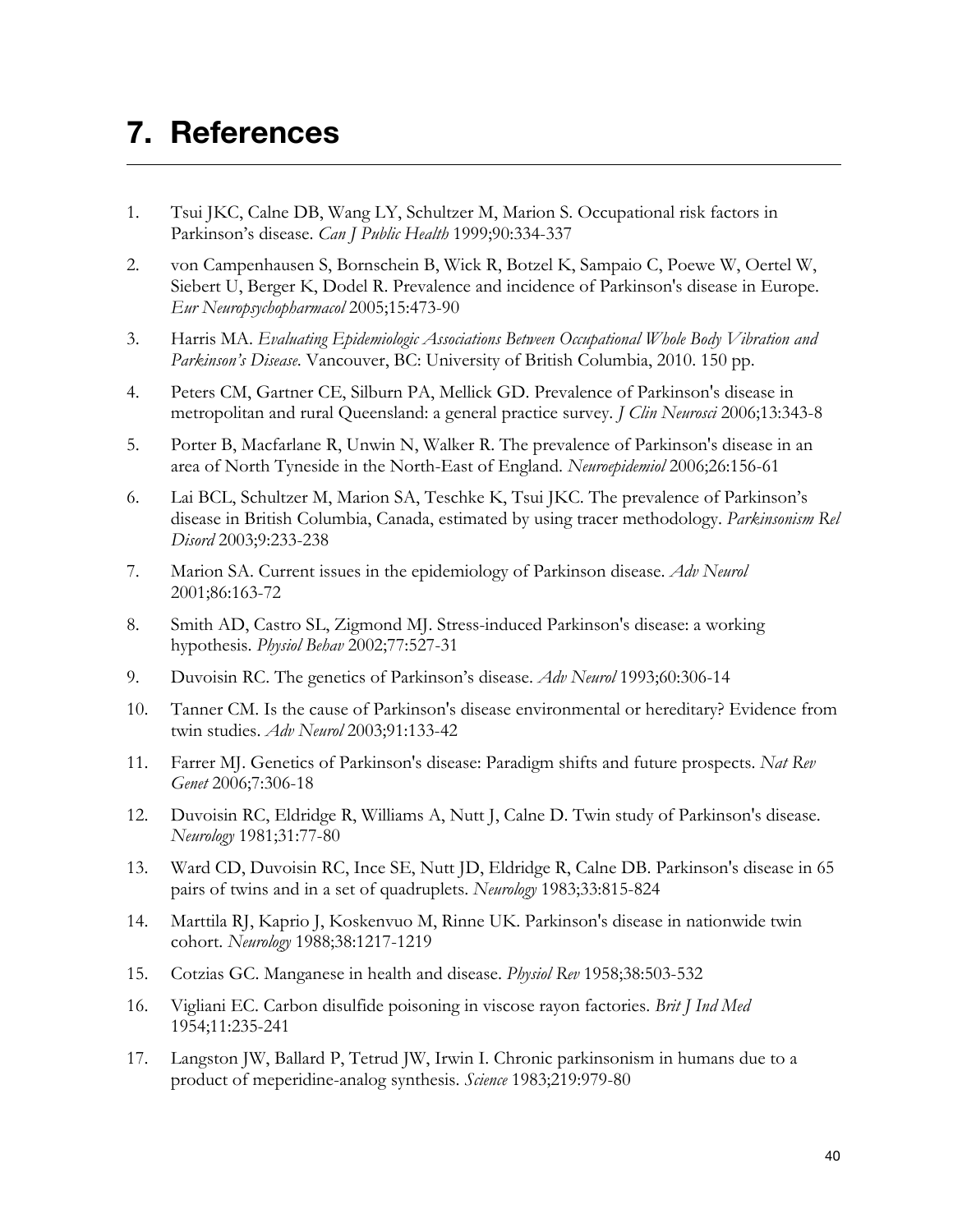- 18. Burns RS, Chiueh CC, Markey SP, et al. A primate model of parkinsonism: selective destruction of dopaminergic neurons in the pars compacta of the *substantia nigra* by Nmethyl-4-phenyl-1,2,3,6- tetrahydropyridine. *Proc Natl Acad Sci USA* 1983;80:4546-50
- 19. Yang W-L, Sun AY. Paraquat-induced cell death in PC12 cells. *Neurochem Res* 1998;23:1387- 94.
- 20. Liou HH, Tsai MC, Chen CJ, et al. Environmental risk factors for Parkinson's disease: a case-control study in Taiwan. *Neurology* 1997;48:1583-8
- 21. Firestone JA, Smith-Weller T, Franklin G, Swanson P, Longstreth WT Jr, Checkoway H. Pesticides and risk of Parkinson disease: a population-based case-control study. *Arch Neurol* 2005;62:91-5.
- 22. Friedrich MJ. Pesticide study aids Parkinson research. *JAMA*. 1999;282:2200
- 23. Gorell JM, Johnson CC, Rybicki BA, et al. The risk of Parkinson's disease with exposure to pesticides farming, well water, and rural living. *Neurology* 1998;50:1346-50
- 24. Semchuk KM, Love EJ, Lee RG. Parkinson's disease and exposure to rural environmental factors: a population-based case-control study. *Can J Neurol Sci* 1991;18:279-86
- 25. Gorell JM, Peterson EL, Rybicki BA, Johnson CC. Multiple risk factors for Parkinson's disease. *J Neurol Sci* 2004;217:169-75
- 26. Abbott RD, Ross GW, White LR, Sanderson WT, Burchfiel CM, Kashon M, Sharp DS, Masaki KH, Curb JD, Petrovitch H. Environmental, life-style, and physical precursors of clinical Parkinson's disease: recent findings from the Honolulu-Asia Aging Study. *J Neurol* 2003;250:30-39
- 27. Park J, Yoo CI, Sim CS, Kim HK, Kim JW, Jeon BS, Kim KR, Bang OY, Lee WY, Yi Y, Jung KY, Chung SE, Kim Y. Occupations and Parkinson's disease: A multi-center casecontrol study in South Korea. *NeuroToxicol* 2005;26:99-105
- 28. Baldereschi M, Di Carlo A, Vanni P, Ghetti A, Carbonin P, Amaducci L, Inzitari D. Acta Lifestyle-related risk factors for Parkinson's disease: a population-based study. *Neurologica Scandinavica* 2003;108:239-45
- 29. Fall PA, Fredrikson M, Axelson O, Granerus AK. Nutritional and occupational factors influencing the risk of Parkinson's disease: a case-control study in southeastern Sweden. *Mov Disord* 1999;14:28-37
- 30. Goldman SM, Tanner CM, Olanow CW, Watts RL, Field RD, Langston JW. Occupation and parkinsonism in three movement disorders clinics. *Neurology* 2005;65:1430-5
- 31. Brown TP, Rumsby PC, Capleton AC, Rushton L, Levy LS. Pesticides and Parkinson's disease--Is there a link? *Environ Health Perspect* 2006;114:156-65
- 32. Wang J-D, Huang C-C, Hwang Y-H, et al. Manganese induced parkinsonism: an outbreak due to an unrepaired ventilation control system in a ferromanganese smelter. *Brit J Ind Med* 1989;46:856-9
- 33. Ferraz HB, Bertolucci PH, Pereira JS, et al. Chronic exposure to the fungicide maneb may produce symptoms and signs of CNS manganese intoxication. *Neurology* 1988;38:550-3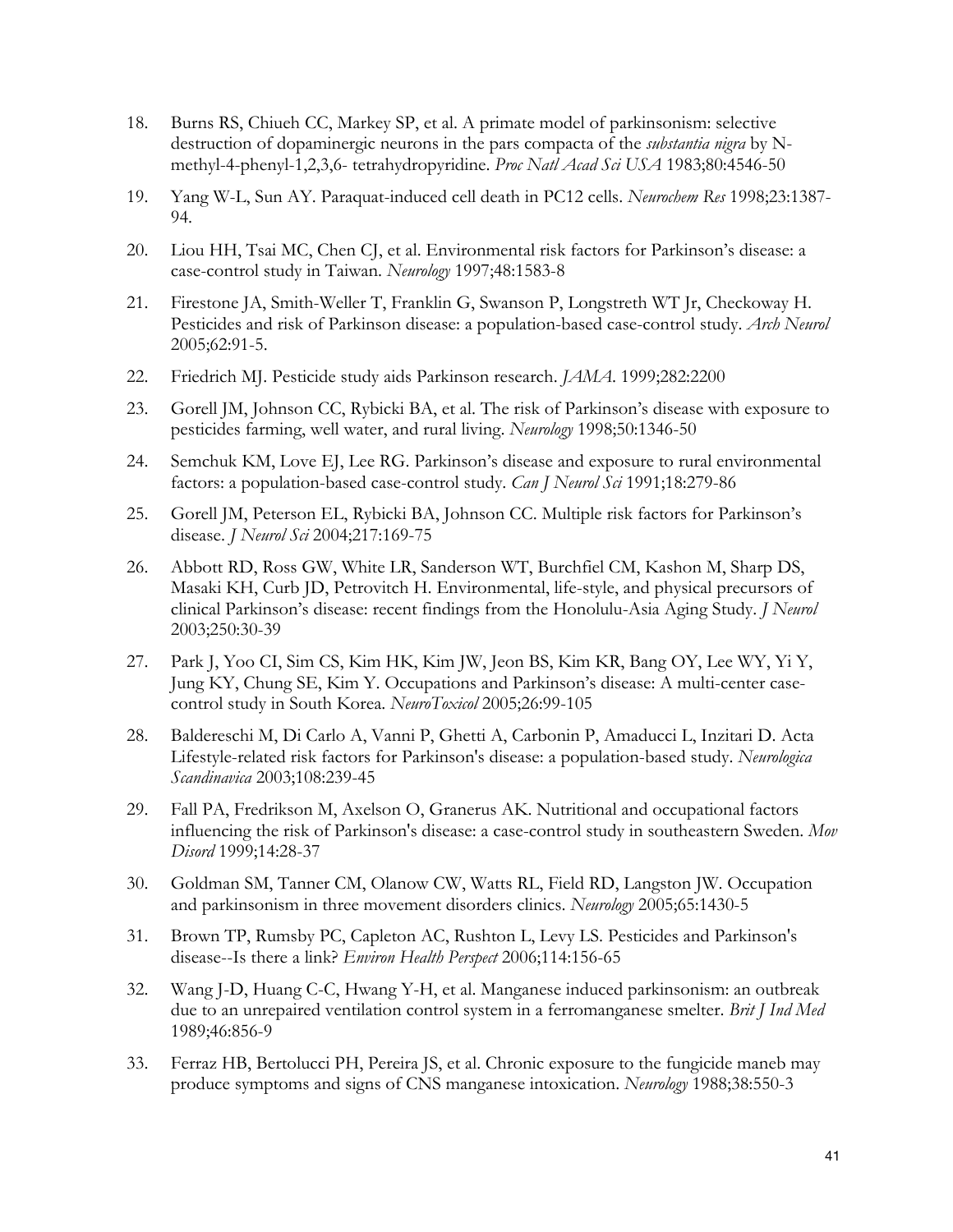- 34. Powers KM, Smith-Weller T, Franklin GM, Longstreth WT Jr, Swanson PD, Checkoway H. Parkinson's disease risks associated with dietary iron, manganese, and other nutrient intakes. *Neurology* 2003;60:1761-6
- 35. Gorell JM, Johnson CC, Rybicki BA, Peterson EL, Kortsha GX, Brown GG, Richardson RJ. Occupational Exposure to manganese, copper, lead, iron, mercury and zinc and the risk of Parkinson's disease. *NeuroToxicology* 1999;20:239-248
- 36. Tan EK, Tan C, Fook-Chong SMC, Lum SY, Chai A, Chung H, Shen H, Zhao Y, Teoh ML, Yih Y, Pavanni R, Chandran VR, Wong MC. Dose-dependent protective effect of coffee, tea, and smoking in Parkinson's disease: a study in ethnic Chinese. *J Neurol Sci* 2003;216:163-8
- 37. Ngim C-H, Devathasan G. Epidemiologic study on the association between body burden mercury level and idiopathic Parkinson's disease. *Neuroepidemiol* 1989;8:128-41
- 38. Pezzoli G, Antonini A, Barbieri S, et al. N-hexane-induced parkinsonism: pathogenic hypotheses. *Mov Disord* 1995;10:279-82
- 39. Smargiassi A, Mutti A, De Rosa A, et al. A case-control study of occupational and environmental risk factors for Parkinson's disease in the Emilia-Romagna region of Italy. *Neurotoxicol* 1998;19:709-12
- 40. Uitti RJ, Snow BJ, Shinotoh H, Vingerhoets FJG, Hayward M, Hashimoto S, Richmond J, Markey SP, Markey CJ, Calne DB. Parkinsonism induced by solvent abuse. *Ann Neurol* 1994;35:616-619
- 41. Tetrud JW, Langston JW, Irwin I, Snow B. Parkinsonism caused by petroleum waste ingestion. *Neurology* 1994;44:1051-4
- 42. Pezzoli G, Canesi M, Antonini A, Righini A, Perbellini L, Barichella M, Mariani CB, Tenconi F, Tesei S, Zecchinelli A, Leenders KL. Hydrocarbon exposure and Parkinson's disease. *Neurology* 2000;55:667-73
- 43. Ascherio A, Weisskopf MG, O'Reilly EJ, McCullough ML, Calle EE, Rodriguez C, Thun MJ. Coffee consumption, sex, and parkinson's disease mortality in the Cancer Prevention Study II cohort: the modifying effects of estrogen. *Am J Epidemiol* 2004;160:977-984
- 44. Haack DG, Baumann RJ, McKean HE, et at. Nicotine exposure and Parkinson's disease. *Am J Epidemiol* 1981;114:191-200
- 45. Jiménez-Jiménez FJ, Mateo D, Giménez-Roldan S. Premorbid smoking, alcohol consumption, and coffee drinking habits in Parkinson's disease: a case-control study. *Mov Disord.* 1992;7(4):339-44.
- 46. Hellenbrand W, Seidler A, Robra B-P, et al. Smoking and Parkinson's disease: a case-control study in Germany. *Int J Epidemiol* 1997;26:328-39
- 47. Gorell JM, Rybicki BA, Johnson CC, Peterson EL. Smoking and Parkinson's disease: a doseresponse relationship. *Neurology* 1999;52:115-9
- 48. Kahn HA. The Dorn study of smoking and mortality among US veterans: report on eight and one-half years of observation. *Natl Cancer Inst Monog 19*. Bethesda, MD: US Dept Health, Education and Welfare. 1996;1-27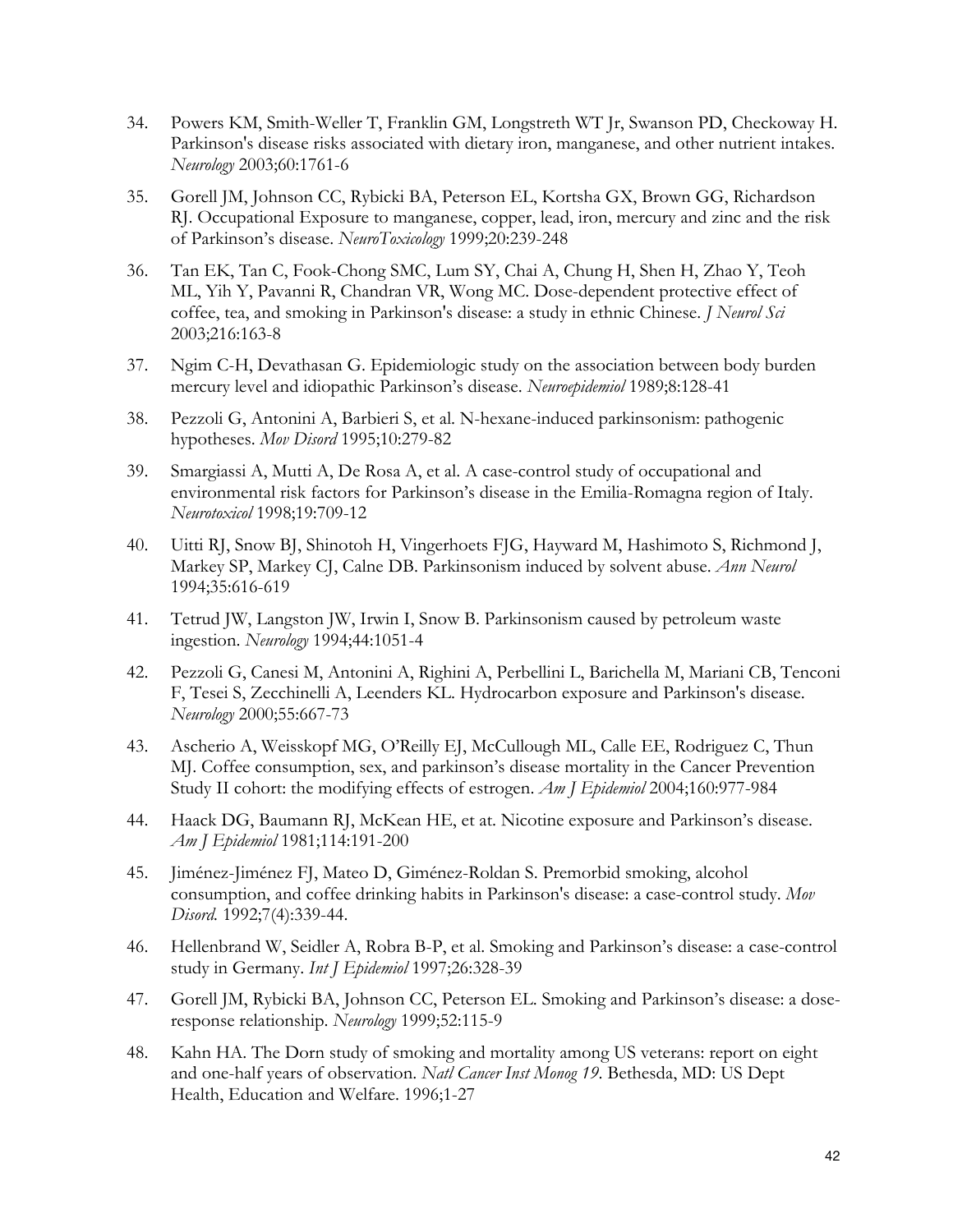- 49. Grandinetti A, Morens DM, Reed D, MacEachern D. Prospective study of cigarette smoking and the risk of developing idiopathic Parkinson's disease. *Am J Epidemiol* 1994;139:1129-38
- 50. Morens DM, Grandinetti A, Davis JW, et al. Evidence against the operation of selective mortality in explaining the association between cigarette smoking and reduced occurrence of idiopathic Parkinson's disease. *Am J Epidemiol* 1996;144:400-4
- 51. Paulson GW, Dadmehr N. Is there a premorbid personality typical for Parkinson's disease? *Neurology* 1991;41(Suppl 2):73-6
- 52. Maggio R, Riva M, Vaglini F, et al. Nicotine prevents experimental parkinsonism in rodents and induces striatal increase of neurotrophic factors. *J Neurochem* 1998;71:2439-46
- 53. Duvoisin RC, Yahr MD. Encephalitis and parkinsonism. *Arch Neurol* 1965;12:227-39
- 54. Shoji H, Watanabe M, Itoh S, Kuwahara H, Hatori F. Japanese encephalitis and parkinsonism. *J Neurol* 1993;240:59-60
- 55. Mulder DW, Parrott M, Thaler M. Sequelae of western equine encephalitis. *Neurology* 1951;1:318-327
- 56. Poser CM, Hungley CJ, Poland JD. Para-encephalitic parkinsonism. *Acta Neurol Scand* 1969;45:199-215
- 57. Kim JS, Choi IS, Lee MC. Reversible parkinsonism and dystonia following probable mycoplasma pneumoniae infection. *Mov Disord* 1995;10:510-512
- 58. Takahashi M, Yamada T. Viral etiology for Parkinson's Disease: a possible role of influenza a virus infection. *Jpn J Infect Dis*, 2000;52:89-98
- 59. Takahashi M, Yamada T, Nakajima S, Nakajima K, Yamamoto T, Okada H. The *substantia nigra* is a major target for neurovirulent influenza A virus. *J Exp Med* 1995;181:2161-69
- 60. Park RM, Schulte PA, Bowman JD, Walker JT, Bondy SC, Yost MG, Touchstone JA, Dosemeci M. Potential occupational risks for neurodegenerative diseases. *Am J Ind Med* 2005;48:63-77
- 61. Bower JH, Maraganore DM, Peterson BJ, Ahlskog JE, Rocca WA. Immunologic diseases, anti-inflammatory drugs, and Parkinson disease: a case-control study. *Neurology* 2006;67:494- 6
- 62. Taylor CA, Saint-Hilaire MH, Cupples LA, Thomas CA, Burchard AE, Feldman RG, Myers RH. Environmental, medical, and family history risk factors for Parkinson's disease: a New England-based case control study. *Am J Med Genetics*. 1999;88(6):742-9
- 63. Seidler A, Hellenbrand W, Robra B-P, Vieregge P. Possible environmental, occupational, and other etiologic factors for Parkinson's disease: a case-control study n Germany. *Neurology* 1996;46:1275-84
- 64. Goldman SM, Tanner CM, Oakes D, Bhudhikanok GS, Gupta A, Langston JW. Head injury and Parkinson's disease risk in twins. *Ann Neurol* 2006;60:65-72
- 65. Chiba K, Trevor A, Castagnoli N. Metabolism of the neurotoxic tertiary amine, MPTP, by brain monoamine oxidase. *Biochem Biophys Res Comm* 1984;120:574-8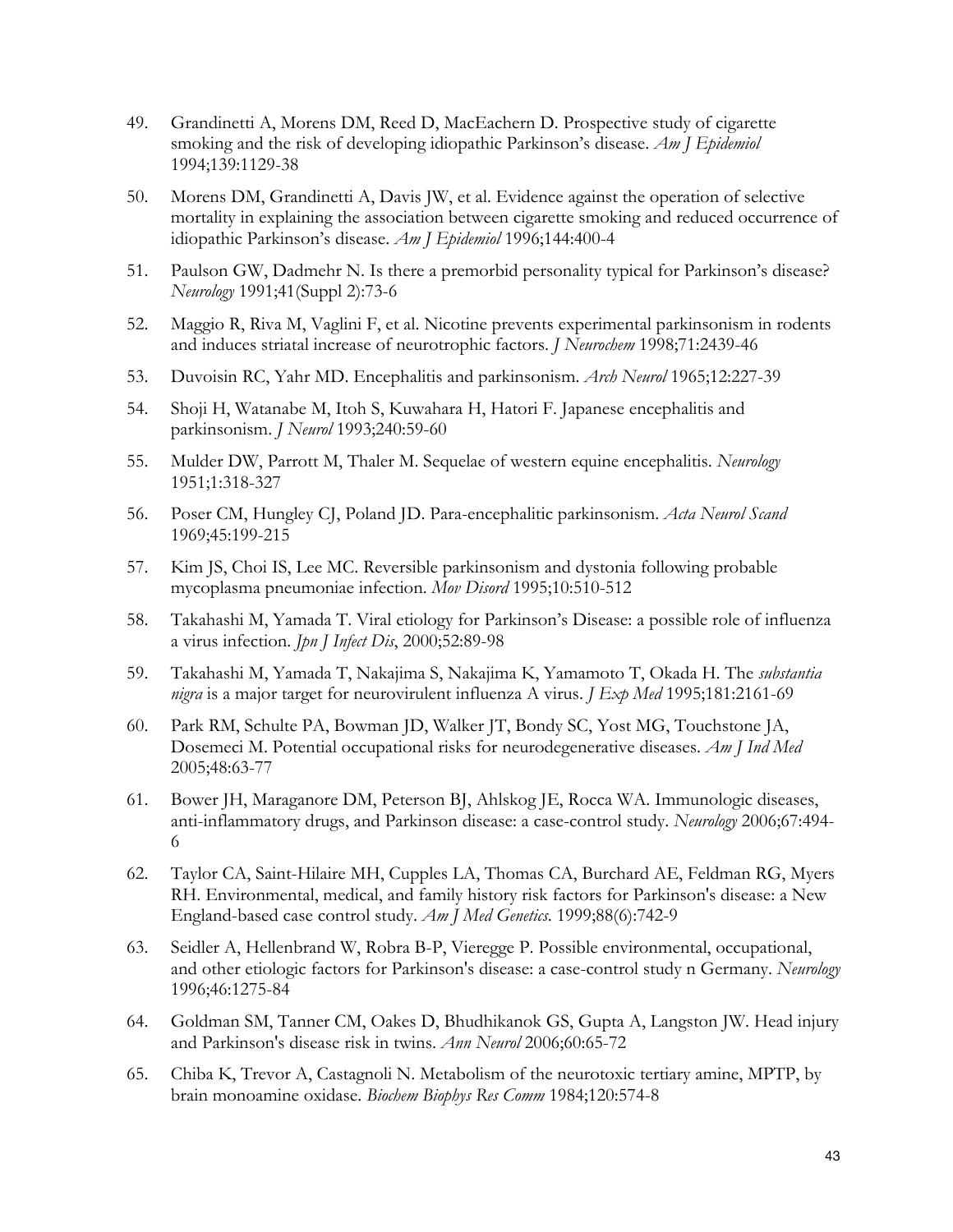- 66. Maret G, Testa B, Jenner P, et al. The MPTP story: MAO activates tetrahydropyridine derivatives to toxins causing parkinsonism. *Drug Metab Rev* 1990;22:291-332
- 67. Riederer P, Konradi C, Hebestreit G, Youdim MBH. Neurochemical perspectives to the function of monoamine oxidase. *Acta Neurol Scand* 1989;126:41-5
- 68. Knight JA. Reactive oxygen species and the neurodegenerative disorders. *Ann Clin Lab Sci*  1997;27:11-25
- 69. Fowler JS, Volkow ND, Wang G-J, et al. Inhibition of monoamine oxidase B in the brains of smokers *Nature* 1996;379:733-6
- 70. Costa-Mallen P, Costa LG, Smith-Weller T, et al. Genetic polymorphisms of dopamine D2 receptors in Parkinson's disease. *J Neurol Neurosurg Psychiatry* 2000;69:535-7
- 71. Mellick GD, Buchanan DD, McCann SJ, et al.. Variations in the monoamine oxidase B (MAOB) gene are associated with Parkinson's disease. *Mov Disord* 1999;14:219-24
- 72. Mellick GD, McCann SJ, Le Couteur DG. Parkinson's disease, MAO-B and smoking. *Neurology* 1999;53:658
- 73. Tan EK, Chai A, Lum SY, et al. Monoamine oxidase B polymorphism, cigarette smoking and risk of Parkinson's disease: a study in an Asian population. *Am J Med Genet Part B (Neuropsychatr Genet)* 2003;120B:58-62
- 74. Benmoyal-Segal L, Soreq H. Gene-environment interactions in sporadic Parkinson's disease. *J Neurochem* 2006;97:1740-55
- 75. Rostami-Hodjegan A, Lennard MS, Woods HF, Tucker GT. Meta-analysis of studies of the CYP2D6 polymorphism in relation to lung cancer and Parkinson's disease. *Pharmacogenetics* 1998;8:227-38
- 76. Christensen PM, Gotzsche PC, Brosen K. The sparteine/debrisoquine (CYP2D6) oxidation polymorphism and the risk of Parkinson's disease: a meta-analysis. *Pharmacogenetics* 1998;8:473-9
- 77. Persad AS, Stedeford T, Tanaka S, Chen L, Banasik M. Parkinson's disease and CYP2D6 polymorphism in Asian populations: A meta-analysis. *Neuroepidemiol* 2003;22:357-61
- 78. Dexter DT, Sian J, Rose S, et al. Indices of oxidative stress and mitochondrial function in individuals with incidental Lewy body disease. *Ann Neurol* 1994;35:38-44
- 79. Hung H-C, Lee EHY. MPTP produces differential oxidative stress and antioxidative responses in the nigrostriatal and mesolimbic dopaminergic pathways. *Free Rad Biol Med* 1998;24:76-84
- 80. Bandmann O, Vaughan J, Holmans, et al. Association of slow acetylator genotype for Nacetyltransferase 2 with familial Parkinson's disease. *Lancet* 1997;350:1136-9
- 81. Menegon A, Board PG, Blackburn AC, et al. Parkinson's disease, pesticides, and glutathione transferase polymorphisms. *Lancet* 1998;352:1344-46
- 82. Kelada SN, Stapleton PL, Farin FM, et al. Glutathione S-transferase M1, T1, and P1 polymorphisms and Parkinson's disease. *Neurosci Lett* 2003;337:5-8
- 83. Lai BCL, Marion SA, Teschke K, Tsui JKC. Occupational and environmental risk factors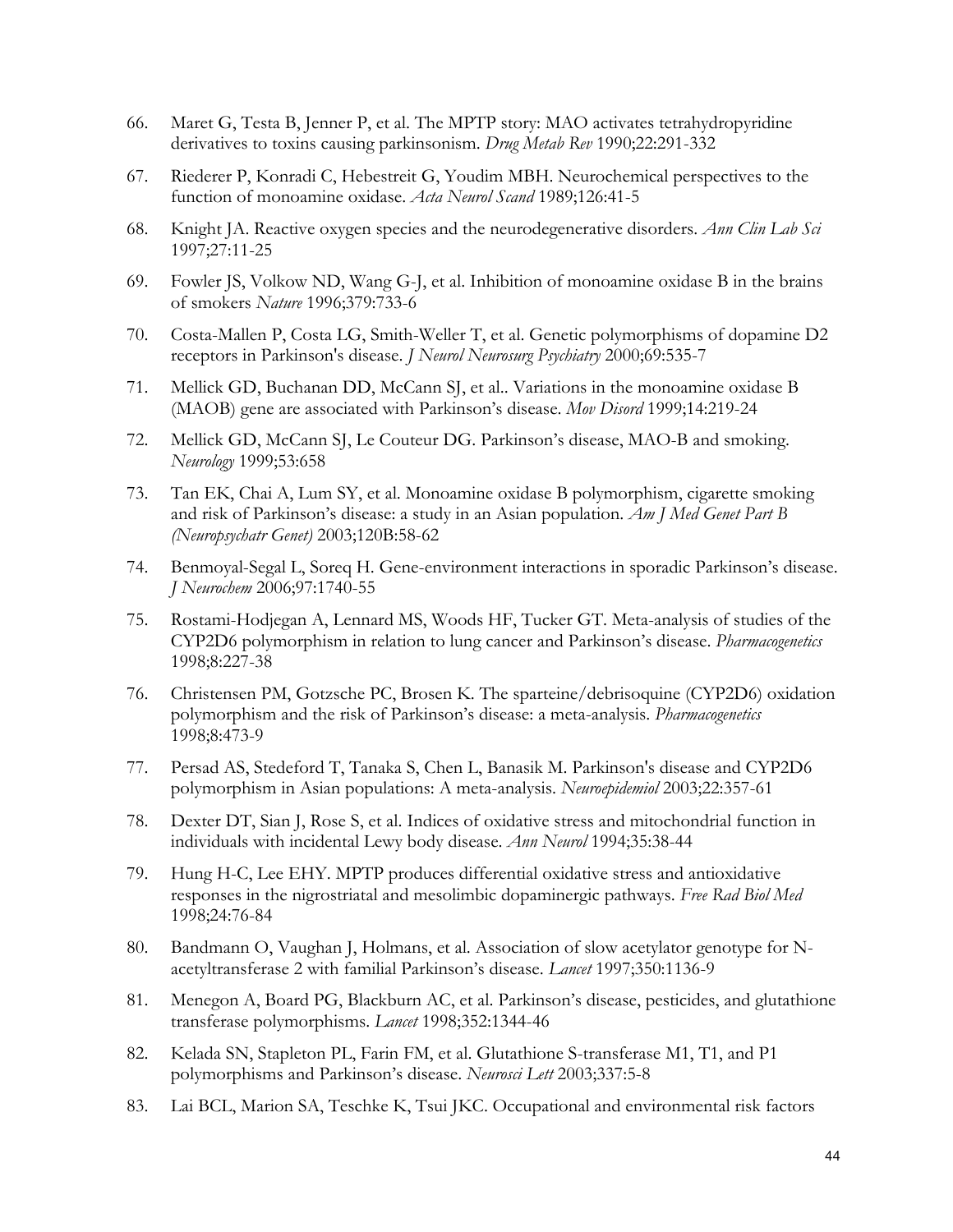for Parkinson's disease. *Parkinsonism Rel Disord* 2002;8:297-309

- 84. Checkoway H, Nelson LM. Epidemiologic approaches to the study of Parkinson's disease etiology. *Epidemiol* 1999;10:327-36
- 85. De Roos AJ, Olshan AF, Teschke K, Poole C, Savitz DA, Blatt J, Bondy ML, Pollock BH. Parental occupational exposures to chemicals and the incidence of neuroblastoma in offspring. *Am J Epidemiol* 2001;154:106-14
- 86. Teschke K, Olshan AF, Daniels JL, De Roos AJ, Parks CG, Schulz M, Vaughan TL. Occupational exposure assessment in case-control studies: Opportunities for improvement. *Occup Environ Med* 2002;59:575-594
- 87. Dosemeci M, Stewart PA.1996. Recommendations for reducing the effects of exposure misclassification on relative risk estimates. *Occup Hyg* 1996;3:169-176
- 88. Meulenbelt I, Droog S, Trommelen GJ, Boomsma DI, Slagboom PE. High-yield noninvasive human genomic DNA isolation method for genetic studies in geographically dispersed families and populations. *Am J Hum Genet* 1995;57(5):1252-4
- 89. Ilveskoski E, Lehtimaki T, Erkinjuntti T, Koivula T, Karhunen PJ. Rapid apolipoprotein E genotyping from mailed buccal swabs. *Neurosci Methods* 1998;79(1):5-8.
- 90. Aron Y, Swierczewski E, Lockhart A. A simple and rapid micromethod for genomic DNA extraction from jugal epithelial cells. *Allergy* 1994;49:788-790
- 91. Richards B, Skoletsky J, Shuber AP. et al. Multiplex PCR amplification from the CFTR gene using DNA prepared from buccal brushes/swabs. *Hum Mol Genetics* 1993;2(2):159-163
- 92. Hagerman, RJ, Wilson P, Staley LW, et al. Evaluation of school children at high risk for Fragile X Syndrome utilizing buccal cell FMR-1 testing. *Am J Med Gen* 1994;51:474-481
- 93. Benedetti MD, Bower JH, Maraganore DM, McDonnell SK, Peterson BJ, Ahlskog JE, Schaid DJ, Rocca WA. Smoking, alcohol, and coffee consumption preceding Parkinson's disease: a case-control study. *Neurology.* 2000;55(9):1350-8.
- 94. Ragonese P, Salemi G, Morgante L, Aridon P, Epifanio A, Buffa D, Scoppa F, Savettieri G. A case-control study on cigarette, alcohol, and coffee consumption preceding Parkinson's disease. *Neuroepidemiology.* 2003;22(5):297-304.
- 95. Checkoway H, Powers K, Smith-Weller T, Franklin GM, Longstreth WT, Swanson PD. Parkinson's disease risks associated with cigarette smoking, alcohol consumption, and caffeine intake. *Am J Epidemiol.* 2002;155(8):732-8.
- 96. Tanner CM, Ross GW, Jewell SA, Hauser RA, Jankovic J, Factor SA, Bressman S, Deligtisch A, Marras C, Lyons KE, et al. Occupation and risk of parkinsonism: a multicenter casecontrol study. *Arch Neurol*. 2009;66(9):1106-13.
- 97. Hu G, Bidel S, Jousilahti P, Antikainen R, Tuomilehto J. Coffee and tea consumption and the risk of Parkinson's disease. *Mov Disord.* 2007;22(15):2242-8.
- 98. Roberts JW, Martinez ED, Montimurro JS, Checkoway H, Payami H. Combined effects of smoking, coffee, and NSAIDs on Parkinson's disease risk. *Mov Disord.* 2008;23(1):88-95.
- 99. Sääksjärvi K, Knekt P, Rissanen H, Laaksonen MA, Reunanen A, Männistö S. Prospective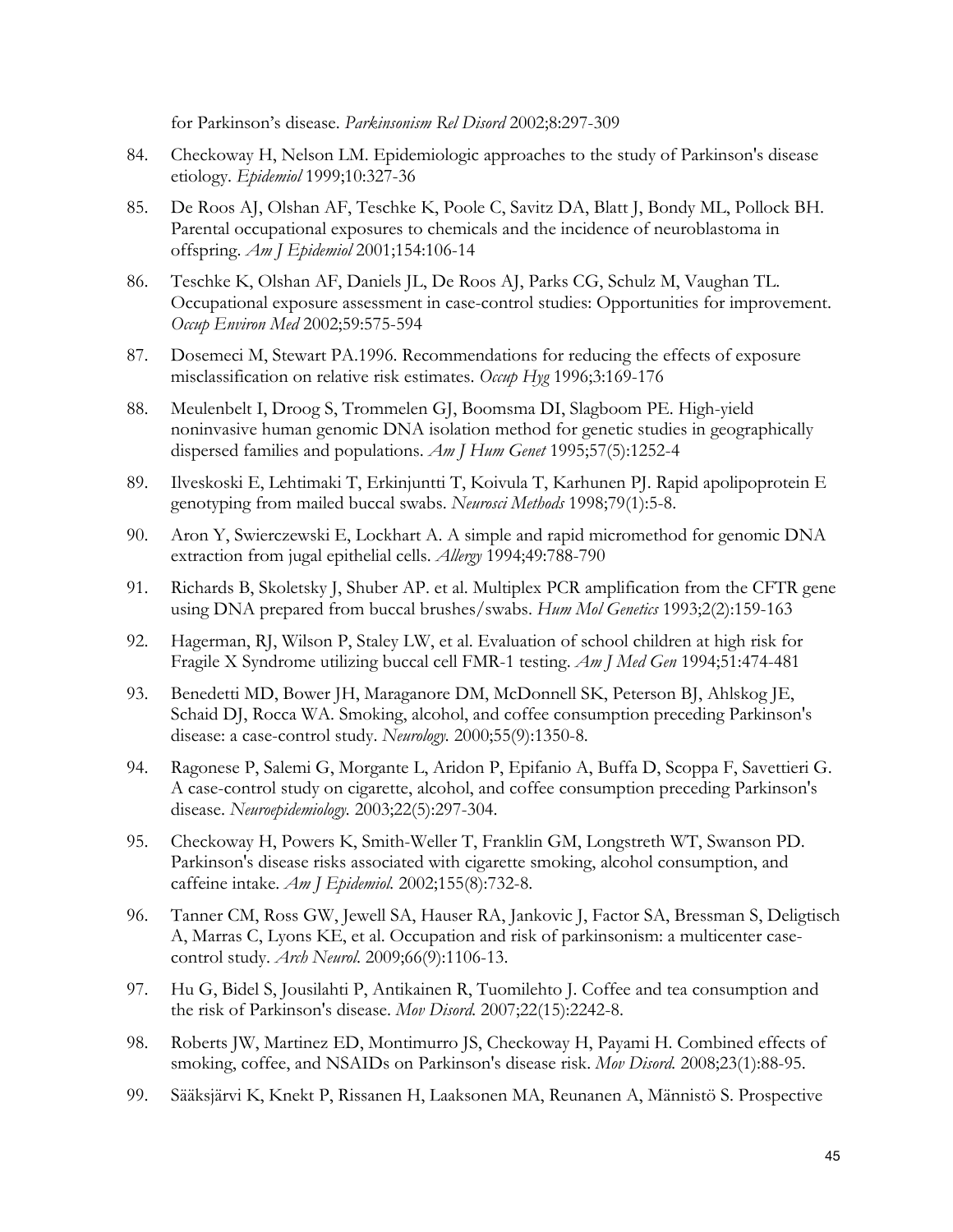study of coffee consumption and risk of Parkinson's disease. *Eur J Clin Nutr.* 2008;62(7):908-15

- 100. Facheris MF, Schneider NK, Lesnick TG, de Andrade M, Cunningham JM, Rocca WA, Maraganore DM. Coffee, caffeine-related genes, and Parkinson's disease: a case-control study. *Mov Disord.* 2008;23(14):2033-40
- 101. Hernán MA, Chen H, Schwarzschild MA, Ascherio A. Alcohol consumption and the incidence of Parkinson's disease. *Ann Neurol.* 2003;54(2):170-5
- 102. Statistics Canada. *Standard Occupational Classification 1980*. Ottawa, Ontario: Minister of Supply and Services Canada. 1981
- 103. Goldman SM, Tanner CM, Oakes D, Bhudhikanok GS, Gupta A, Langston JW. Head injury and Parkinson's disease risk in twins. *Ann Neurol* 2006;60(1):65-72.
- 104. Li X, Sundquist J, Sundquist K. Socioeconomic and occupational groups and Parkinson's disease: a nationwide study based on hospitalizations in Sweden. *Int Arch Occup Environ Health* 2009;82:235-241
- 105. Schulte PA, Burnett CA, Boeniget MF, Johnson J. Neurodegenerative Diseases: Occupational Occurrence and Potential Risk Factors,1982 through 1991. *Am J Public Health* 1996;86:1281-1288
- 106. Frigerio R, Elbaz A, Sanft KR, Peterson BJ, Bower JH, Ahlskog JE, Grossardt BR, de Andrade M, Maraganore DM, Rocca WA. Education and occupations preceding Parkinson disease - A population-based case-control study. *Neurology* 2005;65:1575-1583
- 107. Kirkey KL, Johnson CC, Rybicki BA, Peterson EL, Kortsha GX, Gorell JM. Occupational Categories at Risk for Parkinson's Disease. *Am J Ind Med* 2001;39:564-571
- 108. Priyadarshi A, Khuder SA, Schaub EA, Priyadarshi SS. Environmental risk factors and Parkinson's disease: a metaanalysis. *Environ Res.* 2001;86(2):122-7.
- 109. Lee E, Burnett CA, Lalich N, Cameron LL, Sestito JP. Proportionate Mortality of Crop and Livestock Farmers in the United States, 1984–1993. *Am J Ind Med* 2002;42:410-442
- 110. Zorzon M, Capus L, Pellegrino A, Cazzato G, Zivadinov R. Familial and environmental risk factors in Parkinson's disease: a case±control study in north-east Italy. *Acta Neurol Scand*  2002:105:77-82
- 111. Goldman SM, Tanner CM, Olanow CW, Watts RL, Field RD, Langston JW. 2005 Occupation and parkinsonism in three movement disorders clinics. *Neurology* 2005;65:1430-5
- 112. Park J, Yoo CI, Sim CS, Kim JW, Yi Y, Shin YC, Kim DH, Kim Y. A retrospective cohort study of Parkinson's disease in Korean shipbuilders. *NeuroToxicol* 2006;27:445-449
- 113. Dick S, Semple S, Dick F, Seaton A. Occupational titles as risk factors for Parkinson's disease. *Occup Med* 2007;57:50-56
- 114. Hancock DB, Martin ER, Mayhew GM, Stajich JM, Jewett R, Stacy MA, Scott BL, Vance JM, Scott WK. Pesticide exposure and risk of Parkinson's disease: A family-based casecontrol study. *BMC Neurol* 2008,8:6
- 115. Rocca WA, Anderson DW, Meneghini F, Grigoletto F, Morgante L, Reggio A, Savettieri G,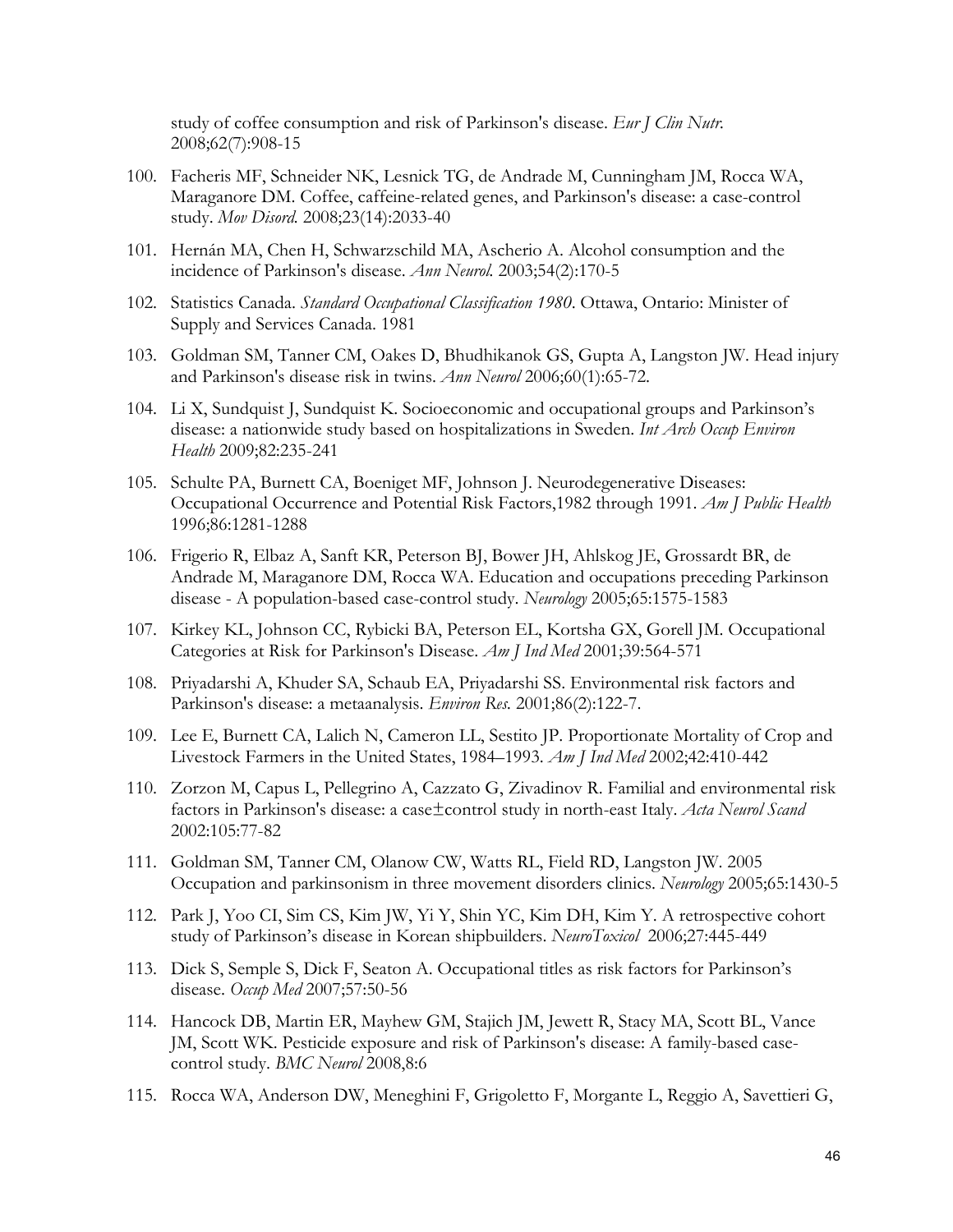Di Perri R. Occupation, education, and Parkinson's disease: a case-control study in an Italian population. *Mov Disord* 1996;11:201-6

- 116. Kuopio AM, Marttila RJ, Helenius H, Rinne UK. Environmental risk factors in Parkinson's disease. *Mov Disord.* 1999;14(6):928-39.
- 117. Firestone JA, Lundin JI, Powers KM, Smith-Weller T, Franklin GM, Swanson PD, Longstreth WT, Jr., Checkoway H. Occupational factors and risk of Parkinson's disease: A population-based case-control study. *Am J Ind Med*. 2010;53(3):217-23.
- 118. Park J, Yoo CI, Sim CS, Kim HK, Kim JW, Jeon BS, Kim KR, Bang OY, Lee WY, Yi Y, Jung KY, Chung SE, Kim Y. Occupations and Parkinson's Disease: A Multi-Center Case-Control Study in South Korea. *NeuroToxicol* 2005;26:99-105
- 119. Håkansson N, Gustavsson P, Johansen C, Floderus B. Neurodegenerative Diseases in Welders and Other Workers Exposed to High Levels of Magnetic Fields. *Epidemiol* 2003;14: 420-426
- 120. Stampfer MJ. Welding Occupations and Mortality from Parkinson's Disease and Other Neurodegenerative Diseases Among United States Men, 1985–1999. *J Occup Environ Hyg* 2009;6:267-272
- 121. Sasco AJ, Paffenbarger RS Jr. Measles infection and Parkinson's disease. *Am J Epidemiol*  1985;122:1017-31
- 122. Martyn CN, Osmond C. Parkinson's disease and the environment in early life. *J Neurol Sci.* 1995;132(2):201-6
- 123. Marttila RJ, Rinne UK, Tiilikainen A. Virus antibodies in Parkinson's disease. Herpes simplex and measles virus antibodies in serum and CSF and their relation to HLA types. *J Neurol Sci.* 1982;54(2):227-38
- 124. Forrest HL, Webster RG. Perspectives on influenza evolution and the role of research. *Anim Health Res Rev.* 2010;11(1):3-18.
- 125. Lacey J, Dutkiewicz J. Bioaerosol and occupational lung disease. *J Aerosological Science* 1994;25:1371-1404
- 126. Niehaus I, Lange JH. Endotoxin: is it an environmental factor in the cause of Parkinson's disease? *Occup Environ Med.* 2003;60(5):378.
- 127. Factor SA, Weiner WJ. Prior history of head trauma in Parkinson's disease. *Mov Disord.* 1991;6(3):225-9.
- 128. Semchuk KM, Love EJ, Lee RG. Parkinson's disease: a test of the multifactorial etiologic hypothesis. *Neurology*. 1993;43(6):1173-80.
- 129. Tsai CH, Lo SK, See LC, Chen HZ, Chen RS, Weng YH, Chang FC, Lu CS. Environmental risk factors of young onset Parkinson's disease: a case-control study. *Clin Neurol Neurosurg.* 2002;104(4):328-33.
- 130. Bower JH, Maraganore DM, Peterson BJ, McDonnell SK, Ahlskog JE, Rocca WA. Head trauma preceding PD: a case-control study. *Neurology*. 2003;60(10):1610-5.
- 131. McCann SJ, LeCouteur DG, Green AC, Brayne C, Johnson AG, Chan D, McManus ME,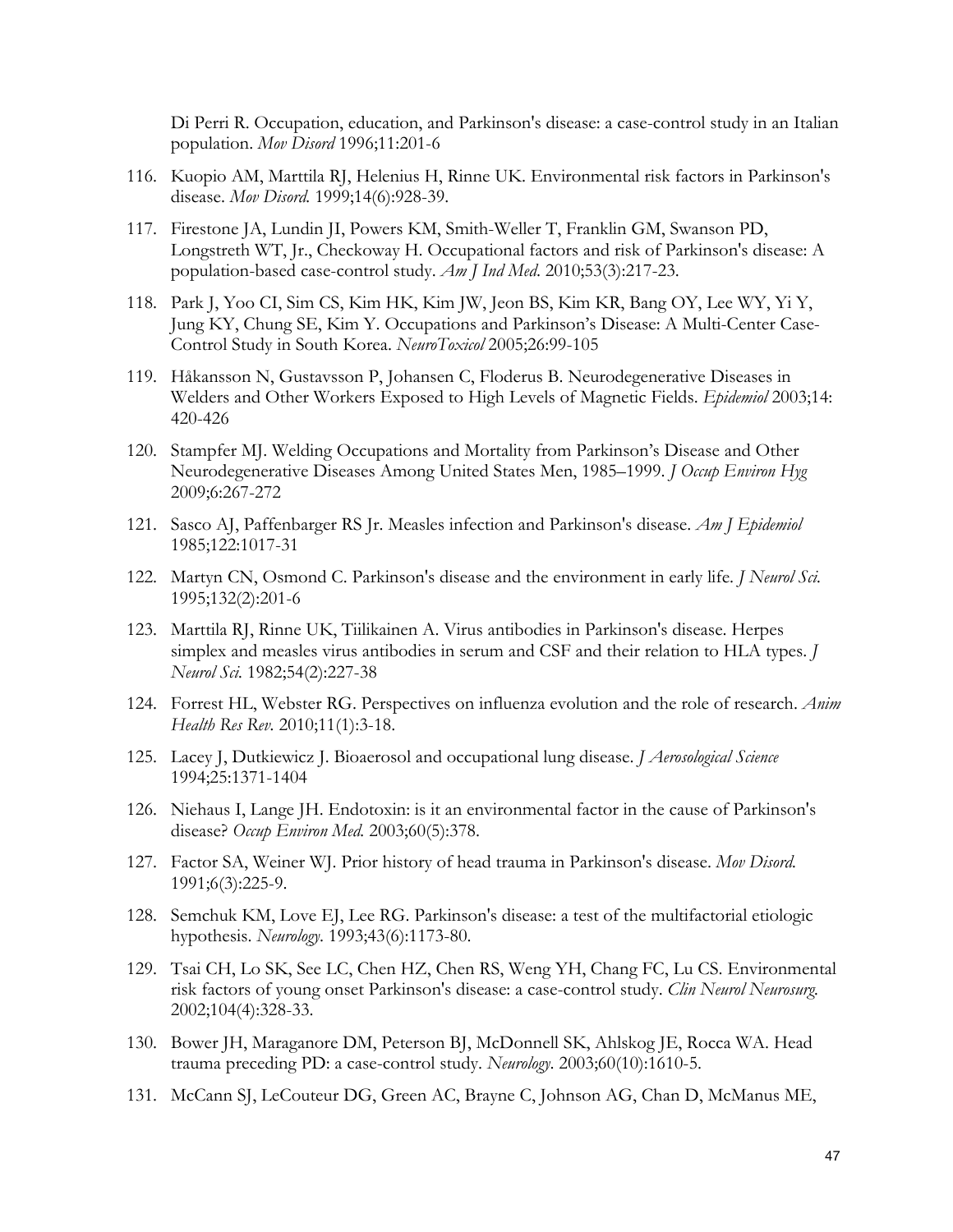Pond SM. The epidemiology of Parkinson's disease in an Australian population. *Neuroepidemiology*. 1998;17(6):310-7.

- 132. Rugbjerg K, Ritz B, Korbo L, Martinussen N, Olsen JH. Risk of Parkinson's disease after hospital contact for head injury: population based case-control study. *BMJ* (Clinical research ed. 2008;337:a2494.
- 133. Karasek R, Theorell T. *Healthy Work: Stress, Productivity, and the Reconstruction of Working Life*. New York:Basic Books, 1990
- 134. Bower JH, Grossardt BR, Maraganore DM, Ahlskog JE, Colligan RC, Geda YE, Therneau TM, Rocca WA. Anxious personality predicts an increased risk of Parkinson's disease. *Mov Disord.* 2010;25(13):2105-13.
- 135. Cicchetti F, Drouin-Ouellet J, Gross RE. Environmental toxins and Parkinson's disease: what have we learned from pesticide-induced animal models? *Trends Pharmacol Sci.*  2009;30(9):475-8
- 136. Elbaz A, Clavel J, Rathouz PJ, Moisan F, Galanaud JP, Delemotte B, Alperovitch A, Tzourio C. Professional exposure to pesticides and Parkinson disease. *Ann Neurol*. 2009;66(4):494-504.
- 137. Hertzman C, Wiens M, Snow B, Kelly S, Calne D. A Case-Control Study of Parkinson's Disease in a Horticultural Region of British Columbia. *Movement Disorders* 1994;9:69-75
- 138. Nickerson, D, Kaiser, R, Lappin.S, et al. Automated DNA diagnostics using and ELISAbased oligonucleotide ligation assay. *Proc Natl Acad Sci* USA. 1990;87:8923-7
- 139. Costa P, Checkoway H, Levy D. et al. Association of a polymorphism in intron 13 of the monoamine oxidase B Gene with Parkinson's disease. *Am J Med Genet* 1997;74:154-6
- 140. Spurr NK, Gough AC, Smith CAD, Wold CR. Genetic analysis of the cytochrome P-450 system. *Methods Enzymol* 1991;206:149-67
- 141. Watanabe J, Hayashi SI, Kawajiri K. Different regulation and expression of the human CYP2E1 gene due to Rsa I polymorphism in the 5'-flanking region. *J Biochem* 1990;116:321-6
- 142. Ali-Osman F, Akande O, Antoun G, et al. Molecular cloning, characterization, and expression in Escherichia coli of full-length cDNAs of three human glutathione Stransferase Pi gene variants – Evidence for differential activity of the encoded proteins. *J Biol Chem* 1997;272:1000412
- 143. Watson MA, Stewart RK, Smith GBJ, et al. Human glutathione-S-transferase P1 polymorphisms: relationship to lung tissue enzyme activity and population frequency distribution. *Carcinogenesis* 1998;19:275-80
- 144. Zimniak P, Singhal SS, Srivastava SK, et al. Estimation of genomic complexity, heterologous expression, and enzymatic characterization of mouse glutathione S-tranferase mGSTA4-4 (GST 5.7). *J Biol Chem* 1994;269:992-1000
- 145. Bell DA, Taylor JA, Paulson DF, et al. Genetic risk and carcinogen exposure: a common inherited defect of the carcinogen-metabolism gene glutathione S-tranferase M1(GSTM1) that increase susceptibility to bladder cancer. *J Natl Cancer Inst* 1993;85:1159-64
- 146. Pemble S, Schroeder KR, Spencer SR, et al. Human glutathione S-tranferase theta (GSTT1):